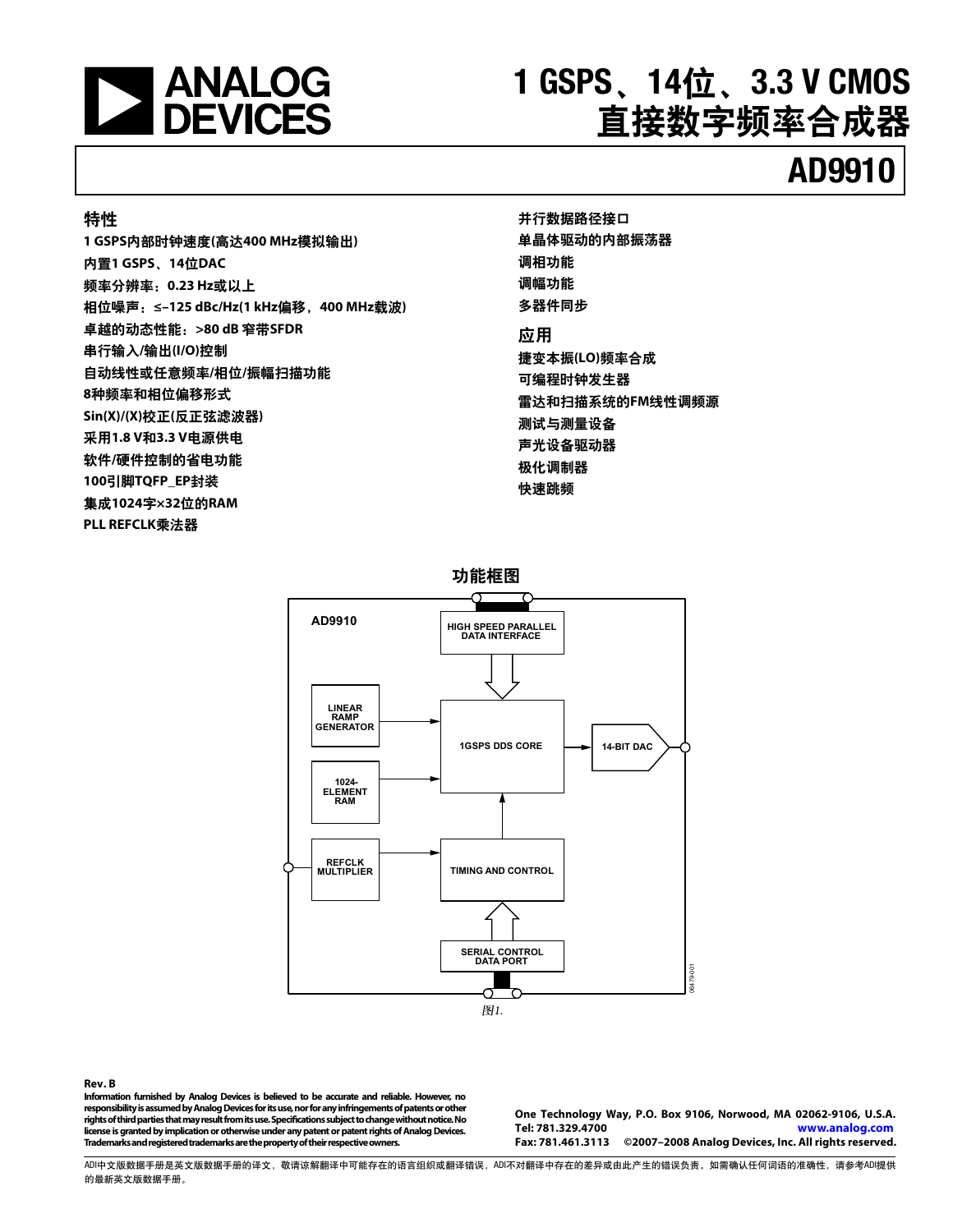# 目录

| RAM_SWP_OVR(RAM扫描完成)引脚  34     |
|--------------------------------|
|                                |
|                                |
|                                |
|                                |
| 36                             |
|                                |
|                                |
|                                |
|                                |
|                                |
|                                |
| I/O_UPDATE、SYNC_CLK和系统时钟关系  42 |
|                                |
|                                |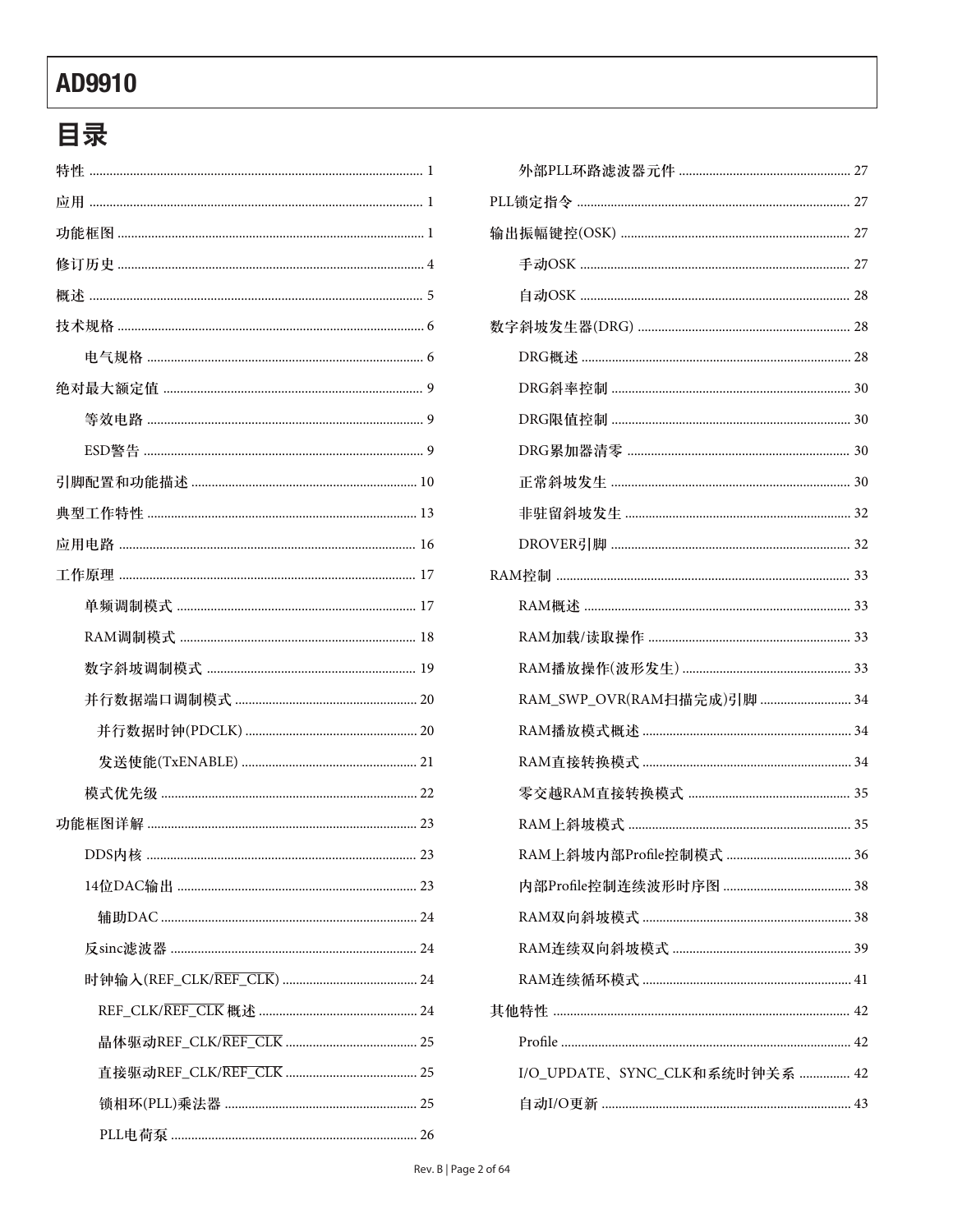| 控制功能寄存器1 (CFR1)-地址0x00  55 |
|----------------------------|
| 控制功能寄存器2 (CFR2)-地址0x01  57 |
| 控制功能寄存器3 (CFR3)—地址0x02  58 |
| 辅助DAC控制寄存器-地址0x03  58      |
|                            |
| 频率调谐字寄存器(FTW) — 地址0x07  59 |
| 相位偏移字寄存器(POW)—地址0x08  59   |
| 振幅比例因子寄存器(ASF)-地址0x09  59  |
|                            |
|                            |
|                            |
| 数字斜坡速率寄存器-地址0x0D  60       |
|                            |
|                            |
|                            |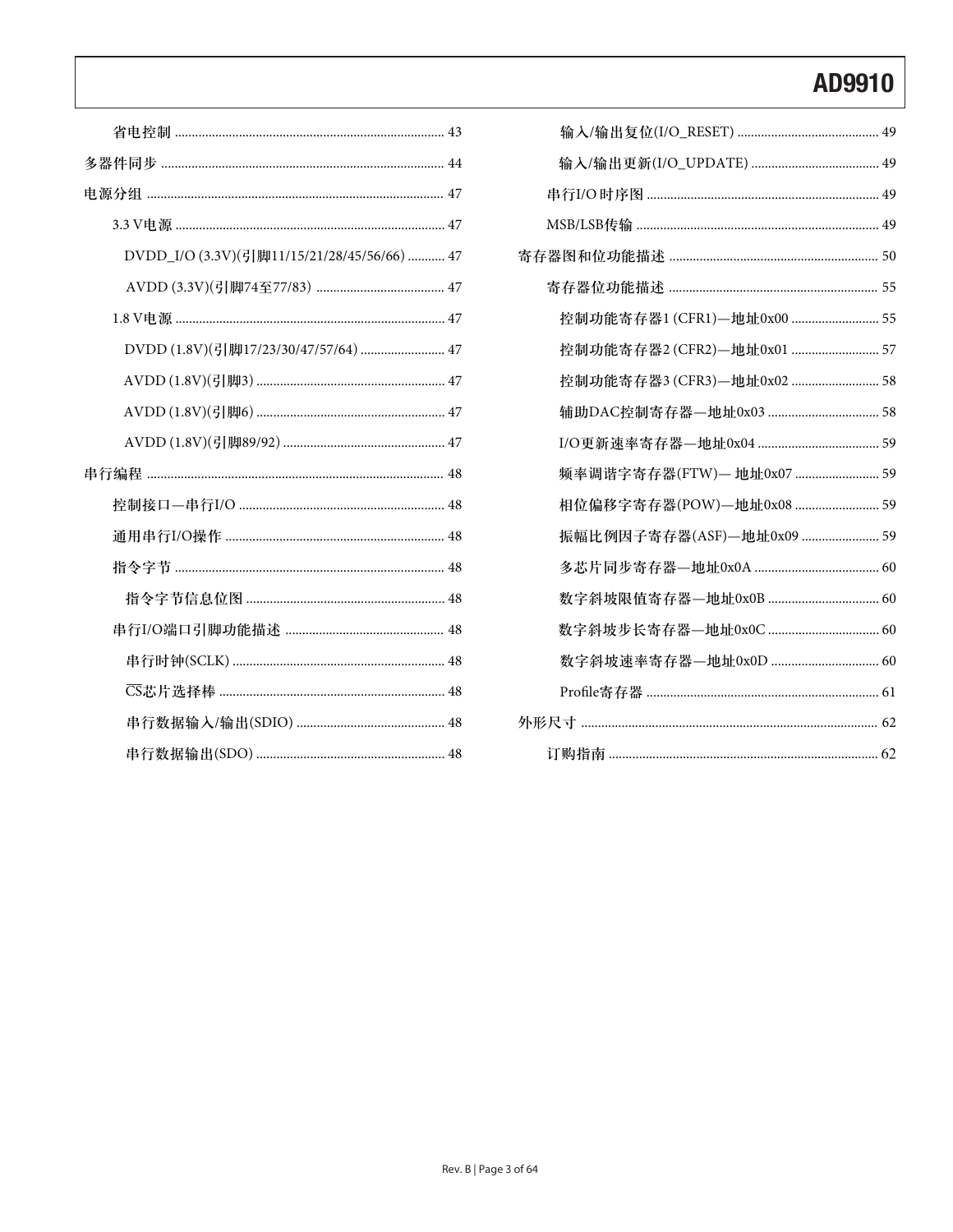### 修订历史

| 2008年12月—修订版A至修订版B                   |
|--------------------------------------|
|                                      |
| 表1中的I/O_UPDATE脉冲宽度参数和                |
|                                      |
|                                      |
|                                      |
|                                      |
|                                      |
|                                      |
|                                      |
|                                      |
|                                      |
|                                      |
| 修改"PLL锁定指令"部分和                       |
|                                      |
| 修改"DRG斜率控制"部分和"标准斜坡发生"部分  30         |
|                                      |
|                                      |
| 修改"图45和内部Profile控制连续波形时序图"           |
|                                      |
|                                      |
|                                      |
|                                      |
|                                      |
| 增加"I/O_UPDATE、SYNC_CLK和系统时钟关系"部分  42 |
|                                      |
|                                      |
|                                      |

### 修改"DVDD (1.8V)(引脚17/23/30/47/57/64)"部分和

### 2008年2月一修订版0至修订版A

| 修改TxENABLE/数据设置时间(至PDCLK)和   |  |
|------------------------------|--|
|                              |  |
|                              |  |
|                              |  |
| 修改图9、图10、图11、图12、图13和图14  12 |  |
|                              |  |
|                              |  |
|                              |  |
|                              |  |
|                              |  |
|                              |  |
|                              |  |
|                              |  |
|                              |  |
|                              |  |
|                              |  |

2007年5月-修订版0: 初始版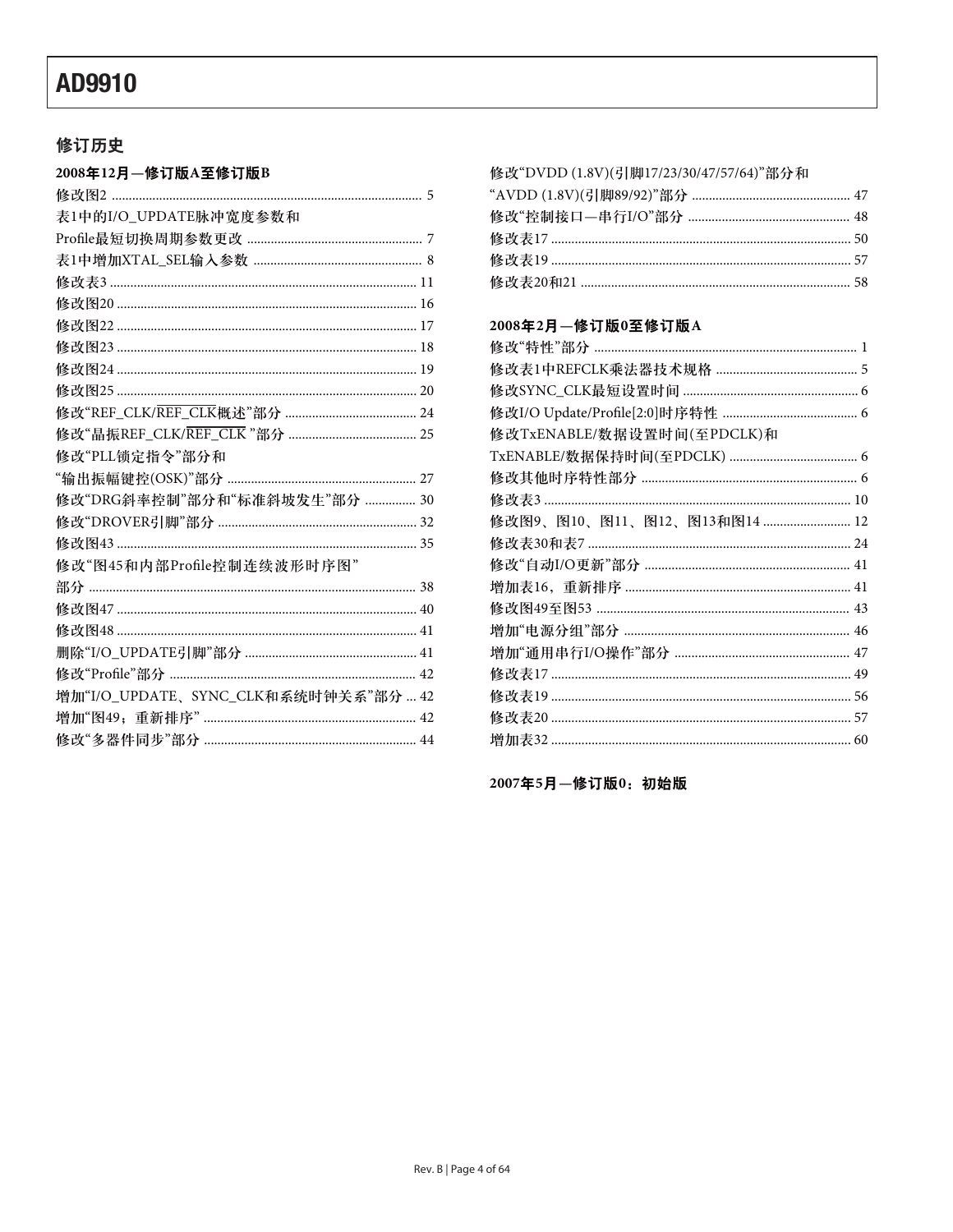### 概述

AD9910是一款内置14位DAC的直接数字频率合成器 (DDS), 支持高达1 GSPS采样速率。AD9910采用高级DDS 专利技术, 在不牺牲性能的前提下可极大降低功耗。 DDS/DAC组合构成数字可编程的高频模拟输出频率合成 器,能够在高达400 MHz的频率下生成频率捷变正弦波形。

用户可以访问三个用于控制DDS的信号控制参数,包括: 频率、相位与振幅。该DDS利用32位累加器提供快速跳频 和频率调谐分辨率。在1 GSPS采样速率下, 调谐分辨率约 为0.23 Hz。这款DDS还实现了快速相位与幅度切换功能。

用户可通过串行I/O端口对AD9910的内部控制寄存器进行 编程, 以实现对AD9910的控制。AD9910集成了静态 RAM, 可支持频率、相位和/或振幅调制的多种组合。 AD9910还支持用户定义的数控数字斜坡工作模式。在该模 式下, 频率、相位或振幅随时间呈线性变化。AD9910内置 的高速并行数据输入端口能实现直接频率、相位、振幅或 极化调制,以支持更高级的调制功能。

AD9910可在扩展的工业温度范围内工作(欲了解更多信 息,请参考数据手册的"绝对最大额定值"部分)。



表2. 详细框图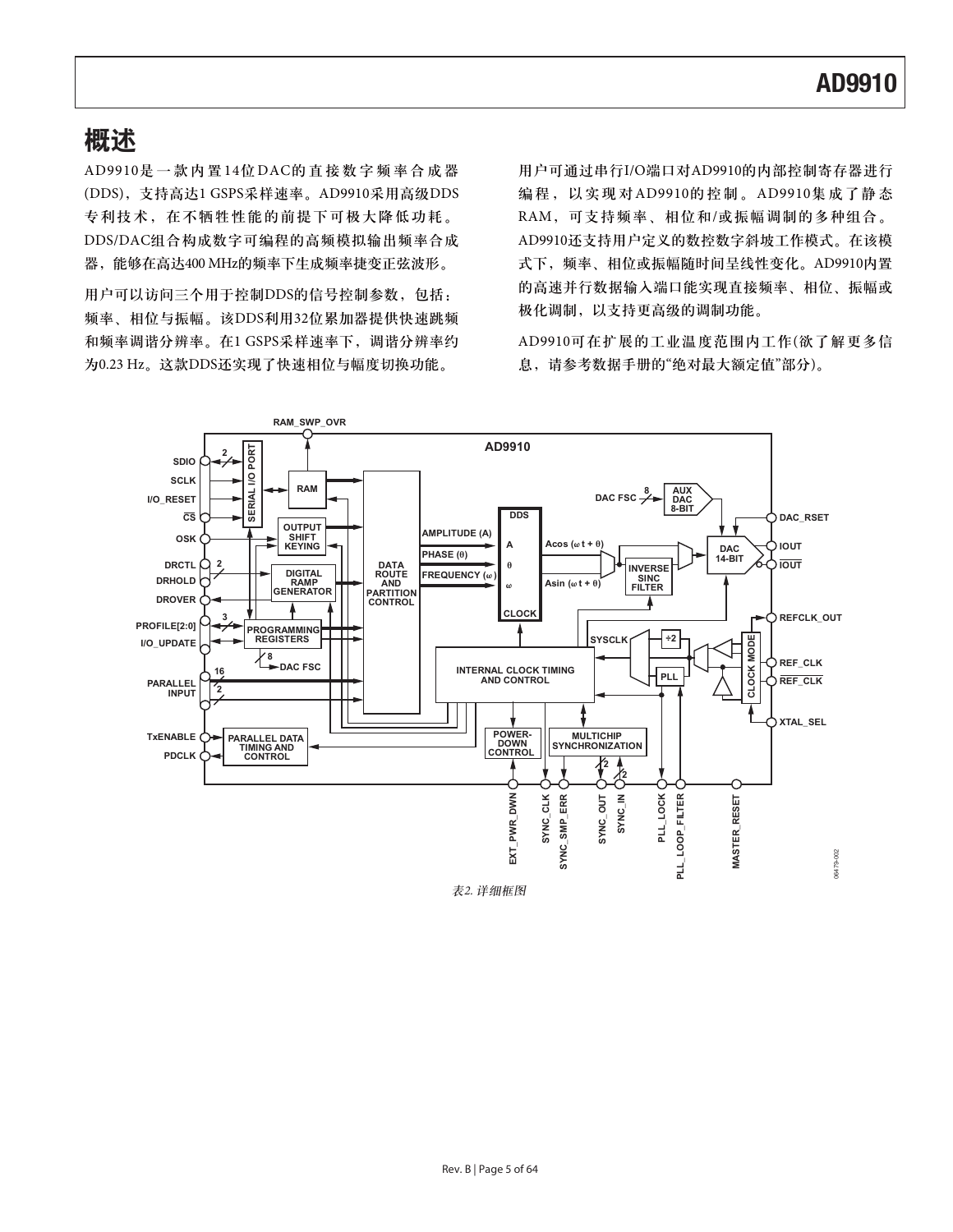# 技术规格

### 电气规格

AVDD (1.8V) $\frac{f}{f}N$ DVDD (1.8V) = 1.8 V ± 5%, AVDD (3.3V) = 3.3 V ± 5%, DVDD\_I/O (3.3V) = 3.3 V ± 5%, T = 25°C, R<sub>SET</sub> = 10 k $\Omega$ ,  $I_{\text{OUT}} = 20 \text{ mA}$ , 禁用参考时钟(REFCLK)乘法器, 外部参考时钟频率 = 1000 MHz, 除非另有说明。

**1**

| w.<br>参数        | 条件/注释                            |        |        | 最小值 典型值 最大值 单位 |               |
|-----------------|----------------------------------|--------|--------|----------------|---------------|
| REFCLK输入特性      |                                  |        |        |                |               |
| 频率范围            |                                  |        |        |                |               |
| REFCLK乘法器       | 禁用                               | 60     |        | 1000           | MHz           |
|                 | 使能                               | 3.2    |        | 60             | MHz           |
| 最大REFCLK输入分频器频率 | 全温度范围                            | 1500   | 1900   |                | MHz           |
| 最小REFCLK输入分频器频率 | 全温度范围                            |        | 25     | 35             | <b>MHz</b>    |
| 外部晶振            |                                  |        | 25     |                | MHz           |
| 输入电容            |                                  |        | 3      |                | pF            |
| 输入阻抗            | 差分                               |        | 2.8    |                | $k\Omega$     |
|                 | 单端                               |        | 1.4    |                | $k\Omega$     |
| 占空比             | REFCLK乘法器禁用                      | 45     |        | 55             | $\%$          |
|                 | REFCLK乘法器使能                      | 40     |        | 60             | $\frac{0}{0}$ |
| REFCLK输入电平      | 单端                               | 50     |        | 1000           | mV p-p        |
|                 | 差分                               | 100    |        | 2000           | mV p-p        |
| REFCLK乘法器VCO特性  |                                  |        |        |                |               |
| VCO增益(KV)@中心频率  | VCO范围设置0                         |        | 429    |                | MHz/V         |
|                 | VCO范围设置1                         |        | 500    |                | MHz/V         |
|                 | VCO范围设置2                         |        | 555    |                | MHz/V         |
|                 | VCO范围设置3                         |        | 750    |                | MHz/V         |
|                 | VCO范围设置4                         |        | 789    |                | MHz/V         |
|                 | VCO范围设置5 <sup>1</sup>            |        | 850    |                | MHz/V         |
| REFCLK_OUT特性    |                                  |        |        |                |               |
| 最大容性负载          |                                  |        | 20     |                | pF            |
| 最大频率            |                                  |        | 25     |                | MHz           |
| DAC输出特性         |                                  |        |        |                |               |
| 满量程输出电流         |                                  | 8.6    | 20     | 31.6           | mA            |
| 增益误差            |                                  | $-10$  |        | $+10$          | %FS           |
| 输出偏移            |                                  |        |        | 2.3            | $\mu A$       |
| 差分非线性           |                                  |        | 0.8    |                | LSB           |
| 积分非线性           |                                  |        | 1.5    |                | <b>LSB</b>    |
| 输出电容            |                                  |        | 5      |                | pF            |
| 残留相位噪声          | 1 kHz偏移, 20 MHz A <sub>OUT</sub> |        |        |                |               |
| REFCLK乘法器       | 禁用                               |        | $-152$ |                | dBc/Hz        |
|                 | 使能, 20x                          |        | $-140$ |                | dBc/Hz        |
|                 | 使能, 100x                         |        | $-140$ |                | dBc/Hz        |
| DAC输出电压范围       |                                  | $-0.5$ |        | $+0.5$         | V             |
| 宽带SFDR          | 参见典型性能                           |        |        |                |               |
|                 | 特性部分                             |        |        |                |               |
| 窄带SFDR          |                                  |        |        |                |               |
| 50.1 MHz模拟输出    | $\pm 500$ kHz                    |        | $-87$  |                | dBc           |
|                 | $±125$ kHz                       |        | $-87$  |                | dBc           |
|                 | $±12.5$ kHz                      |        | $-96$  |                | dBc           |
| 101.3 MHz模拟输出   | $\pm 500$ kHz                    |        | $-87$  |                | dBc           |
|                 | $±125$ kHz                       |        | $-87$  |                | dBc           |
|                 | $±12.5$ kHz                      |        | $-95$  |                | dBc           |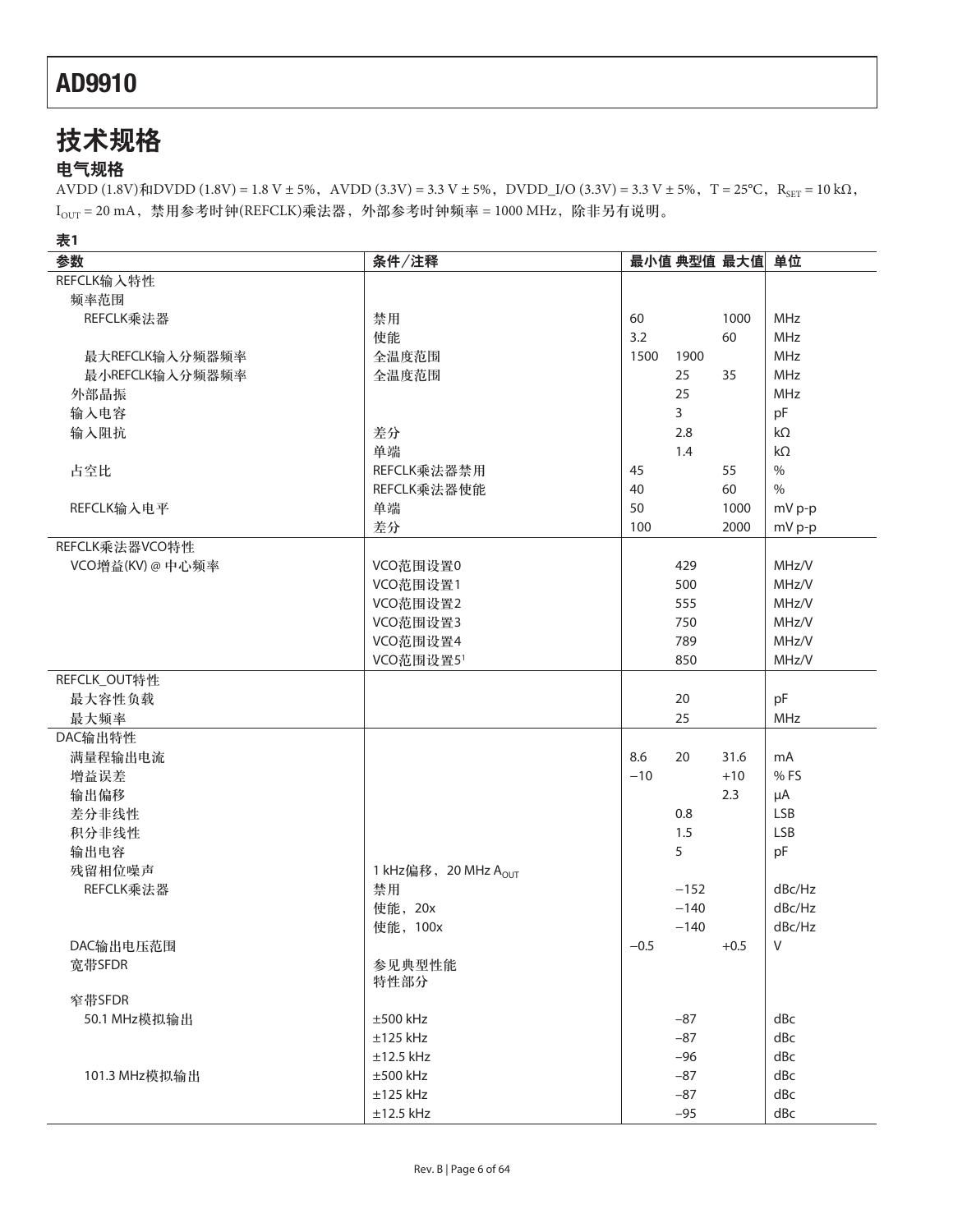| 参数                        | 条件/注释            | 最小值 典型值 最大值      |     | 单位                     |
|---------------------------|------------------|------------------|-----|------------------------|
| 201.1 MHz 模拟输出            | $\pm 500$ kHz    | $-87$            |     | dBc                    |
|                           | $±125$ kHz       | $-87$            |     | dBc                    |
|                           | $±12.5$ kHz      | $-91$            |     | dBc                    |
| 301.1 MHz 模拟输出            | $\pm 500$ kHz    | $-86$            |     | dBc                    |
|                           | $±125$ kHz       | $-86$            |     | dBc                    |
|                           | $±12.5$ kHz      | $-88$            |     | dBc                    |
| 401.3 MHz 模拟输出            | $\pm 500$ kHz    | $-84$            |     | dBc                    |
|                           | $±125$ kHz       | $-84$            |     | dBc                    |
|                           | $±12.5$ kHz      | $-85$            |     | dBc                    |
| 串口时序特性                    |                  |                  |     |                        |
| 最大SCLK频率                  |                  | 70               |     | Mbps                   |
| 最小SCLK时钟脉冲宽度              | 低                | 4                |     | ns                     |
|                           | 高                | $\overline{4}$   |     | ns                     |
| SCLK最大上升/下降时间             |                  | 2                |     | ns                     |
| 至SCLK最短数据建立时间             |                  | 5                |     | ns                     |
| 至SCLK最短数据保持时间             |                  | $\mathbf 0$      |     | ns                     |
| 读取模式下最长数据有效时间             |                  |                  | 11  | ns                     |
| I/O_UPDATE/PROFILE[2:0]时序 |                  |                  |     |                        |
| 特性<br>至SYNC_CLK最短建立时间     |                  | 1.75             |     | ns                     |
| 至SYNC_CLK最短保持时间           |                  | $\mathbf 0$      |     | ns                     |
| I/O_UPDATE脉冲宽度            | 高                | >1               |     | SYNC_CLK 周期            |
| Profile最短切换时间             |                  | 2                |     | SYNC_CLK 周期            |
| Tx_ENABLE和16位并行(数据)总线时序特性 |                  |                  |     |                        |
| PDCLK最大频率                 |                  | 250              |     | MHz                    |
| TxENABLE/数据建立时间(至PDCLK)   |                  | 1.75             |     | ns                     |
| TxENABLE/数据保持时间(至PDCLK)   |                  | $\boldsymbol{0}$ |     | ns                     |
| 其他时序特性                    |                  |                  |     |                        |
| 唤醒时间2                     |                  |                  |     |                        |
| 快速恢复                      |                  | 8                |     | SYSCLK 周期 <sup>3</sup> |
| 深度睡眠模式                    | REFCLK乘法器使能      | 1                |     | ms                     |
|                           | REFCLK乘法器禁用      |                  | 150 | μs                     |
| 最短复位脉冲宽度时间(高电平)           |                  | 5                |     | SYSCLK 周期 <sup>3</sup> |
| 数据延迟(流水线延迟)               |                  |                  |     |                        |
| 单频或Profile模式数据延迟          |                  |                  |     |                        |
| 频率、相位和振幅至DAC输出            | 匹配延迟使能和OSK       | 91               |     | SYSCLK 周期 <sup>3</sup> |
|                           | 使能               |                  |     |                        |
| 频率和相位至DAC输出               | 匹配延迟使能和OSK<br>禁用 | 79               |     | SYSCLK 周期 <sup>3</sup> |
|                           | 匹配延迟禁用           | 79               |     | SYSCLK 周期 <sup>3</sup> |
| 振幅至DAC输出                  | 匹配延迟禁用           | 47               |     | SYSCLK 周期 <sup>3</sup> |
| RAM模式数据延迟                 |                  |                  |     |                        |
| 频率和相位至DAC输出               | 匹配延迟使能/禁用        | 94               |     | SYSCLK 周期 <sup>3</sup> |
| 振幅至DAC输出                  | 匹配延迟使能           | 106              |     | SYSCLK 周期 <sup>3</sup> |
|                           | 匹配延迟禁用           | 58               |     | SYSCLK 周期 <sup>3</sup> |
| 扫描模式数据延迟                  |                  |                  |     |                        |
| 频率和相位至DAC输出               | 匹配延迟使能/禁用        | 91               |     | SYSCLK 周期 <sup>3</sup> |
| 振幅至DAC输出                  | 匹配延迟使能           | 91               |     | SYSCLK 周期 <sup>3</sup> |
|                           | 匹配延迟禁用           | 47               |     | SYSCLK 周期 <sup>3</sup> |
| 16位输入调制模式数据延迟             |                  |                  |     |                        |
| 频率和相位至DAC输出               | 匹配延迟使能           | 103              |     | SYSCLK 周期 <sup>3</sup> |
|                           | 匹配延迟禁用           | 91               |     | SYSCLK 周期 <sup>3</sup> |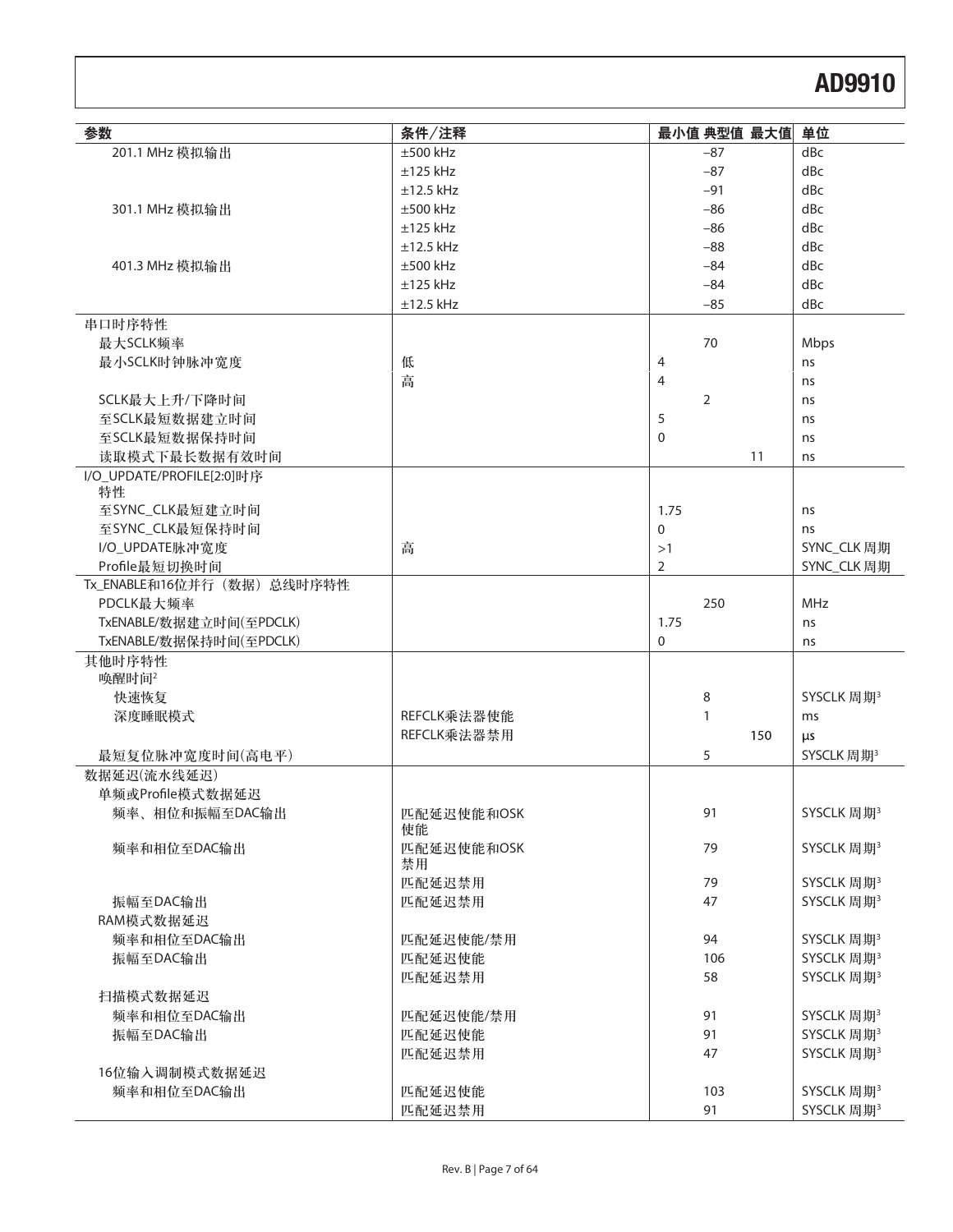| 参数                 | 条件/注释   |     |                | 最小值 典型值 最大值 | 单位             |
|--------------------|---------|-----|----------------|-------------|----------------|
| CMOS逻辑输入           |         |     |                |             |                |
| Logic 1电压          |         | 2.0 |                |             | $\vee$         |
| Logic 0电压          |         |     |                | 0.8         | $\vee$         |
| Logic 1电流          |         |     | 90             | 120         | $\mu A$        |
| Logic 0电流          |         |     | 38             | 50          | μA             |
| 输入电容               |         |     | $\overline{2}$ |             | pF             |
| XTAL_SEL输入         |         |     |                |             |                |
| Logic 1电压          |         | 2.0 |                |             | $\vee$         |
| Logic 0电压          |         |     |                | 0.8         | V              |
| Logic 1电流          |         |     | 90             | 120         | μA             |
| Logic 0电流          |         |     | 38             | 50          | $\mu A$        |
| 输入电容               |         |     | $\overline{2}$ |             | pF             |
| CMOS逻辑输出           | 1 mA 负载 |     |                |             |                |
| Logic 1电压          |         | 2.8 |                |             | $\vee$         |
| Logic 0电压          |         |     |                | 0.4         | V              |
| 电源电流               |         |     |                |             |                |
| $I_{AVDD}$ (1.8 V) |         |     | 110            |             | mA             |
| IAVDD (3.3 V)      |         |     | 29             |             | mA             |
| $I_{DVDD}$ (1.8 V) |         |     | 222            |             | m <sub>A</sub> |
| $I_{DVDD}$ (3.3 V) |         |     | 11             |             | m <sub>A</sub> |
| 总功耗                |         |     |                |             |                |
| 单频调制模式             |         |     | 715            | 850         | mW             |
| 快速省电模式             |         |     | 330            | 400         | mW             |
| 深度睡眠模式             |         |     | 19             | 25          | mW             |

1VCO范围设置5的增益值在频率1000 MHz测得。

<sup>2</sup>唤醒时间指从省电模式恢复正常模式的时间。最长时间是指PLL参考时钟乘法器PLL重新锁定参考时钟所需时间。唤醒时间假定使用推荐的PLL环路滤波器值。 3SYSCLK周期指DDS片内使用的实际时钟频率。如果使用参考时钟乘法器乘以外部参考时钟频率,SYSCLK频率为外部频率乘以参考时钟倍频系数。如果不使用 参考时钟乘法器, SYSCLK频率与外部参考时钟频率相同。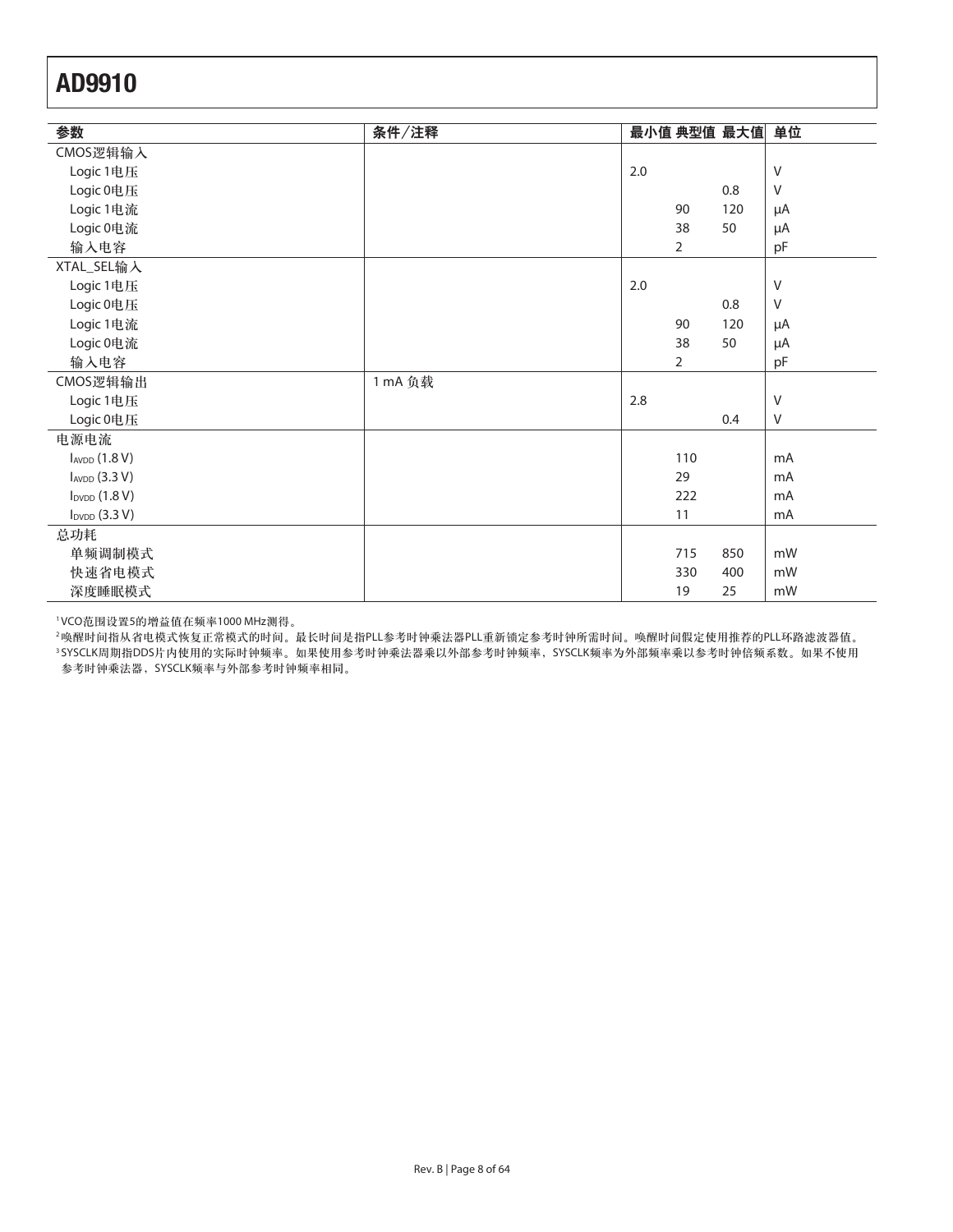### 绝对最大额定值

| ۰.<br>۰.<br>٠ |
|---------------|
|---------------|

| 13 C                          |                                     |
|-------------------------------|-------------------------------------|
| 参数                            | 参数                                  |
| AVDD(1.8V)和DVDD(1.8V)电源       | 2V                                  |
| AVDD (3.3V)和DVDD I/O (3.3V)电源 | 4V                                  |
| 数字输入电压                        | $-0.7$ V to $+4$ V                  |
| 数字输出电流                        | 5 <sub>m</sub> A                    |
| 存储温度范围                        | $-65^{\circ}$ C to $+150^{\circ}$ C |
| 工作温度范围                        | $-40^{\circ}$ C to $+85^{\circ}$ C  |
| $\theta$ ja                   | $22^{\circ}$ C/W                    |
| $\theta$ IC                   | $2.8^{\circ}$ C/W                   |
| 最高结温                          | $150^{\circ}$ C                     |
| 引脚温度 (焊接10秒)                  | $300^{\circ}$ C                     |

注意, 超出以上所列的绝对最大额定值可能导致器件永久 性损坏。这只是强调的额定值,不涉及器件在这些或任何 其它条件下超出本技术规格指标的功能性操作。长期在绝 对最大额定值条件下工作会影响器件的可靠性。

等效电路



**MUST TERMINATE OUTPUTS TO AGND FOR CURRENT FLOW. DO NOT EXCEED THE OUTPUT VOLTAGE COMPLIANCE** 00-674003 06479-003 **RATING.**

图3. 等效输入电路



**AVOID OVERDRIVING DIGITAL INPUTS. FORWARD BIASING ESD DIODES MAY COUPLE DIGITAL NOISE ONTO POWER PINS.** 06479-055

图4. 等效输出电路

### ߢ**ESD**য়



#### ESD(静电放电)敏感器件。

带电器件和电路板可能会在没有察觉的情况下放电。 尽管本产品具有专利或专用保护电路,但在遇到高能 量ESD时,器件可能会损坏。因此,应当采取适当的 ESD防范措施, 以避免器件性能下降或功能丧失。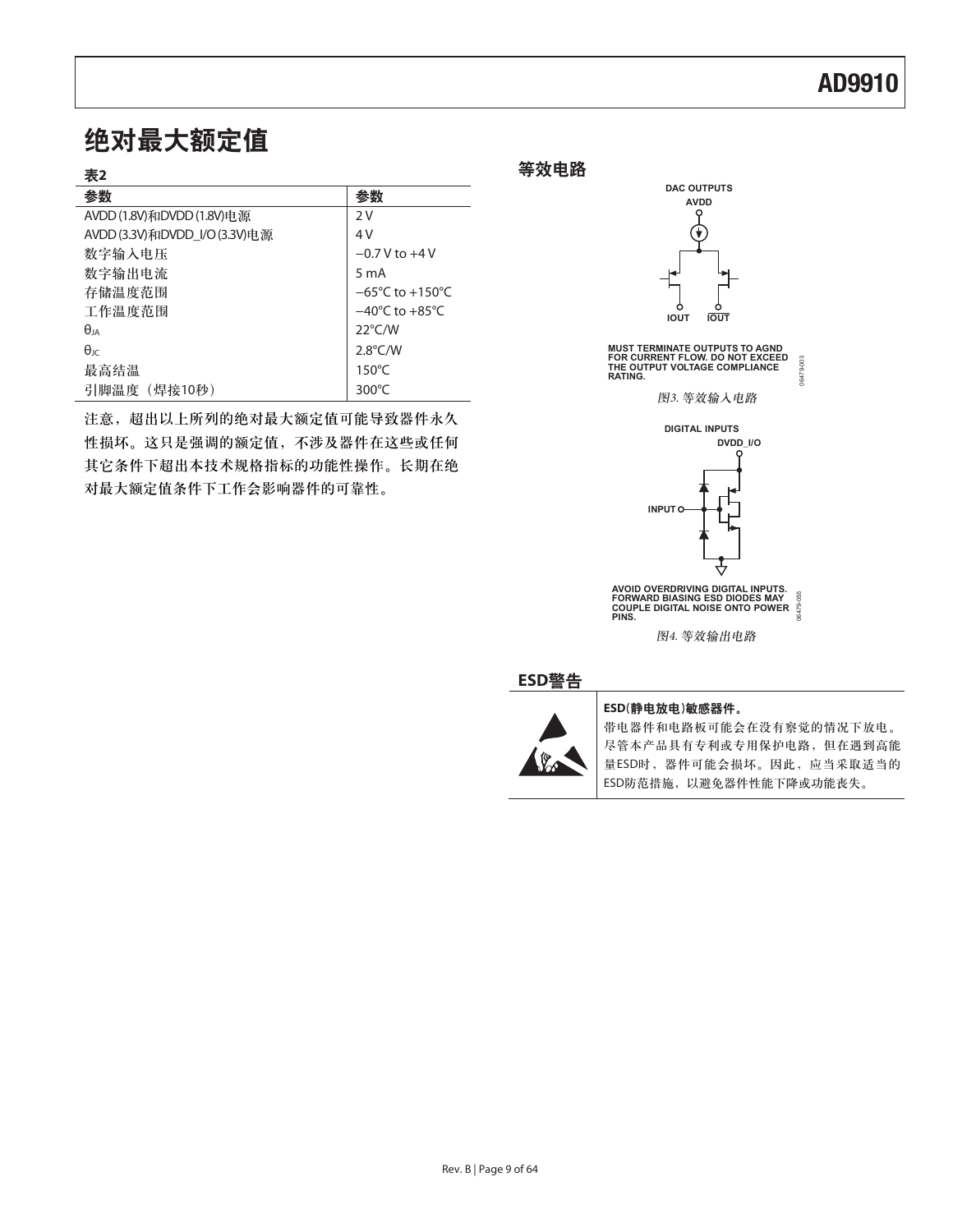

**2. NC = NO CONNECT.**

图5. 引脚配置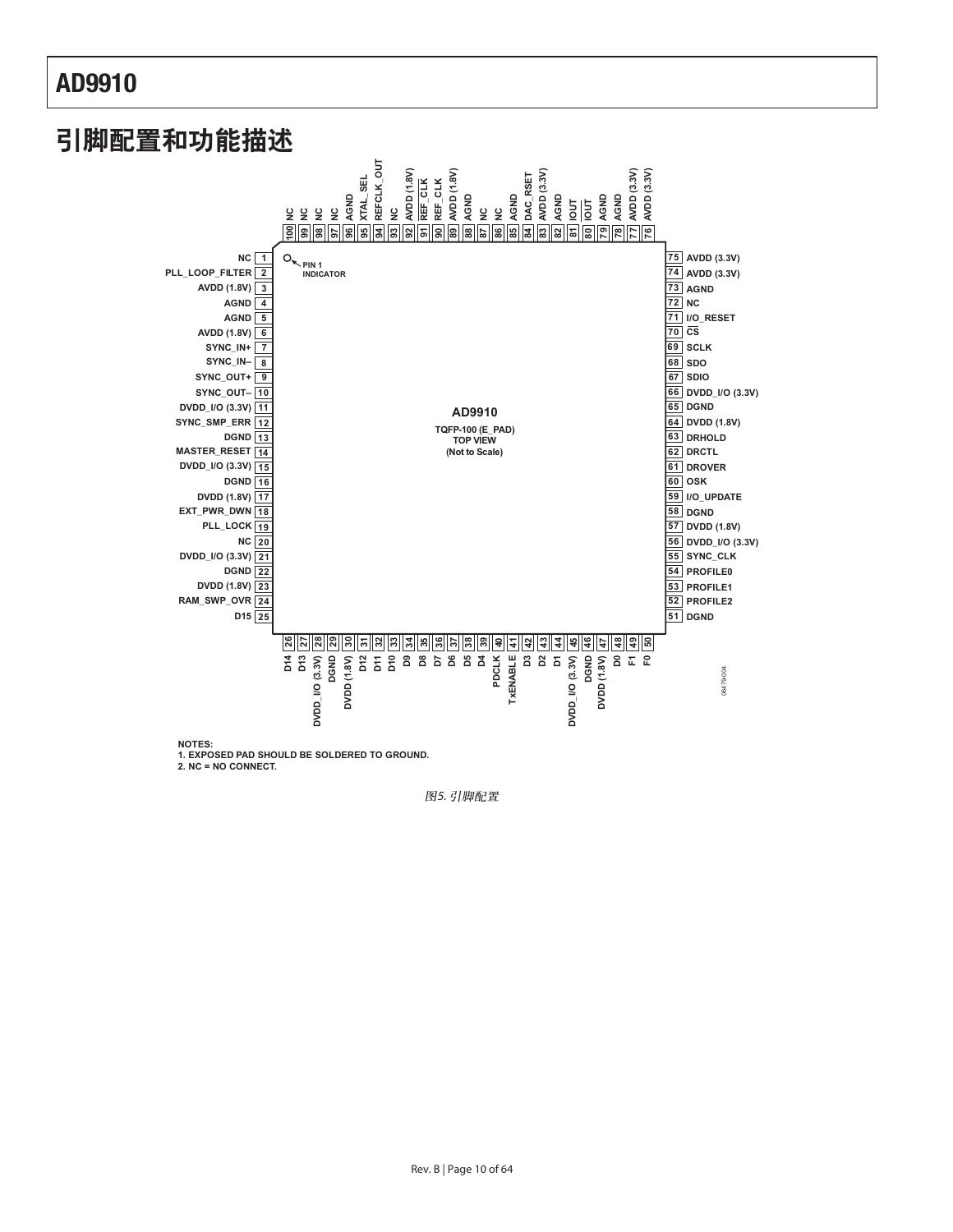### 表3.引脚功能描述

| 引脚编号                                | 引脚名称                | I/O <sup>1</sup>  | 描述                                                                                                               |
|-------------------------------------|---------------------|-------------------|------------------------------------------------------------------------------------------------------------------|
| 1, 20, 72, 86, 87,<br>93,97至100     | <b>NC</b>           |                   | 无需连接。允许产品引脚悬空。                                                                                                   |
| $\overline{2}$                      | PLL_LOOP_FILTER     | $\mathbf{I}$      | PLL环路滤波器补偿引脚。详情请参见"外部PLL环路滤波器元件"部分。                                                                              |
|                                     |                     |                   |                                                                                                                  |
| 3, 6, 89, 92<br>74至77,83            | AVDD (1.8V)         | T<br>$\mathbf{I}$ | 模拟内核VDD, 1.8V模拟电源电压。<br>模拟DAC VDD, 3.3V模拟电源电压。                                                                   |
|                                     | AVDD (3.3V)         |                   |                                                                                                                  |
| 17, 23, 30, 47,<br>57,64            | DVDD (1.8V)         | $\mathbf{I}$      | 数字内核VDD, 1.8V数字电源电压。                                                                                             |
| 11, 15, 21, 28, 45,<br>56,66        | DVDD_I/O (3.3V)     | $\mathbf{I}$      | 数字输入/输出VDD, 3.3V数字电源电压。                                                                                          |
| 4, 5, 73, 78, 79, 82,<br>85, 88, 96 | <b>AGND</b>         |                   | 模拟地。                                                                                                             |
| 13, 16, 22, 29, 46,<br>51, 58, 65   | <b>DGND</b>         | T.                | 数字地。                                                                                                             |
| $\overline{7}$                      | SYNC_IN+            | $\mathbf{I}$      | 同步信号(LVDS), 数字输入(上升沿有效)。外部主时钟的同步信号同步内部子时钟。<br>详情请参见"多器件同步"部分。                                                    |
| 8                                   | SYNC IN-            | T                 | 同步信号(LVDS), 数字输入。外部主时钟的同步信号同步内部子时钟。<br>详情请参见"多器件同步"部分。                                                           |
| 9                                   | SYNC_OUT+           | O                 | 同步信号(LVDS), 数字输出(上升沿有效)。内部器件子时钟的同步信号同步外部从器件。<br>详情请参见"多器件同步"部分。                                                  |
| 10                                  | SYNC_OUT-           | 0                 | 同步信号(LVDS), 数字输出。内部器件子时钟的同步信号同步外部从器件。<br>详情请参见"多器件同步"部分。                                                         |
| 12                                  | SYNC_SMP_ERR        | $\circ$           | 同步采样误差, 数字输出(高电平有效)。同步采样误差: 此引脚高电平表明AD9910未收<br>到有效SYNC_IN+/SYNC_IN-同步信号。                                        |
| 14                                  | <b>MASTER RESET</b> | $\mathbf{L}$      | 主机复位, 数字输入(高电平有效)。主机复位: 所有存储元件清0, 寄存器设置为默认值。                                                                     |
| 18                                  | EXT_PWR_DWN         | $\mathbf{I}$      | 外部省电模式, 数字输入(高电平有效)。此引脚高电平会启用当前编程的省电运行模式。<br>详情请参见"省电控制"部分。如未使用, 应接地。                                            |
| 19                                  | PLL_LOCK            | $\circ$           | 时钟乘法器PLL锁定, 数字输出(高电平有效)。此引脚高电平表示时钟乘法器PLL已锁定<br>参考时钟输入。                                                           |
| 24                                  | RAM_SWP_OVR         | $\circ$           | RAM扫描完成, 数字输出(高电平有效)。此引脚高电平表示RAM扫描完成。                                                                            |
| 25至27,31至39,<br>42 至 44,48          | D[15:0]             | $\mathbf{I}$      | RAM扫描完成, 数字输出(高电平有效)。此引脚高电平表示RAM扫描完成。                                                                            |
| 49,50                               | F[1:0]              | $\mathbf{I}$      | 调制格式引脚。数字输入确定调制格式。                                                                                               |
| 40                                  | <b>PDCLK</b>        | 0                 | 并行数据时钟。属于数字输出(时钟)。并行数据时钟提供时序信号对齐并行输入数据。                                                                          |
| 41                                  | <b>TxENABLE</b>     | T                 | 发送使能。数字输入(高电平有效)。在突发模式通信中, 此引脚高电平表示发送新数据。<br>在连续模式中, 此引脚始终保持高电平。                                                 |
| 52至54                               | PROFILE[2:0]        |                   | Profile选择引脚。数字输入(高电平有效)。使用此引脚可选择一种DDS相位/频率profile<br>(共8种)。改变引脚状态,可将所有当前I/O缓冲内容传输到相应寄存器。要改变状态,<br>可设置SYNC_CLK引脚。 |
| 55                                  | SYNC_CLK            | $\circ$           | 1/4输出时钟。属于数字输出(时钟)。AD9910中很多数字输入,如I/O_UPDATE和<br>PROFILE[2:0], 都需要在信号上升沿设置。                                      |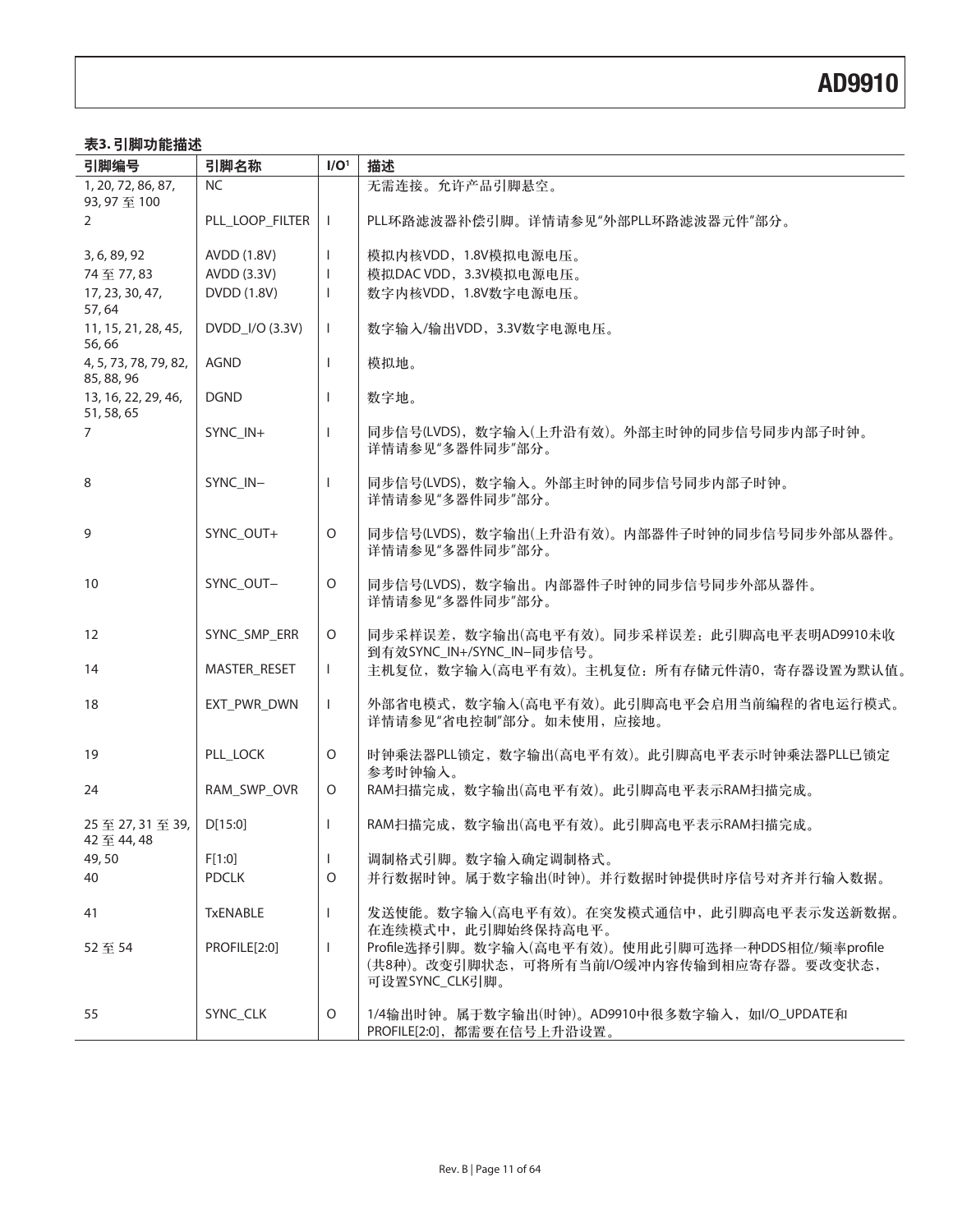| 引脚编号      | 引脚名称                   | I/O <sup>1</sup> | 描述                                                                                                                                        |
|-----------|------------------------|------------------|-------------------------------------------------------------------------------------------------------------------------------------------|
| 59        | I/O_UPDATE             | I/O              | 同步信号(LVDS), 数字输入(上升沿有效)。外部主时钟的同步信号同步内部子时钟。<br>详情请参见"多器件同步"部分。                                                                             |
| 60        | OSK                    | $\mathbf{I}$     | 输出振幅键控。数字输入(高电平有效)。在手动或自动模式中启用OSK功能时, 通过<br>此引脚控制。在手动模式中,此引脚在0(低)和编程振幅比例因子(高)之间切换乘法<br>器。在自动模式中,低电平向下扫描振幅至0,高电平向上扫描振幅至振幅比例因<br>子。         |
| 61        | <b>DROVER</b>          | 0                | 数字斜坡结束。数字输出(高电平有效)。当数字斜坡发生器达到最大/最小编程值<br>时,此引脚将切换到逻辑1。                                                                                    |
| 62        | <b>DRCTL</b>           | $\mathbf{I}$     | 数字斜坡控制。数字输入(高电平有效)。此引脚控制数字斜坡发生器的斜率极性。<br>详情请参见"数字斜坡发生器(DRG)"部分。如果未使用数字斜坡发生器, 将此引脚与<br>逻辑0连接。                                              |
| 63        | <b>DRHOLD</b>          | L                | 数字斜坡保持。数字输入(高电平有效)。此引脚使数字斜坡发生器保持当前状态。<br>详情请参见"数字斜坡发生器(DRG)"部分。如果未使用数字斜坡发生器, 将此引脚与<br>逻辑0连接。                                              |
| 67        | SDIO                   | 1/O              | 串行数据输入/输出。数字输入/输出(高电平有效)。根据配置情况, 此引脚支持单向<br>和双向(默认)两种模式。如果是双向串行端口模式,此引脚可用于串行数据输入<br>和输出。如果是单向模式, 仅支持数据输入。                                 |
| 68        | SDO                    | O                | 串行数据输出。数字输出(高电平有效)。此引脚仅对单向串行数据模式有效,用于<br>数据输出。双向模式中, 此引脚无操作, 应悬空。                                                                         |
| 69        | <b>SCLK</b>            | T                | 串行数据时钟。数字时钟(上升沿执行写操作,下降沿执行读操作)。此引脚提供控<br>制数据路径的串行数据时钟。AD9910写操作使用上升沿,回读操作使用下降沿。                                                           |
| 70        | $\overline{\text{CS}}$ | L                | 芯片选择。数字输入(低电平有效)。AD9910利用此引脚可在控制数据路径通用串行<br>总线上运行。引脚低电平可使AD9910检测串行时钟上升/下降沿。引脚高电平可使<br>AD9910忽略串行数据引脚输入。                                  |
| 71        | I/O_RESET              | T                | 输入/输出复位。数字输入(高电平有效)。当输入/输出通信周期出现故障时, 使用此<br>引脚(详情请参见"输入/输出复位(I/O_RESET)"部分)。不使用时, 引脚接地。                                                   |
| 80        | <b>IOUT</b>            | $\circ$          | 开漏DAC互补输出电流源。模拟输出(电流模式)。通过50Ω电阻器与AGND连接。                                                                                                  |
| 81        | <b>IOUT</b>            | 0                | 开漏DAC输出电流源。模拟输出(电流模式)。通过50Ω电阻器与AGND连接。                                                                                                    |
| 84        | DAC RSET               | O                | 模拟参考引脚。此引脚对DAC输出满量程参考电流编程。AGND连接一个10kΩ电阻                                                                                                  |
| 90        | REF_CLK                |                  | 器。<br>参考时钟输入。模拟输入。使用内部振荡器时, 此引脚可以通过外部振荡器驱动,<br>或者与晶体直接连接。详情请参见"REF_CLK/REF_CLK 概述"部分。                                                     |
| 91        | REF_CLK                |                  | 参考时钟输入。模拟输入。详情请参见"REF_CLK/REF_CLK 概述"部分。                                                                                                  |
| 94<br>95  | REFCLK_OUT<br>XTAL SEL | O<br>Ι.          | 晶体振荡器输出。模拟输出。详情请参见"REF_CLK/REF_CLK 概述"部分。<br>晶体振荡器选择(1.8 V逻辑)。模拟输入(高电平有效)。高电平驱动XTAL_SEL引脚,<br>AVDD(1.8V)引脚使内部振荡器与晶体谐振器共同运行。如果未使用, 连接AGND。 |
| 96 (EPAD) | 裸露焊盘<br>(EPAD)         |                  | EPAD应焊接接地。                                                                                                                                |

 $1 = \frac{1}{10} \lambda$ , O = 输出。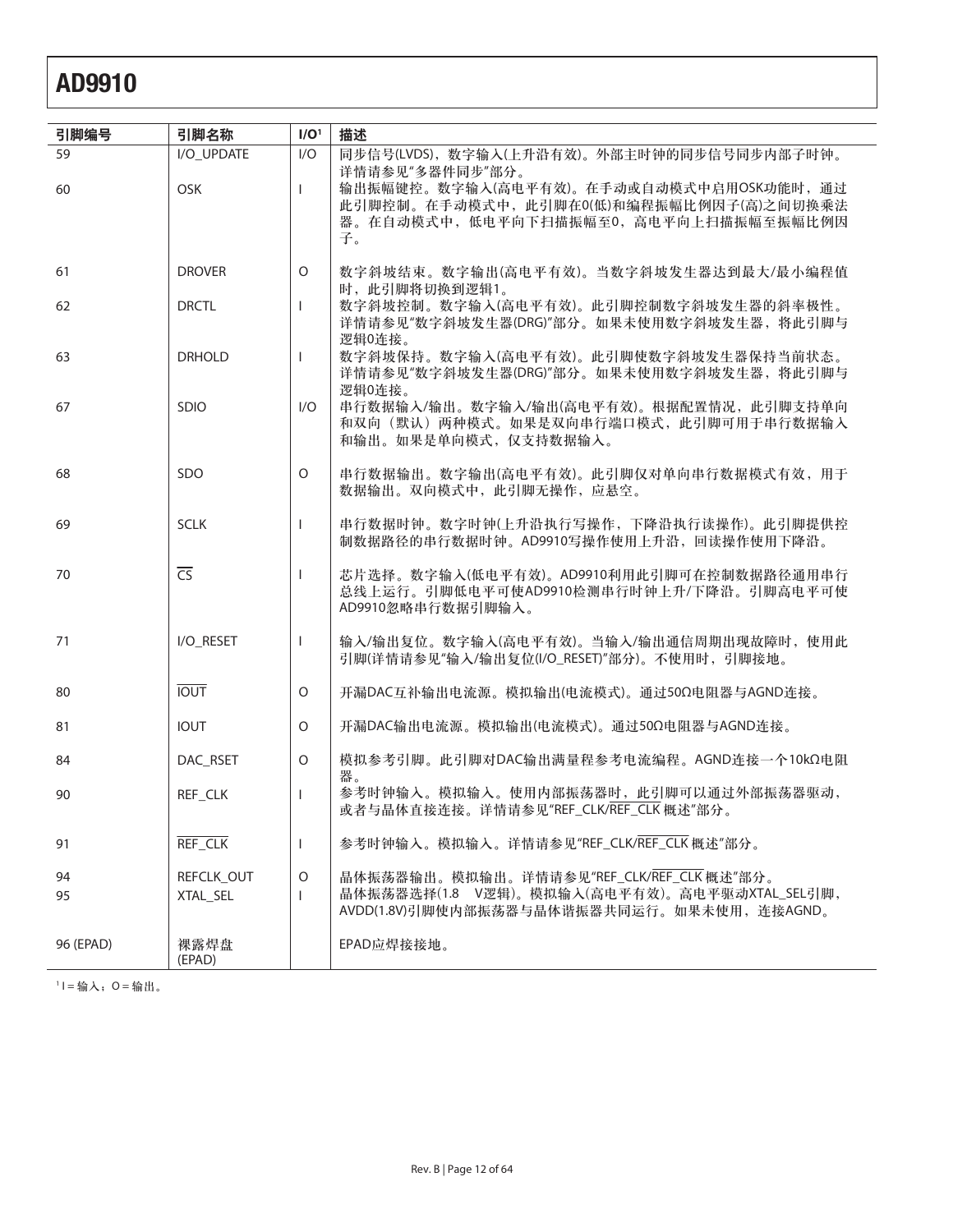



图9. 10 MHz条件下的宽带SFDR, REFCLK = 1 GHz







图11. 403 MHz条件下的宽带SFDR, REFCLK = 1 GHz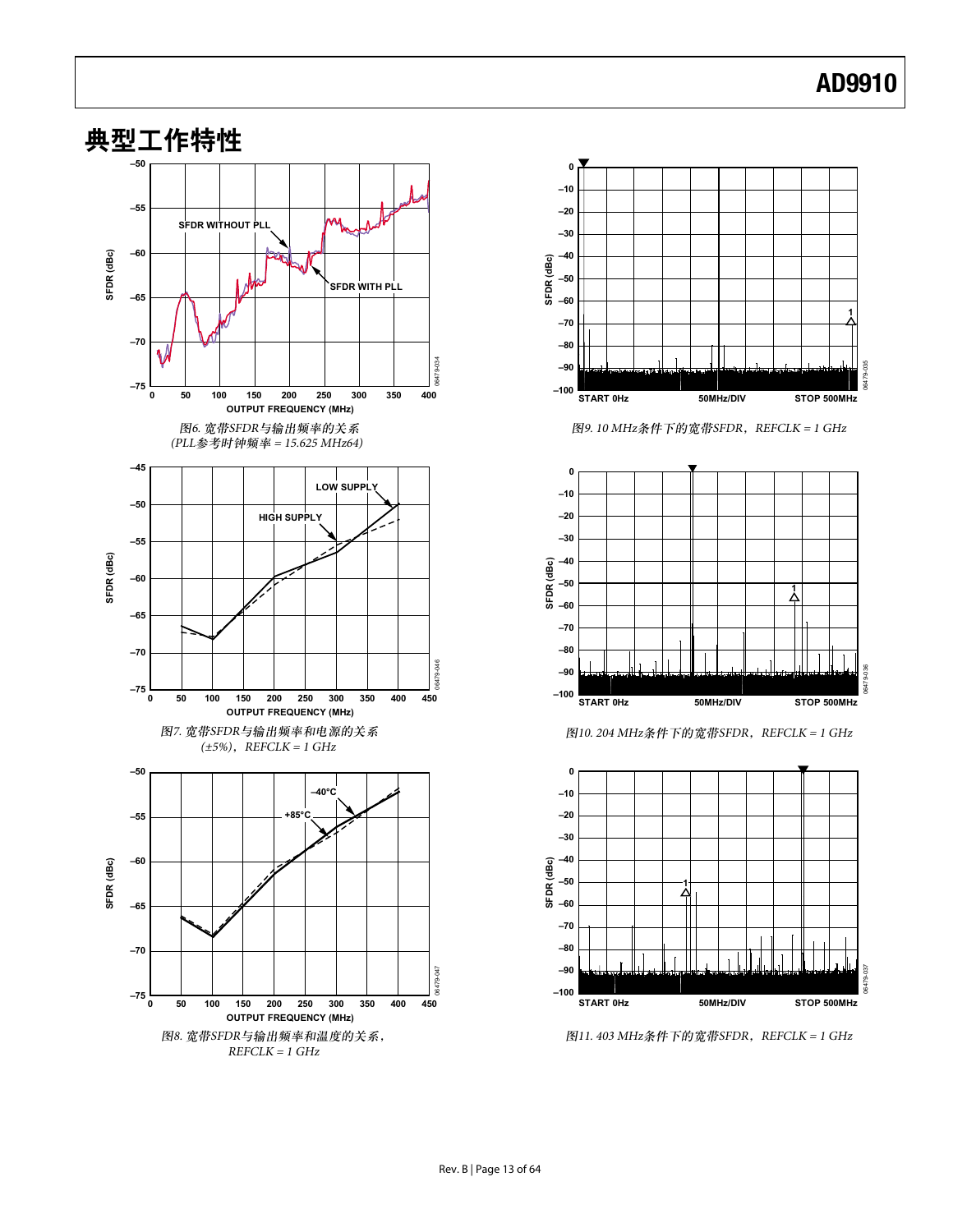

图12. 10.32 MHz条件下的窄带SFDR, REFCLK = 1 GHz 1997 - 14. 403.78 MHz条件下的窄带SFDR, REFCLK = 1 GHz



图13. 204.36 MHz条件下的窄带SFDR, REFCLK = 1 GHz 1 5Hz 15. 0 mm × 2015. 残留相位噪声图, 1 GHz工作频率, PLL禁用



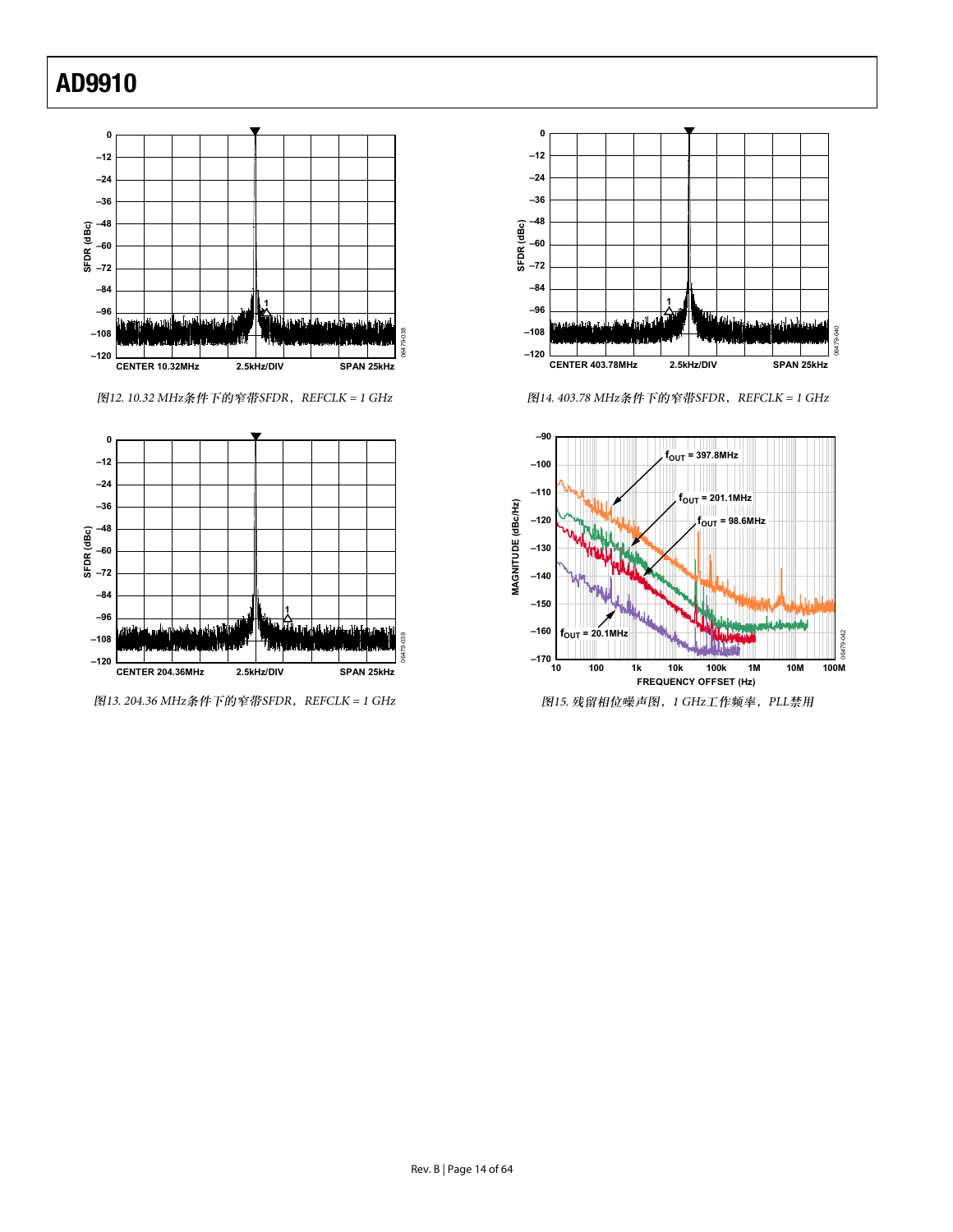

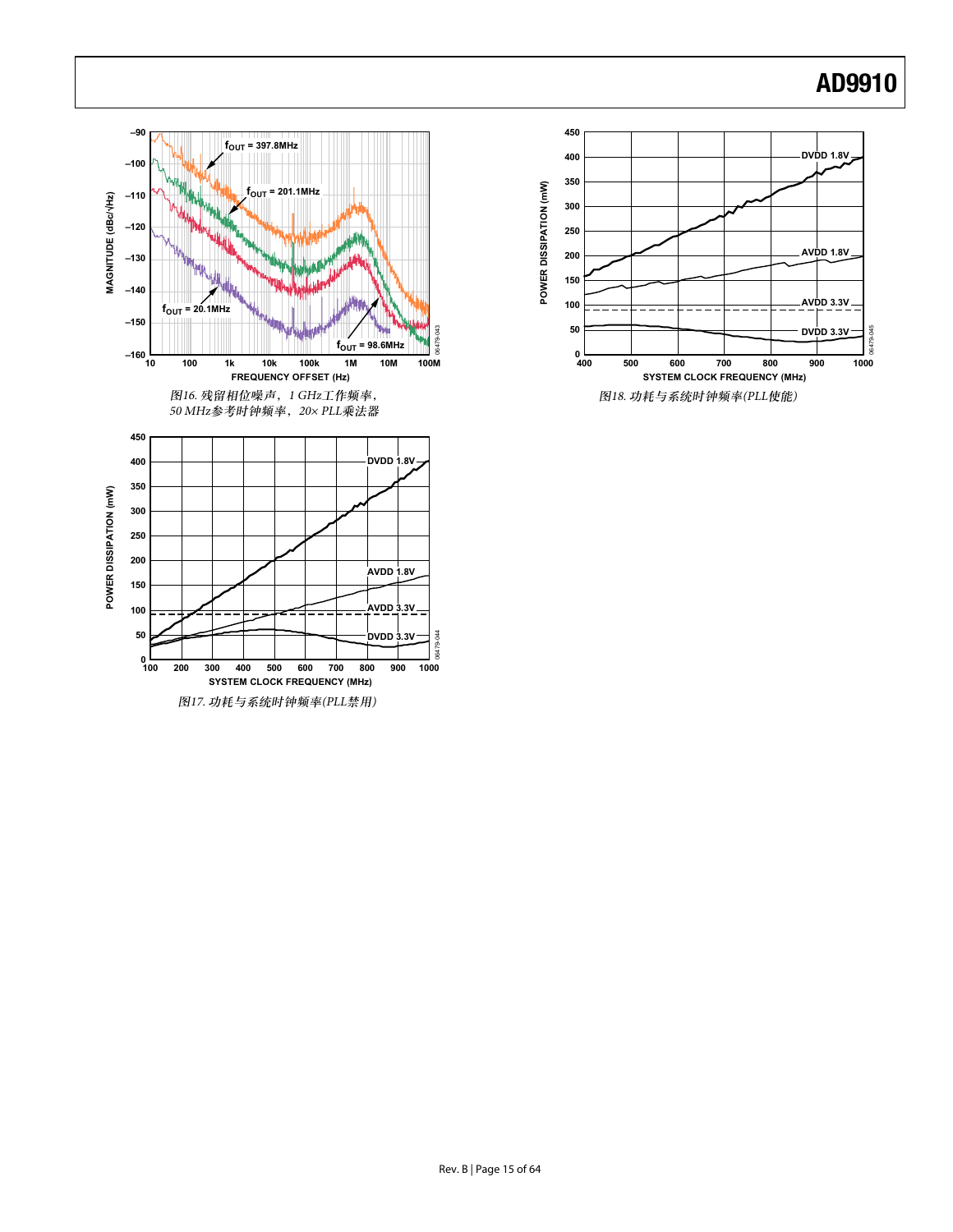### 应用电路 **LOOP FILASE PHASE PHASE PHASE PHASE PUMP PUMP PHASE PHASE PHASE PHASE PHASE PHASE PHASE PHASE PHASE PHASE PHASE PHASE PHASE PHASE PHASE PHASE PHASE PHASE PHASE PHASE PHASE AD9910 REF\_CLK REFERENCE CHARGE PUMP AD9510, AD9511, ADF4106 ÷ ÷ LPF** 图19. PLL反馈锁定参考频率DDS提供频率和延迟调整精密调谐

06479-056

16479-056



图20. 用AD9510作为参考和同步时钟分配器同步多个器件可以增大通道容量

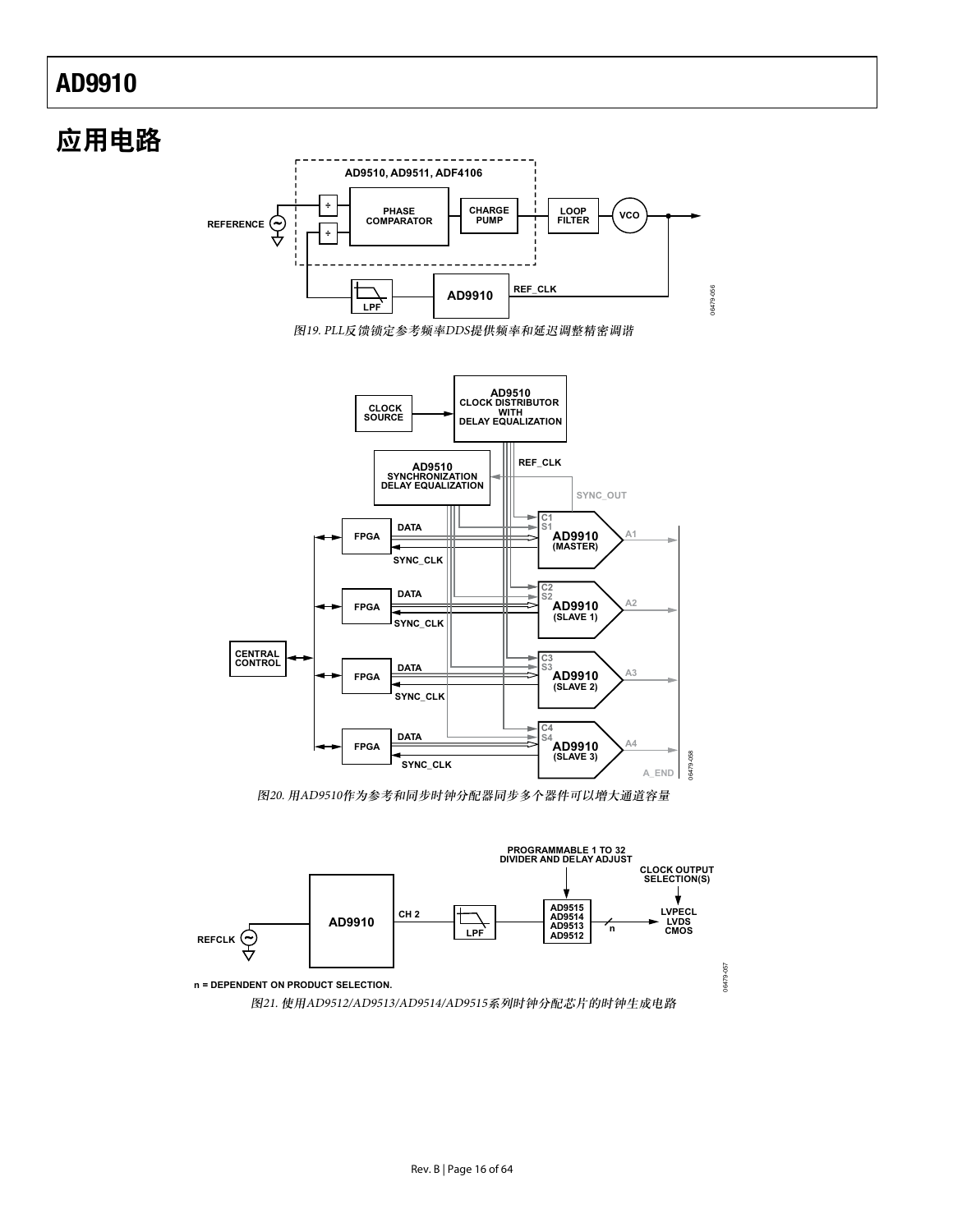### 工作原理

AD9910支持四种工作模式:

- 单频调制模式
- RAM调制模式
- 数字斜坡调制模式
- 并行数据端口调制模式

这些模式利用不同的DDS数据源产生信号控制参数: 频 率、相位或振幅。根据工作模式和/或具体控制位, 自动将 数据按频率、相位和振幅分成不同的组合。

在单频调制模式中, 直接使用与串行I/O端口有关编程寄 存器提供的DDS信号控制参数。在RAM调制模式中, DDS 信号控制参数保存在内部RAM中, 通过命令调用。在数字 斜坡调制模式中,DDS信号控制参数通过数字斜坡发生器 提供。在并行数据端口调制模式中, DDS信号控制参数由 并行端口直接控制。

各种调制模式一般只使用一种DDS信号控制参数(极化调 制格式使用两种参数)。未调制的DDS信号控制参数保存 在相应的编程寄存器中, 根据所选工作模式自动传送到  $DDS<sub>a</sub>$ 

另外, AD9910还具有独立的输出振幅键控(OSK)功能。通 过独立的数字线性斜坡发生器, 只对DDS振幅参数产生作 用。与其他数据源相比, OSK功能可以优先驱动DDS振幅 参数。因此, 一旦启用OSK功能, 其他数据源将无法驱动 DDS振幅。

虽然本文会分别介绍各种工作模式(包括OSK功能), 但 实际操作时可以同时启用多种模式。因此,这为配置复杂 调制方案带来了巨大的灵活性。为避免多数据源驱动同一 DDS信号控制参数, AD9910集成了内部优先级协议(参见 "模式优先级"中的表5)。

### 单频调制模式

在单频调制模式中,DDS信号控制参数由编程寄存器直接 提供。Profile是一个包括DDS信号控制参数的独立寄存 器。AD9910共有8个Profile寄存器,

每个Profile都能单独访问。利用三个外部profile引脚 (PROFILE[2:0])可选择想要的profile。改变Profile引脚状态 将在SYNC\_CLK下一上升沿使用所选Profile中指定参数更 新DDS。



图22. 单频调制模式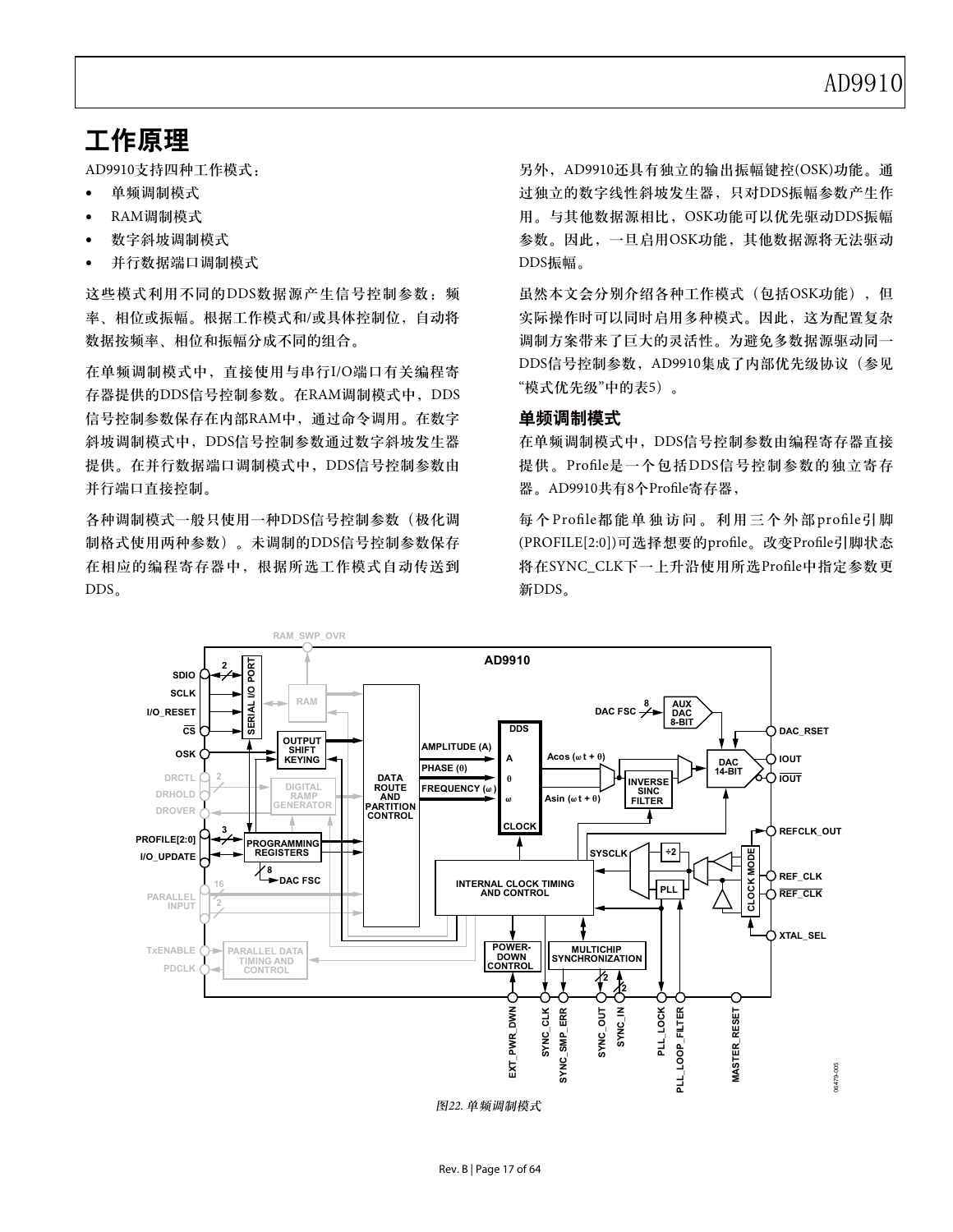### **RAM调制模式**

RAM调制模式(参见图23)由RAM使能位和I/O\_UPDATE引 脚(或改变Profile)激活。在此模式中, 调制的DDS信号控制 参数直接通过RAM提供。

RAM由1024×32位控制字组成。通过复杂的内部状态机配 合, RAM可非常灵活地生成随时间变化的任意波形。可编 程定时器控制RAM向DDS发送控制字的速率。因此,可编 程定时器将决定了向DDS发送的32位样本的采样速率。

DDS具体信号控制参数(RAM样本发送目的地)也可通过8个

独立的RAM Profile寄存器编程控制。使用三个外部Profile 引脚(PROFILE[2:0])可选择具体的Profile。任何Profile引脚 状态的改变会在SYNC\_CLK下一上升沿将激活所选的RAM Profile<sub>o</sub>

在RAM调制模式中,可生成随时间变化的振幅、相位或频 率信号, 从而实现对任意DDS载波信号控制参数调制的功 能。另外, 利用极化调制格式还能将RAM样本分成振幅分 量和相位分量;相位分量精度为16位, 振幅分量精度为14 位。



图23. RAM调制模式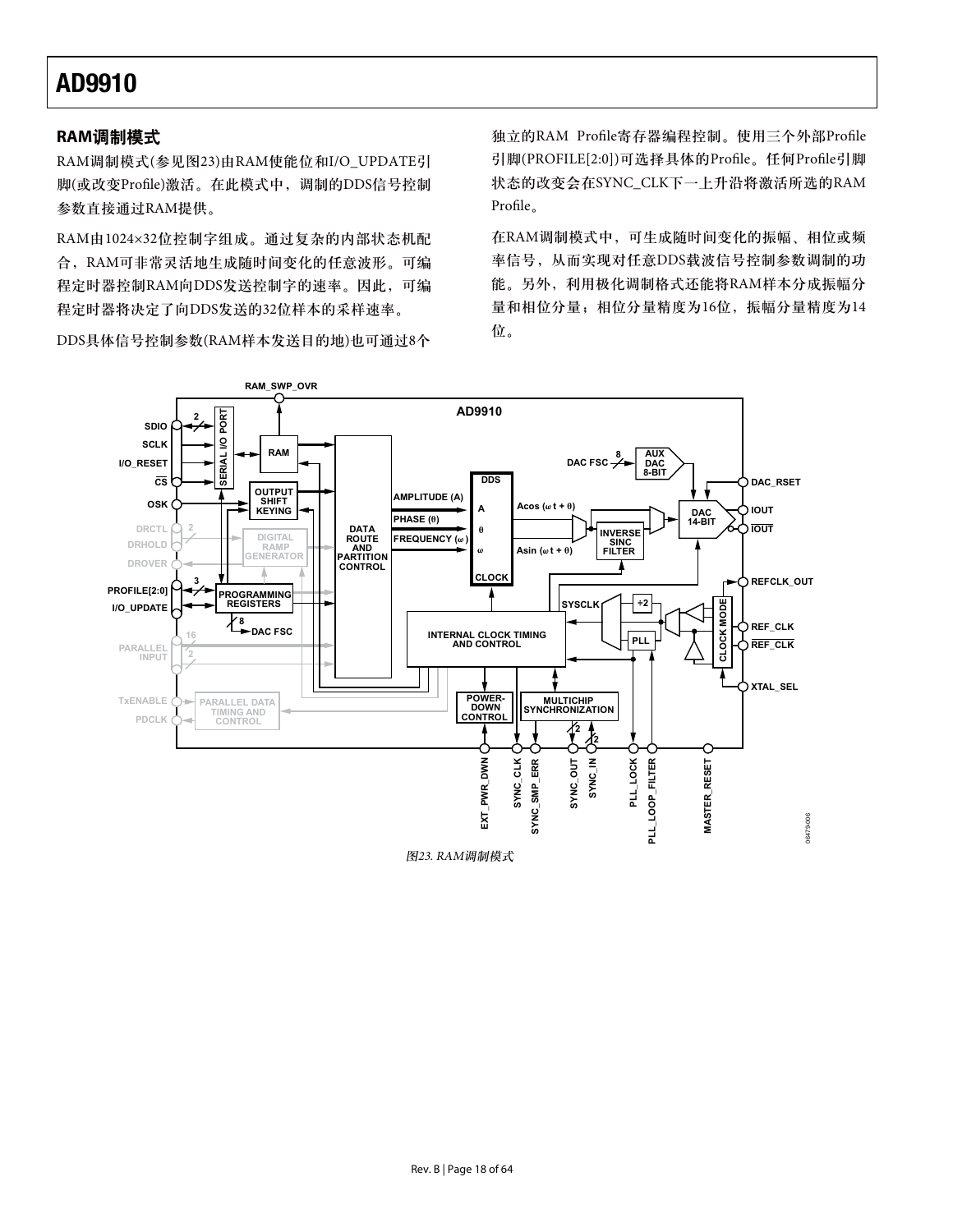### 数字斜坡调制模式

在数字斜坡调制模式(参见图24)中, 调制的DDS信号控制 参数由数字斜坡发生器(DRG)直接提供。斜坡发生参数由 串行I/O端口控制。

利用斜坡发生参数,用户可以控制斜坡的上升和下降斜 率。斜坡的上下限值、斜坡上升/下降部分的步长和步率均 可编程。

斜坡采用数字化生成, 输出分辨率32位。DRG的32位输出 可以对频率、相位或振幅进行编程。编程频率时, 要用到 所有32位。而编程相位或振幅时分别只需用16位和14位 MSB<sub>o</sub>

斜坡方向(上升或下降)通过DRCTL引脚外部控制。用户使 用DRHOLD附加引脚还能保持斜坡发生器的当前状态。

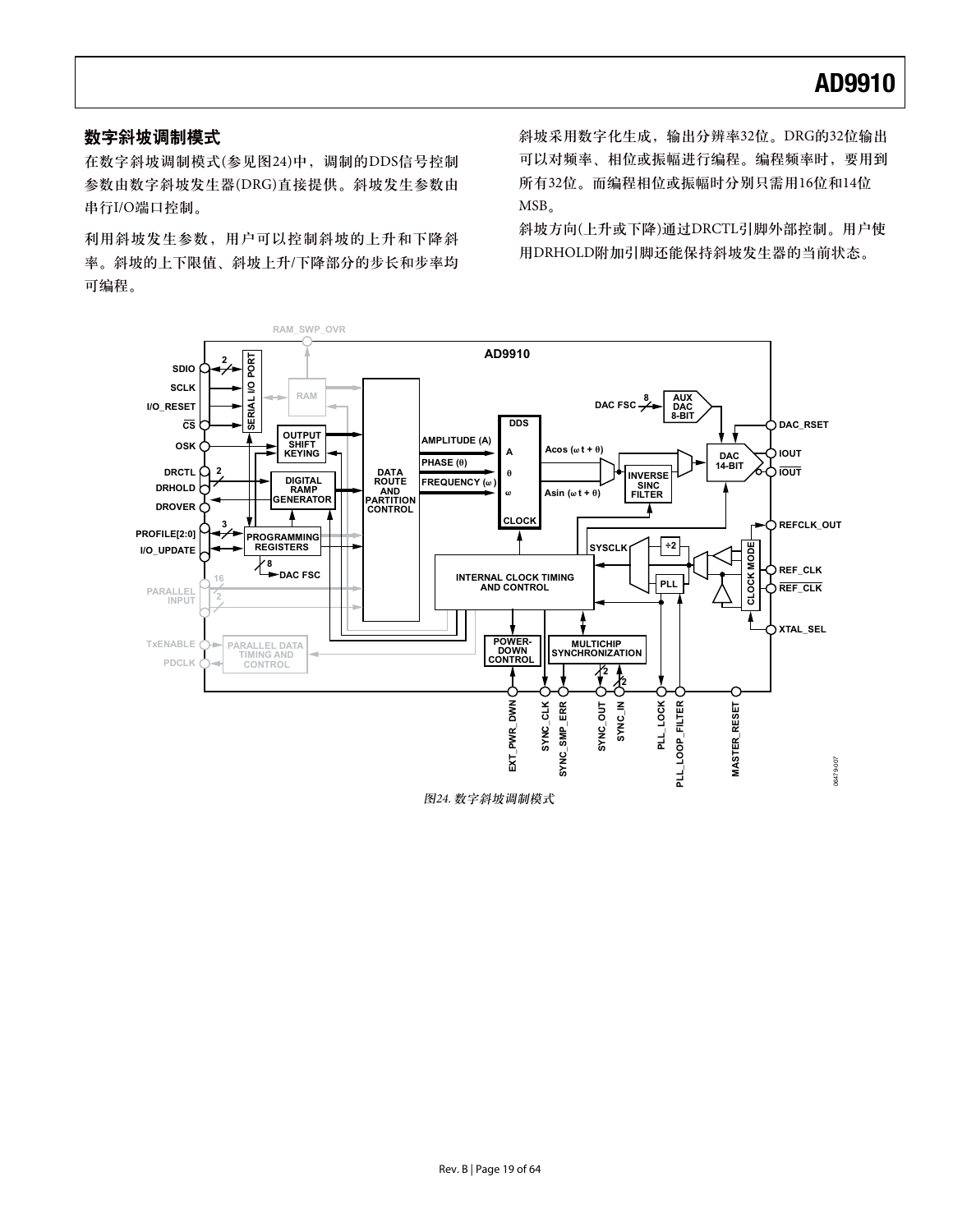### 并行数据端口调制模式

在并行数据端口调制模式(参见图25)中, 调制的DDS信号 控制参数直接由18位并行数据端口提供。

数据端口分为两部分。16个MSB位组成16位数据字(D[15:0] 引脚), 两个LSB位组成2位目的字(F[1:0]引脚)。目的字定 义了16位数据字作为DDS信号何种控制参数使用。表4给 出了目的位、16位数据字划分以及数据目的(关于DDS信号 控制参数)之间的关系。无论目的如何, 16位数据字都采用 无符号二进制格式表示。

当目的位指示数据字为DDS频率控制参数时, 16位数据字 将作为FTW寄存器中32位频率调谐字的偏移字。也就是说 16位数据字必须与FTW寄存器中的32位字通过某种方式正 确对齐。这一点可以通过编程寄存器中的4位FM增益字实 现。用户可以通过FM增益字为16位数据字添加一个加权 因子。默认状态下(0), 16位数据字和FTW寄存器中的32位 字通过LSB对齐。FM增益字值每递增1都会将16位数据字

相对于FTW寄存器中的32位字向左移1位, 从而16位数据 字对FTW寄存器定义频率的影响变大, 加权因子为2。FM 增益字可以有效控制数据字界定的频率范围。

### 并行数据时钟(PDCLK)

AD9910可以在PDCLK引脚上产生一个1/4 DAC采样速率的 时钟信号(并行数据端口采样速率)。PDCLK作为并行端口 的数据时钟使用。默认情况下, PDCLK的每个上升沿用于 将用户提供的18位数据锁存在数据端口中。沿的极性可通 过PDCLK反转位更改。另外, PDCLK输出信号可以用 PDCLK使能位关闭。不过, 即使能关闭输出信号, 它依旧 在内部运行, 通过内部PDCLK时序捕捉并行端口上的数 据。注意PDCLK禁用时为输出为逻辑0。

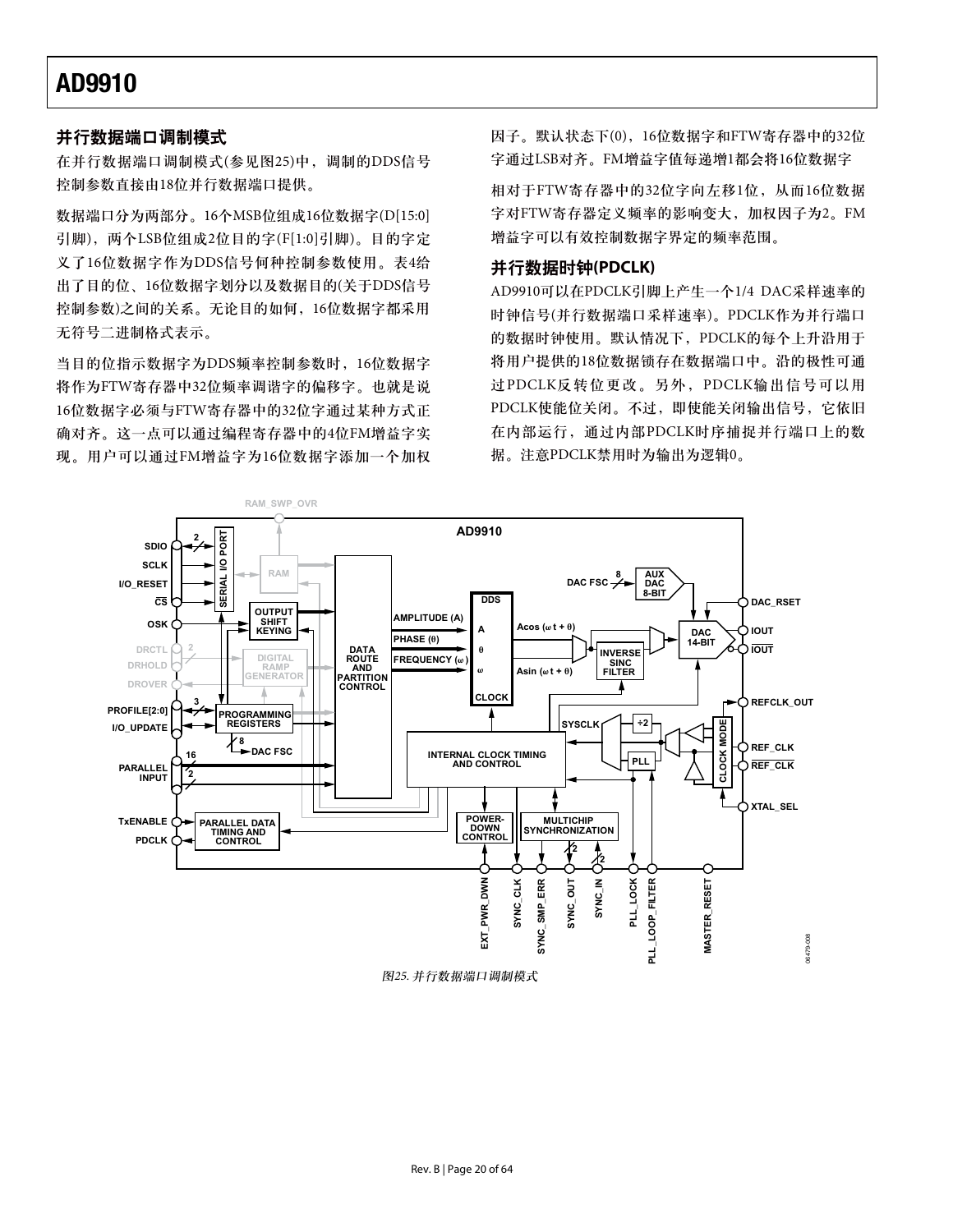### 表 4. 并行端口目的位

| F[1:0] | D[15:0] | 参数              | 备注                                                                                                     |
|--------|---------|-----------------|--------------------------------------------------------------------------------------------------------|
| 00     | D[15:2] | 14 位振幅参数(无符号整数) | 振幅范围: $0 \leq 1 - 2^{-14}$ 。 $D[1:0]$ 未使用。                                                             |
| 01     | D[15:0] | 16 位相位参数(无符号整数) | 相位偏移范围: 0至2π(1-2 <sup>-16</sup> )弧度。                                                                   |
| 10     | D[15:0] | 32 位频率参数(无符号整数) | 对齐16位数据字和32位频率参数由编程寄存器中的4位FM增益字控制。                                                                     |
| -11    | D[15:8] | 8 位振幅参数(无符号整数)  | 数据字振幅MSB与DDS 14位振幅参数MSB对齐。DDS振幅参数6位LSB由<br>ASF寄存器的[5:0]位指定。产生的14位字使振幅范围达到: $0 \leq 1 - 2^{-14}$ 。      |
|        | D[7:0]  | 8 位相位参数(无符号整数)  | 数据字相位MSB与DDS 16位相位参数MSB对齐。DDS相位参数8位LSB由<br>POW寄存器的[7:0]位指定。产生的16位字使相位偏移范围达到: 0至2π<br>$(1-2^{-16})$ 弧度。 |

### ݀ໃ๑ీ**(TxENABLE)**

AD9910还能通过TxENABLE引脚支持用户生成的信号,该 引脚可作为用户数据的控制门。在默认情况下, TxEN-ABLE引脚逻辑门中1表示真, 0表示假; 不过, 通过TxEN-ABLE反相位可以使引脚具有反向逻辑特性。当TxENABLE 为真时, 在预期的PDCLK沿上将数据锁存在器件中(基于 PDCLK反相位)。当TxENABLE为假时, 即使PDCLK能够 继续运行,器件也会忽略向该端口提供的数据。另外,当 TxENABLE引脚保持假时,器件会在内部清除18位数据 字, 或者保留数据端口在TxENABLE切换到逻辑假状态前 的最后的值。(取决于数据汇编器如何保留最后的数值位的 设置情况)。

或者, 如果不将TxENABLE引脚作为控制门, 也可以通过 以并行端口数据速率运行的时钟信号驱动TxENABLE。由 时钟信号驱动时, 由假到真的状态转换必须满足每个周期 建立和保持时间要求,确保正常工作。TxENABLE和 PDCLK时序参见图26。



图26. PDCLK和TxENABLE时序图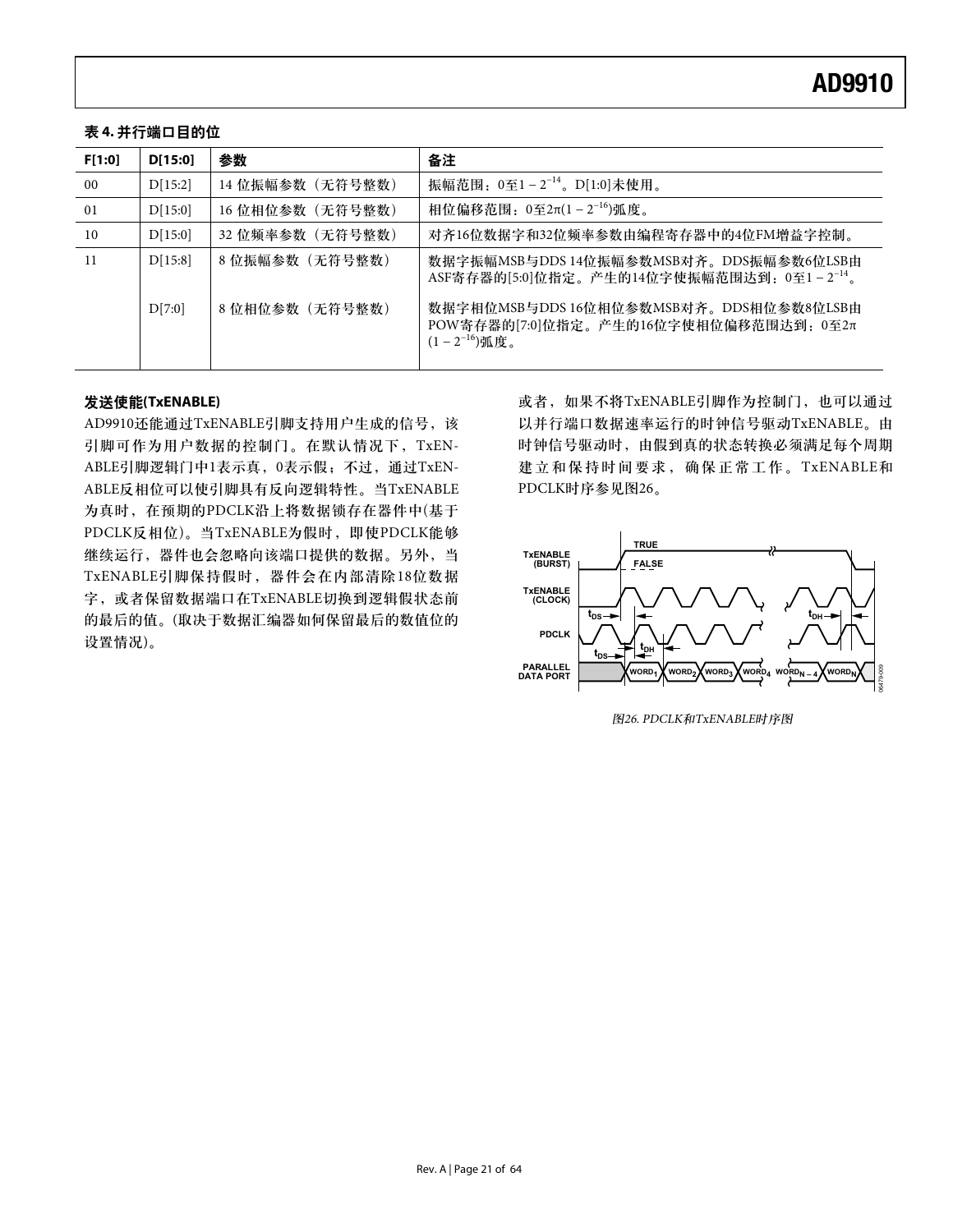### 模式优先级

三种不同的调制模式都能生成DDS信号控制参数:频率、 相位和/或振幅。另外, OSK功能可以生成DDS振幅数据控 制参数。使用合适的控制位通过串行I/O端口可以独立调 用上述任一种功能。

独立激活这些功能可以实现多种数据源共存,驱动同一 DDS信号控制参数的目的。为避免冲突, AD9910集成了一 套优先

表5. 数据源优先级  $\overline{1}$ 

级控制系统。表5给出了每种DDS信号控制参数的优先 级。表5中的行表示某种DDS信号控制参数的数据源, 按 降序排列优先级。例如, 如果RAM和并行数据端口同时使 能, 两种模式均编程产生频率控制参数, 那么DDS频率参 数应由RAM驱动,而不是并行数据端口。

|           | DDS信号控制参数             |                                |                       |                             |                       |                                       |
|-----------|-----------------------|--------------------------------|-----------------------|-----------------------------|-----------------------|---------------------------------------|
|           | 频率                    |                                | 相位                    |                             | 振幅                    |                                       |
| 优先级       | 数据源                   | 条件                             | 数据源                   | 条件                          | 数据源                   | 条件                                    |
| 最高<br>优先级 | <b>RAM</b>            | RAM使能, 数据<br>目的为频率             | <b>RAM</b>            | RAM使能, 数据<br>目的为相位或极性       | OSK发生器                | OSK使能<br>(自动模式)                       |
|           | <b>DRG</b>            | DRG使能, 数据<br>目的为频率             | <b>DRG</b>            | DRG使能, 数据<br>目的为相位          | ASF寄存器                | OSK使能<br>(手动模式)                       |
|           | 并行数据端口<br>和FTW寄存器     | 并行数据端口使能,<br>数据目的为频率           | 并行数据端口                | 并行数据端口使能,<br>数据目的为相位        | <b>RAM</b>            | RAM使能, 数据<br>目的为振幅或极性                 |
|           | FTW寄存器                | RAM使能, 数据<br>目的为相位、振幅<br>或极性   | 并行数据端口链接<br>POW寄存器LSB | 并行数据端口使能,<br>数据目的为极性        | <b>DRG</b>            | DRG使能, 数据<br>目的为振幅                    |
|           | 有效FTW单频<br>profile寄存器 | DRG使能, 数据<br>目的为相位或振幅          | POW寄存器                | RAM使能, 数据<br>目的为频率或振幅       | 并行数据端口                | 并行数据端口使能,<br>数据目的为振幅                  |
|           | 有效FTW单频<br>profile寄存器 | 并行数据端口使能,<br>数据目的为相位、<br>振幅或极性 | 有效POW单频<br>profile寄存器 | DRG使能, 数据<br>目的为频率或振幅       | 并行数据端口链接<br>ASF寄存器LSB | 并行数据端口使能,<br>数据目的为极性                  |
|           | 有效FTW单频<br>profile寄存器 | 无                              | 有效POW单频<br>profile寄存器 | 并行数据端口使能,<br>数据目的为频率或<br>振幅 | 有效ASF单频profile<br>寄存器 | 振幅范围由<br>单频profile 位组<br>(CFR2[24])控制 |
| 最低<br>优先级 |                       |                                | 有效POW单频<br>profile寄存器 | 无                           | 无振幅范围                 | 无                                     |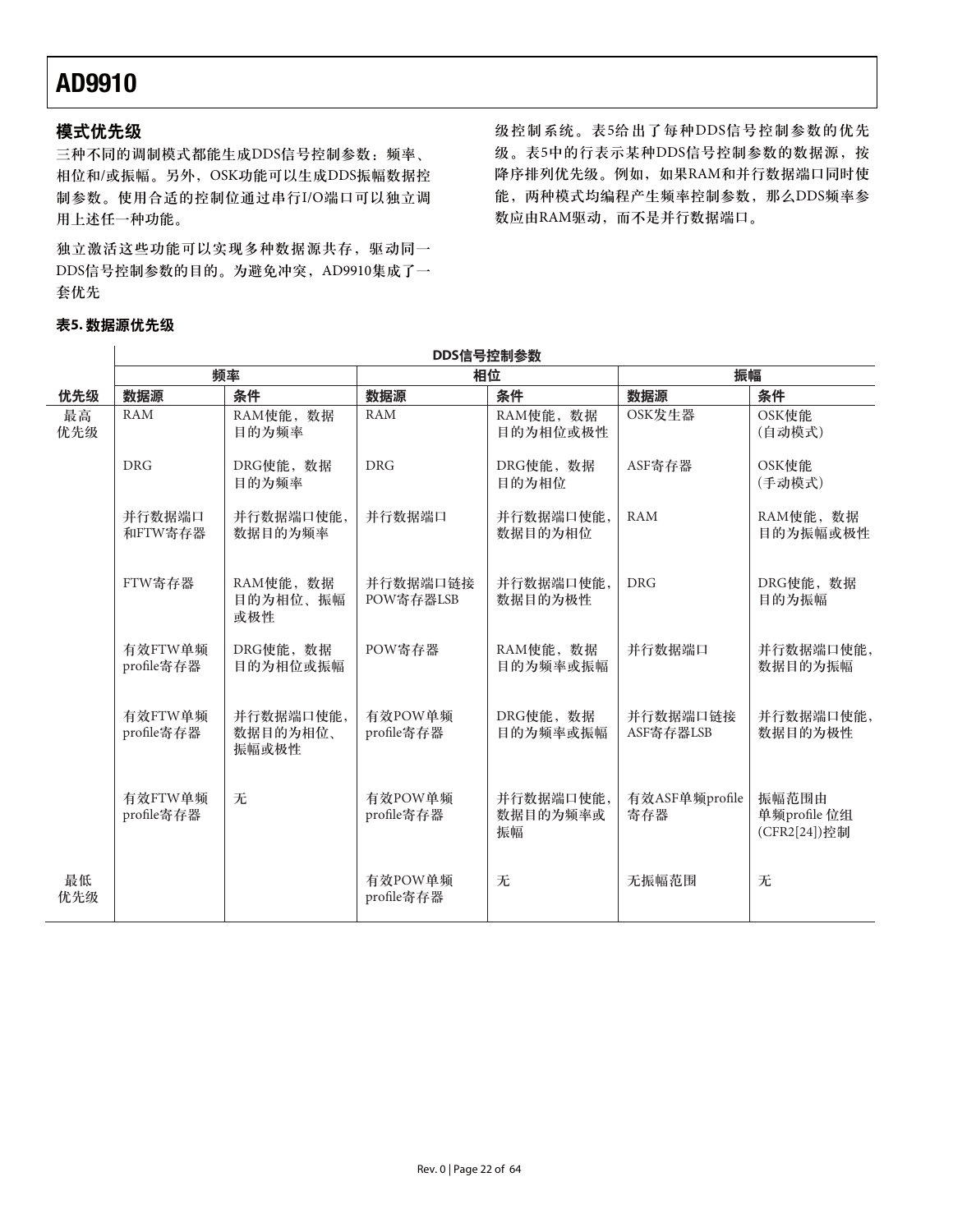### 功能框图详解 ࢃా**DDS**

直接数字频率合成器(DDS)模块产生参考信号(正弦或余弦 取决于选择DDS正弦输出位CFR1[16])。 参考信号的参数 (频率、相位和振幅)由DDS频率、相位偏移和振幅控制输 入信号决定, 如图27所示。



图27. DDS功能框图

AD9910的输出频率(four)由DDS频率控制输入的频率调谐 字(FTW)控制。f<sub>OUT</sub>、FTW和f<sub>SYSCLK</sub>之间的关系可由以下公 式表示:

$$
f_{OUT} = \left(\frac{FTW}{2^{32}}\right) f_{\text{SISCLR}} \tag{1}
$$

其中: FTW是介于0至2,147,483,647  $(2^{31} - 1)$ 之间的32位整 数, 表示完整32位变量的低半部。此范围包括从dc至奈奎 斯特频率(½ $f_{\text{SYSCLK}}$ )内的所有频率。

对于给定想要的four值,可通过公式1求出FTW, 如公式2 所示:

$$
FTW = \left(2^{-32} \left(\frac{f_{\text{OUT}}}{f_{\text{SVSCLK}}}\right)\right) \tag{2}
$$

其中: 函数round(x)将自变量(x的值)四舍五入为最接近的 整数。这是因为FTW必须为一个整数值。例如, 如果four  $= 41$  MHz,  $f_{\text{cycr}} = 122.88$  MHz,  $\frac{\text{m}}{2}$ FTW = 1,433,053,867  $(0x556AAAAB)$ <sub>o</sub>

如果FTW大于231, 编程后会在输出频率中产生混叠镜 像,即:

$$
f_{OUT} = \left(1 - \frac{FTW}{2^{32}}\right) f_{\text{SYSLK}} \qquad (for FTW \ge 2^{31})
$$

DDS信号的相对相位通过16位的相位偏移字(POW)来控 制。相位偏移在DDS内核角度振幅转换模块之前产生。相 对相位偏移(Δθ)可由以下公式计算:

$$
\Delta \theta = \begin{pmatrix} 2\pi \left( \frac{POW}{2^{16}} \right) \\ 360 \left( \frac{POW}{2^{16}} \right) \end{pmatrix}
$$

其中: 上部相位偏移值的单位是弧度, 下部单位是度数。 对于任意给定的Δθ, 可利用上述公式求出POW, 再将结 果四舍五入即可(方法与计算任意FTW类似)。

DDS信号的相对振幅范围(相对于满量程)可由14位振幅比 例因子(ASF)进行数字化控制。振幅范围值在DDS内核角度 振幅转换模块输出时产生。振幅范围的计算公式为:

Amplitude Scale = 
$$
\frac{ABF}{2^{14}}
$$

$$
20log\left(\frac{ASF}{2^{14}}\right)
$$
 (3)

其中: 上部振幅值以满量程分数表示, 下部值以dB表示所 占满量程的比重。对于给定比例因子,可利用公式3求出 ASF, 将结果四舍五入即可(方法与计算任意FTW类似)。

AD9910编程调制任意DDS信号控制参数时, 最大调制采样 速率为1/4 fsysclk。也就是说调制信号产生的图像只有1/4 fsysclk 的倍频。使用本器件作为调制器时必须考虑这些镜像产生 的影响。

#### 14位DAC输出

AD9910内置一个14位电流输出DAC。利用两路输出保证输 出电流信号的平衡。平衡输出能够降低DAC输出时潜在的 共模噪声, 提供更出色的信噪比。在DAC\_RSET和AGND 引脚之间连接一个外部电阻(RsET)建立参考电流。DAC满 量程输出电流(I<sub>OUT</sub>)为参考电流的一部分(参见"辅助DAC" 部分)。推荐使用10 kΩ外部电阻器(R $_{\text{SET}}$ )。

应注意负载端接电阻的大小, 保证输出电压处于顺从电压 规定的范围内; 电压超限容易产生过多失真, 造成DAC输 出电路损坏。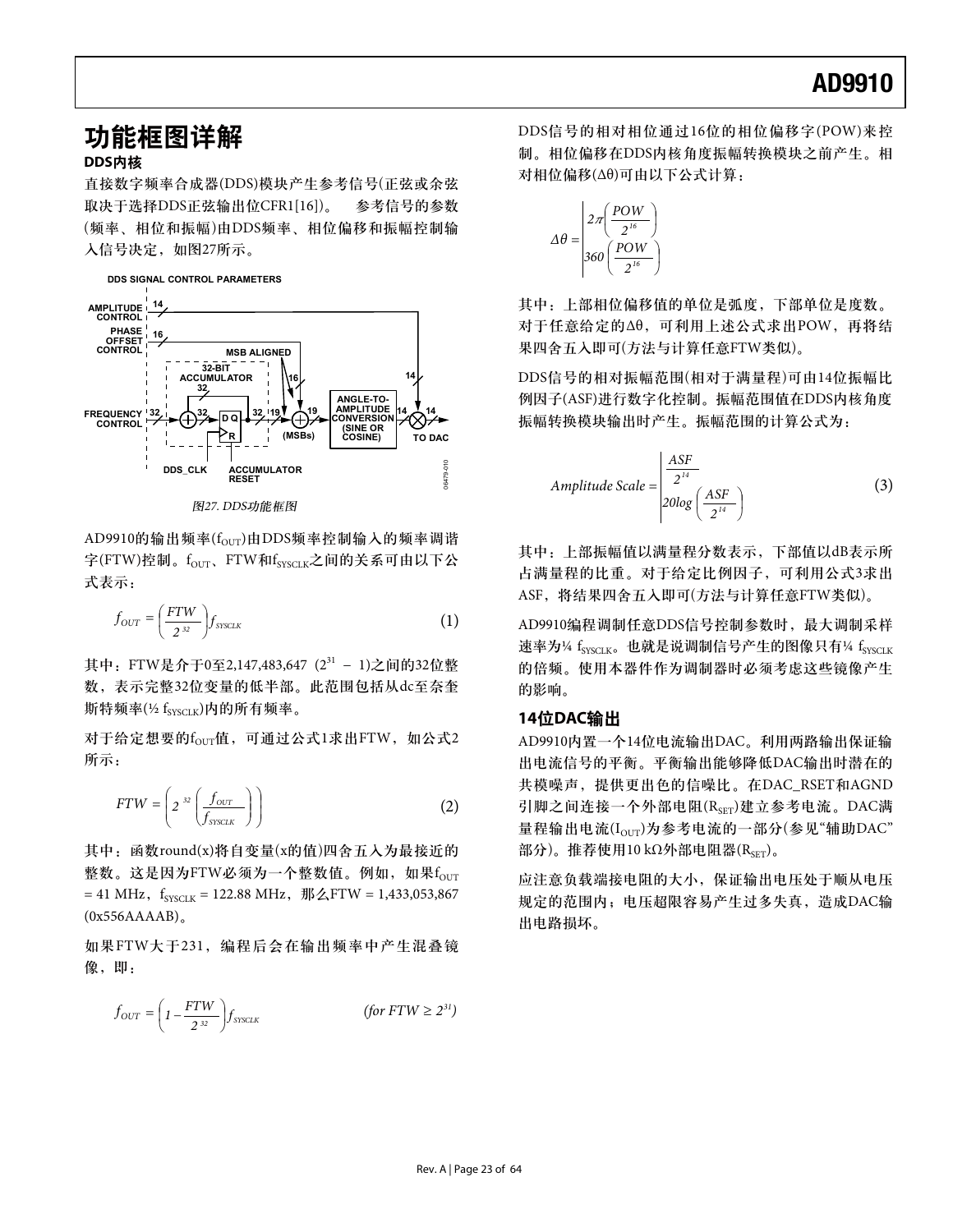### ዺ**DAC**ޤ

主DAC满量程输出电流 $(I_{\text{OUT}})$ 由8位辅助DAC控制。保存在 相应寄存器图中的8位码字会根据以下公式计算Iour:

$$
I_{_{out}} = \frac{86.4}{R_{_{SET}}} \left( 1 + \frac{CODE}{96} \right)
$$

其中: RsET 是电阻器RsET的阻值(单位: Ω); CODE是向辅助 DAC发送的8位数值(默认值是127)。例如: R<sub>SET</sub> = 10,000Ω, CODE = 127,  $\text{WI}_{\text{OUT}}$  = 20.07 mA<sub>a</sub>

### 反Sinc滤波器

被采样的载波数据流是AD9910内置数模转换器(DAC)的输 入信号。由于DAC输出信号固有的零阶保持效应, DAC的 输出频谱会被sin(x)/x(或Sinc)包络整形。由于其波形我们 很了解, 所以可以对Sinc包络进行补偿。此包络恢复功能 由DAC模块前的反Sinc滤波器实现。反Sinc滤波器的作用 相当于数字FIR滤波器。其响应特性非常接近反Sinc包络。 反Sinc滤波器的响应参见图28(与Sinc包络对比)。

反向Sinc滤波器由CFR1[22]使能。滤波器抽头系数见表6。 滤波器通过改变输入DAC的数据,确保对Sinc包络进行补 偿, 以避免频谱失真。

反Sinc滤波器使能后, 会产生~3.0 dB插入损耗。对于不超 过40% DAC采样速率的输出频率, 反Sinc波补偿有效。

| 抽头号  | 抽头值     |
|------|---------|
| 1, 7 | $-35$   |
| 2, 6 | $+134$  |
| 3, 5 | $-562$  |
|      | $+6729$ |

在图28中, Sinc包络产生了一个与频率有关的衰减, 在奈 奎斯特频率点(DAC采样速率的1/2)上最大可达4 dB。如果 没有反Sinc滤波器, DAC输出会受到Sinc包络频率衰减影 响。反Sinc滤波器可以有效将衰减控制在±0.05 dB范围内。 图29为采用反Sinc滤波器后的修正Sinc响应。

级控制系统。表5给出了每种DDS信号控制参数的优先 级。表5中的行表示某种DDS信号控制参数的数据源, 按 降序排列优先级。例如, 如果RAM和并行数据端口同时使 能, 两种模式均编程产生频率控制参数, 那么DDS频率参 数应由RAM驱动,而不是并行数据端口。



### ้ዓ**(REF\_CLK/REF\_CLK ) REF\_CLK/REF\_CLK概述**

通过REF\_CLK/REF\_CLK输入引脚, AD9910提供多种产生 内部SYSCLK信号(DAC采样时钟)的方法。REF\_CLK输入 可以直接由差分或单端信号源驱动, 或者由连接两个输 入引脚的晶振驱动。另外, 内部锁相环(PLL)乘法器可以单 独使能。REF\_CLK功能框图见图30。各种输入配置由 XTAL\_SEL引脚和CFR3寄存器的控制位控制。图30还显示 了CFR3控制位与具体功能模块之间的关系。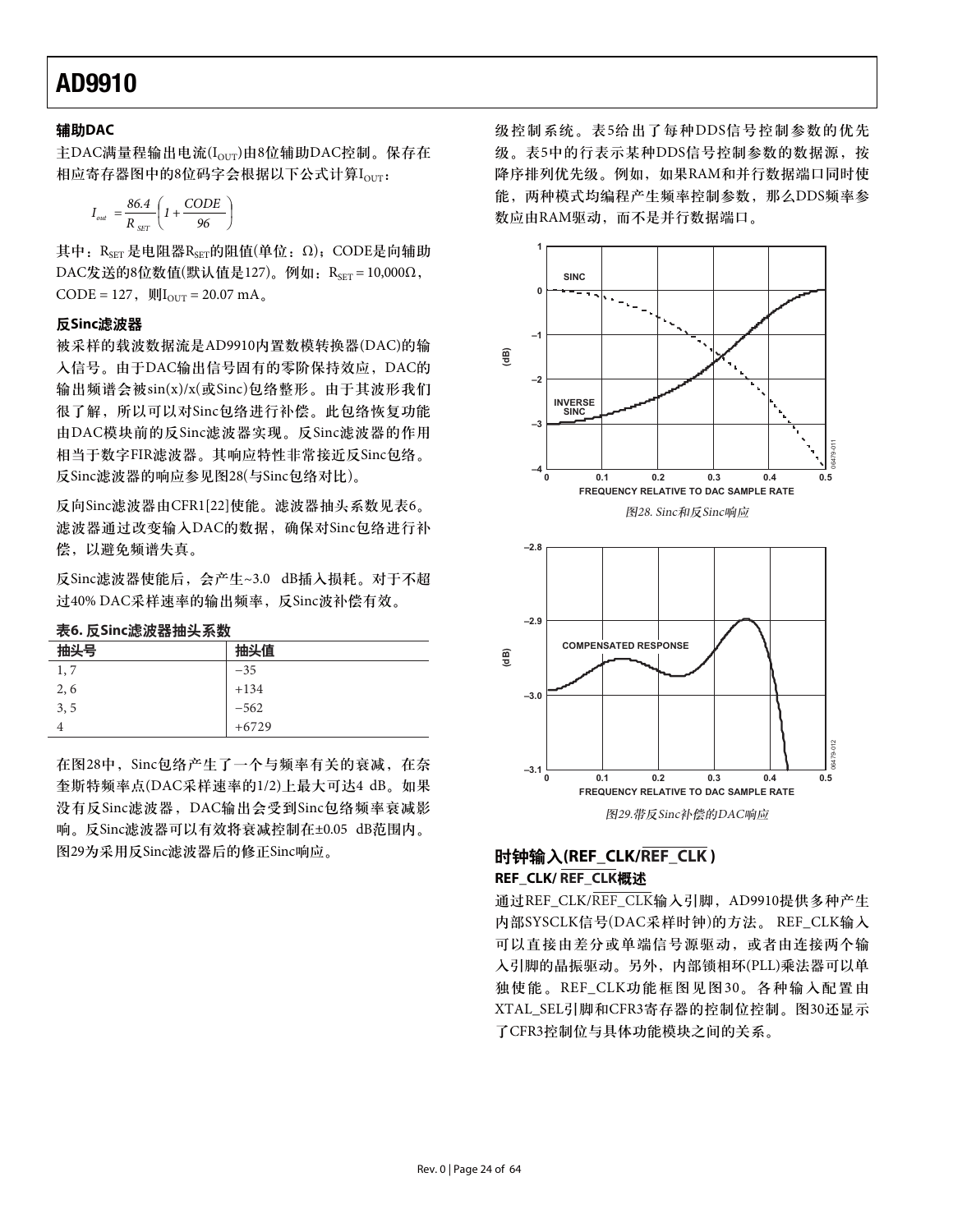

PLL使能位可用于选择PLL路径或直接输入路径。选择直接 输入路径时, REF CLK/REF CLK 引脚必须由外部信号源 驱动(单端或差分)。最大输入频率可达2 GHz。对于大于1 GHz 的输入频率,必须启用输入分频器,才能保证器件正常工作。

PLL使能后, REFCLK\_OUT引脚有缓冲时钟信号输出。该 时钟信号与REF\_CLK输入信号频率相同。这一点在使用晶 振时特别有用, 可以为用户复制出晶振时钟信号, 驱动其 他外部器件。REFCLK\_OUT具有可编程驱动能力。该能力 由两个位控制, 参见表7。

#### 表7. REFCLK OUT缓冲控制

| DRV0位(CFR3[29:28]) | REFCLK OUT缓冲 |
|--------------------|--------------|
| 00                 | 禁用(三杰)       |
| 01                 | 低输出电流        |
| 10                 | 中输出电流        |
| 11                 | 高输出电流        |

### **晶体驱动REF CLK/REF CLK**

使用晶体作为REF\_CLK/REF\_CLK输入时, 谐振频率大约 为25 MHz。图31给出了推荐的电路配置。内部振荡器只支 持基模晶体。晶体工作由XTAL SEL引脚逻辑1(需要1.8V逻 辑电平)控制。



### **直接驱动REF CLK/REF CLK**

通过信号源直接驱动REF\_CLK/REF\_CLK输入时, 可以采 用单端信号或者差分信号。对于差分信号源, REF\_CLK/REF\_CLK 引脚由互补信号驱动,同时通过0.1 μF 电容交流耦合。对于单端信号源,可以采用单端至差分转 换, 也可以由单端信号直接驱动REF\_CLK输入。无论是哪 一种情况, 都要用0.1 μF电容与两个REF\_CLK/REF\_CLK 引 脚进行交流耦合, 以免干扰内部~1.35 V的直流偏置电压。 详情请参见图32。

REF\_CLK/REF\_CLK 的输入电阻为~2.5 kΩ(差分)或~1.2 kΩ(单 端)。大多数信号源输出阻抗相对较小。REF CLK/REF CLK 输入电阻相对较高, 因此, 它对端接阻抗的影响可以忽 略; 所以, 端接电阻通常可以按照信号源的输出阻抗来选 择。图32中的下面两个例子假定信号源输出阻抗为50 Ω。



图32. 直接连接图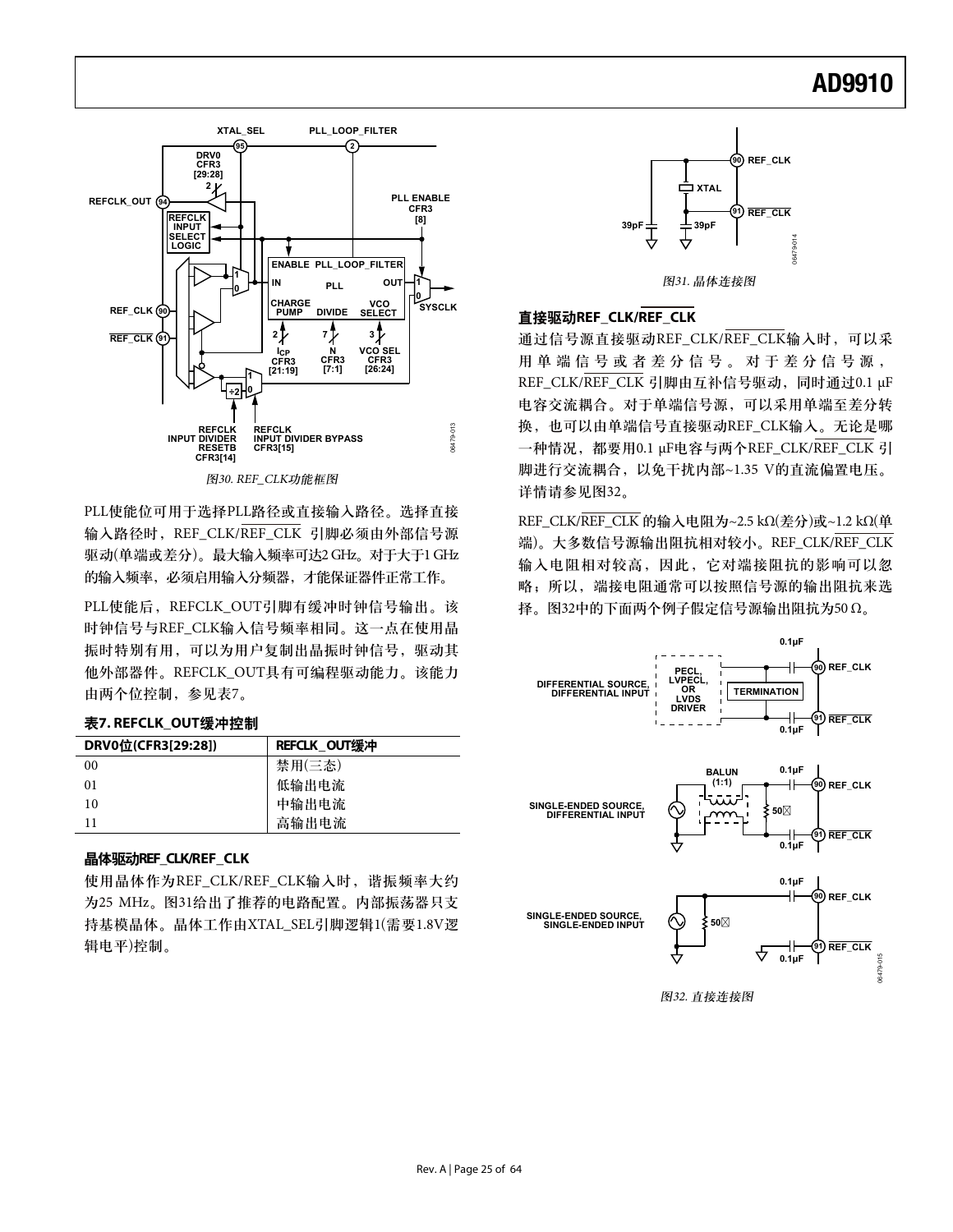### 锁相环(PLL)倍频器

内部锁相环(PLL)可以使用远远小于系统时钟频率的参考时 钟频率。PLL支持的非常宽的可编程倍频系数(12×至 127×)、可编程电荷泵电流以及外部环路滤波器元件(通过 PLL\_LOOP\_FILTER引脚连接)。这些功能提高了PLL的灵 活性,可以优化相位噪声性能,增强频率规划的灵活性。 PLL还提供一个PLL LOCK引脚。

通过内部VCO, PLL输出频率范围(fsyscLK)限定在420 MHz 至1 GHz之间。另外, 用户必须对VCO进行编程, 在六个 工作频率范围中选择一个, 让fsyscus落在该范围。图33和 34列出了VCO的范围。

图33给出所有现有器件在全温度和电源电压范围内允许的 VCO频率上下限值。也就是说, 从现有器件中随机选取的 多个器件在各种不同条件下运行需要使用不同的值对CFR3 [26:24] 编程, 以达到在相同频率运行的目的。例如, 随机 选取的器件A在-10℃环境温度下运行, 系统时钟频率为 900 MHz, 则需要将CFR3[26:24]设为100b; 随机选取的器 件B在90℃环境温度下运行,系统时钟频率为900 MHz, 则 需要将CFR3[26:24]设为101b。如果对干所选的频率规划, 系统时钟频率工作在一组频率范围内(如图33所示), 则不 同器件之间设定的CFR3[26:24]值相同。

图34给出单个现有器件在全温度和电源电压范围内允许的 VCO频率上下限值。图34显示出在各种条件下, 单个器件 的VCO频率范围会始终重叠。

如果用户想将CFR3[26:24]设为单一默认值, 所选择的频率 应该落在图33中的某个频率范围。另外, 对于任意给定的 单个器件, VCO范围重叠, 表示该器件在所有工作条件下 的全部VCO频率范围内都不会出现频率间隙。



图33. VCO范围,包括典型的晶圆工艺偏斜



#### 表8.VCO频率范围位设置

| VCO选择位(CFR3[26:24]) | VCO范围            |
|---------------------|------------------|
| 000                 | VCO <sub>0</sub> |
| 001                 | VCO1             |
| 010                 | VCO <sub>2</sub> |
| 011                 | VCO <sub>3</sub> |
| 100                 | VCO <sub>4</sub> |
| 101                 | VCO <sub>5</sub> |
| 110                 | PLL被旁路           |
| 111                 | PLL 被旁路          |

### **PLL电荷泵**

电荷泵电流 $(I_{CP})$ 可以编程控制, 为用户优化PLL性能提供 了更大的灵活性。表9列出了位设置和标称电荷泵电流之 间的关系。

#### $\overline{x}$ 9. PLL电荷泵电流

| ICP设置位(CFR3[21:19]) | 电荷泵电流, ICP (μA) |
|---------------------|-----------------|
| 000                 | 212             |
| 001                 | 237             |
| 010                 | 262             |
| 011                 | 287             |
| 100                 | 312             |
| 101                 | 337             |
| 110                 | 363             |
| 111                 | 387             |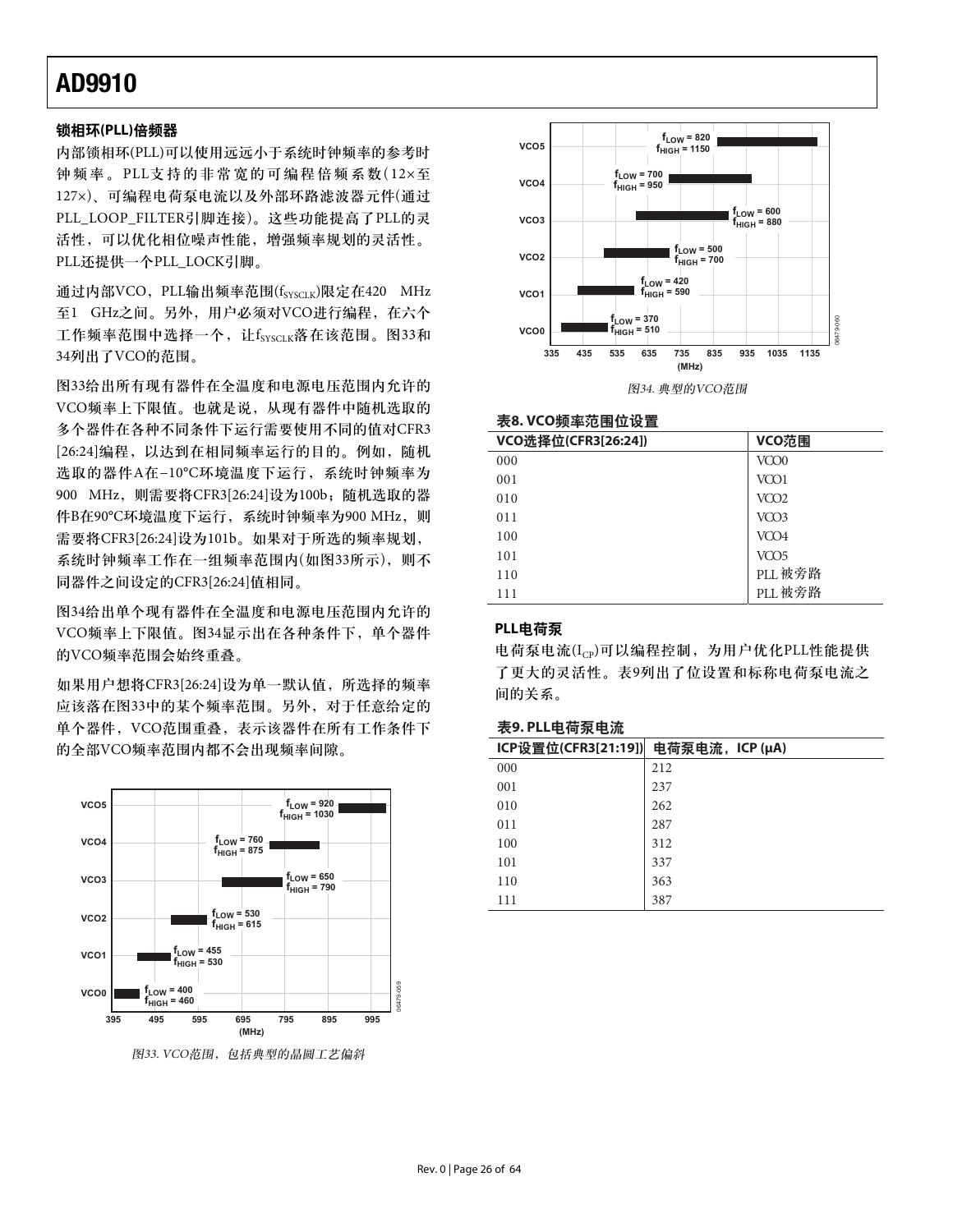### 外部PLL环路滤波器元件

PLL\_LOOP\_FILTER引脚提供了外部环路滤波器元件连接 接口。通过使用定制环路滤波器元件,用户可以更加灵活 地优化PLL性能。图35给出了PLL和外部环路滤波器元件连 接形式。



在主流技术资料中,这种配置可以获得一个三阶II型PLL。 要计算滤波器元件参数值,首先要知道反馈分频系数 (N)、鉴相器增益(K<sub>D</sub>)以及VCO增益(K<sub>V</sub>)(K<sub>V</sub>可以根据VCO 选择位设置在表1中杳找)。环路滤波器元件值取决于目标 开环带宽 $(f_{\text{OL}})$ 和相位余量(φ), 计算公式如下:

$$
R1 = \frac{\pi N f_{OL}}{K_D K_v} \left( 1 + \frac{1}{\sin(\phi)} \right)
$$
 (4)

$$
C1 = \frac{K_{\rm p} K_{\rm v} \tan(\phi)}{2N(\pi f_{\rm oL})^2}
$$
\n
$$
\tag{5}
$$

$$
C2 = \frac{K_{\rm p} K_{\rm v}}{N(2\pi f_{\rm oL})^2} \left(\frac{1-\sin(\phi)}{\cos(\phi)}\right)
$$
(6)

其中:

KD等于ICP编程值。

KV通过表1查找。

确保公式4至6的变量使用恰当的单位: ICP单位必须是安 培, 不能是表9中出现的微安 (uA) ; K<sub>v</sub> 必须为赫兹/伏  $(Hz/V)$ , 不能是表1中的兆赫/伏 $(MHz/V)$ ; 环路带宽 (fOL)单位必须赫兹(Hz); 相位余量单位必须为弧度(φ)。

 $\mathcal{D}$ 如,假定PLL编程设置是:  $L_{CP} = 287 \mu A$ ,  $K_V = 625 \text{ MHz/V}$ , N = 25; 如果想要的环路带宽和相位余量分别是50 kHz和  $45^\circ$ , 那么环路滤波器元件值分别是: R1 = 52.85 Ω, C1 = 145.4 nF,  $C2 = 30.11$  nF<sub>a</sub>

### PLL锁定指示

使用PLL时, PLL\_LOCK引脚以有效高电平表示PLL已锁定 REFCLK输入信号。注意PLL\_LOCK引脚为锁存输出。PLL 被旁路后,该引脚会保持逻辑1。设置PFD复位位,可以将 PLL\_LOCK引脚清零。正常操作时, PFD复位位必须清0。

### 输出移位键控(OSK)

OSK功能(参见图36)允许用户控制DDS输出信号的振幅。 该功能提供手动和自动两种控制方式。与任何其他向DDS 发送编程振幅数据的模块相比, OSK模块产生的振幅数据 优先级最高。因此, OSK数据源使能后, 其控制权优先于 所有其他振幅数据源。



图36. OSK功能框图

OSK功能由两个CFR1寄存器位(OSK使能位和选择自动OSK 位)、外部OSK引脚和ASF寄存器全部32位字管理。主要控 制OSK模块的是OSK使能位。OSK功能禁用后, OSK输入 控制会被忽略,内部时钟关闭。

OSK功能使能后, 通过选择自动OSK位可以选择自动或手 动操作模式。逻辑0表示手动模式(默认)。

#### 手动OSK

在手动模式中, 通过在ASF寄存器振幅比例因子部分连续 写操作, 使输出振幅发生改变。输出信号振幅变化速率受 串行I/O端口速度限制。在手动模式中, OSK引脚功能取决 于手动OSK外部控制位的状态。当OSK引脚为逻辑0时, 输 出振幅强制为0;否则,输出振幅会由振幅比例因子决 定。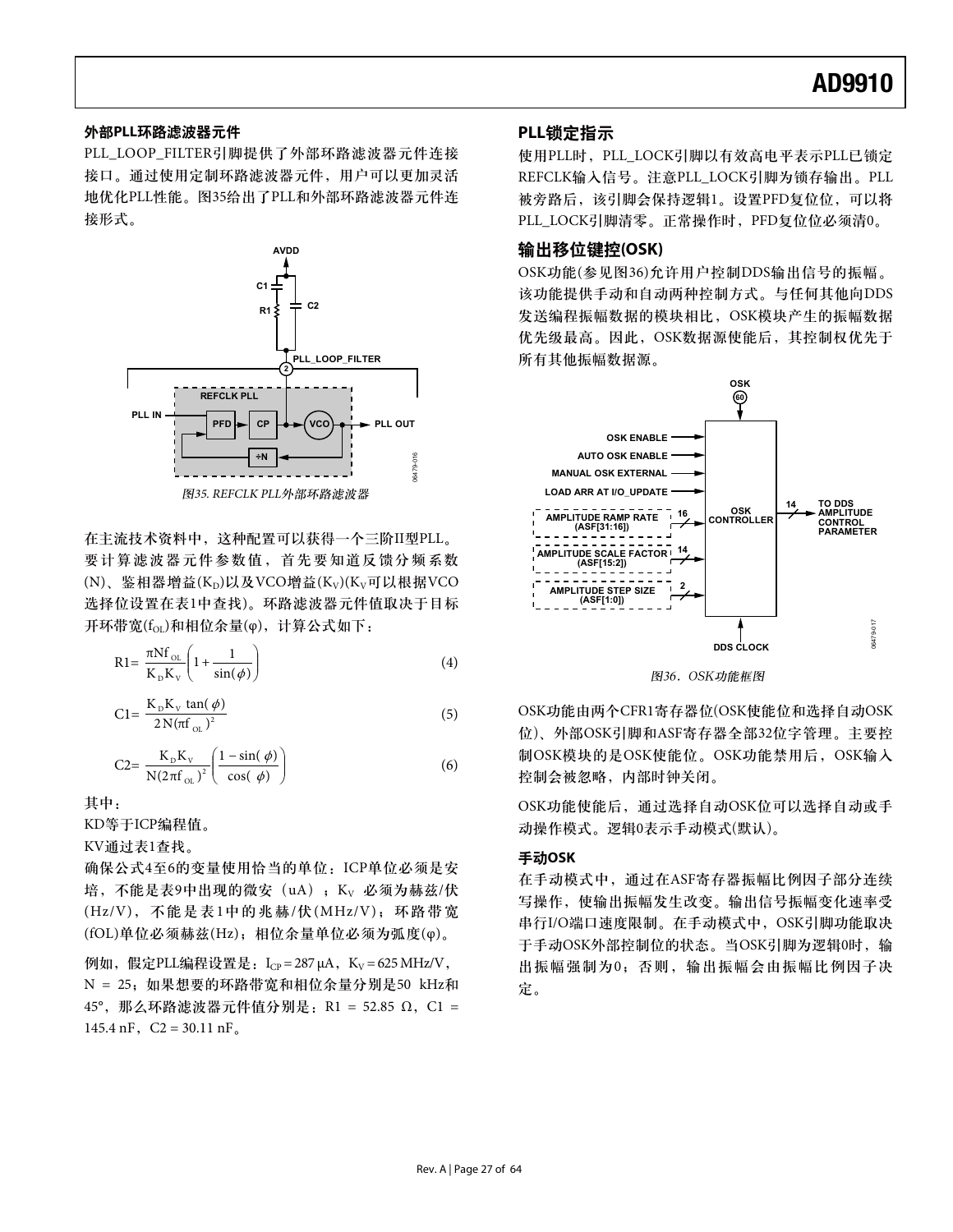### ጲۯ**OSK**

在自动模式中, OSK功能会自动生成根据时间呈线性变化 的振幅曲线(也称为振幅斜坡)。振幅斜坡由三个参数控 制: 最大振幅比例因子、振幅步长以及步进时间间隔。振 幅斜坡参数保存在32位ASF寄存器中, 通过串行I/O端口编 程控制。步进时间间隔由ASF寄存器中16位振幅斜坡率部 分([31:16]位)设置。最大振幅比例因子由ASF寄存器中14位 振幅比例因子部分([15:2]位)设置。振幅步长由ASF寄存器 中2位振幅步长部分([1:0]位)设置。另外, 斜坡方向(正/负 斜率)由外部OSK引脚控制。

步进间隔则由以¼ fsyscik运行的16位可编程定时器控制。 利用定时器周期设置振幅步进时间间隔(Δt), 其计算公式 为:

 $\Delta t = \frac{1}{f_{\text{sysCLK}}}$ 4M

其中: M是保存在ASF寄存器振幅斜坡率(ARR)部分的16位 数字。例如, 如果 $f_{\text{SVSCIK}} = 750 \text{ MHz}$ , M = 23218 (0x5AB2),  $\frac{1}{2}$  3D  $\frac{\Delta \Delta t}{2}$  ≈ 123.8293 μs<sub>α</sub>

OSK输出利用14位无符号数据总线控制DDS振幅参数(条件 是OSK使能位已置1)。OSK引脚置1后,OSK输出值从零(0) 开始, 以编程的振幅步长递增, 直至达到编程设定的最大 振幅值。OSK引脚清0后, OSK由当前值开始输出, 以编程 振幅步长递减, 直至到达零(0)结束。

如果在到达最大值前将OSK引脚切换为逻辑0, 则OSK输出 可以不用增加至最大振幅值。同样, 如果在到达0值前将 OSK引脚切换为逻辑1, OSK输出值也不一定降到零(0)。

一旦OSK使能位或选择自动OSK位清0后, 上电或复位的 OSK初始输出值都为零(0)。

OSK输出振幅步长由ASF寄存器中的振幅步长位设置, 参 见表10。步长指14位OSK输出值的LSB权重。无论编程步 长如何, OSK输出都不会超过ASF寄存器中编程设定的最 大振幅值。

#### 表10. OSK振幅步长

| 振幅步长位(ASF[1:0]) | 振幅步长 |
|-----------------|------|
| 0 <sub>0</sub>  |      |
| 0 <sub>1</sub>  |      |
| 10              |      |
|                 | 8    |

正如前文所述,步进时间间隔由16位可编程定时器控制。 通常, 定时器超时后都会加载编程设定的时间值, 开始新 的计时周期。不过, 在定时器超时前有三种情况会引起设 定时间值重载。第一种情况是选择自动OSK位由0到1变 化, 随后出现I/O更新。第二种情况是OSK引脚状态发生改 变。第三种情况取决于加载ARR @ I/O 更新位的状态。如果 该位被清0, 则不会发生定时器重载; 否则, I/O\_UPDATE 引脚置1(或profile发生变化)时, 定时器会重置为初始计时 点。

### 数字斜坡发生器(DRG)

### **DRG概述**

AD9910中集成了全数字式数字斜坡发生器, 可以从编程设 定的起点到终点扫描相位、频率和振幅。DRG要用到9个 控制寄存器位, 3个外部引脚、2个64位寄存器和一个32位 寄存器(参见图37)。



图37. 数字斜坡功能框图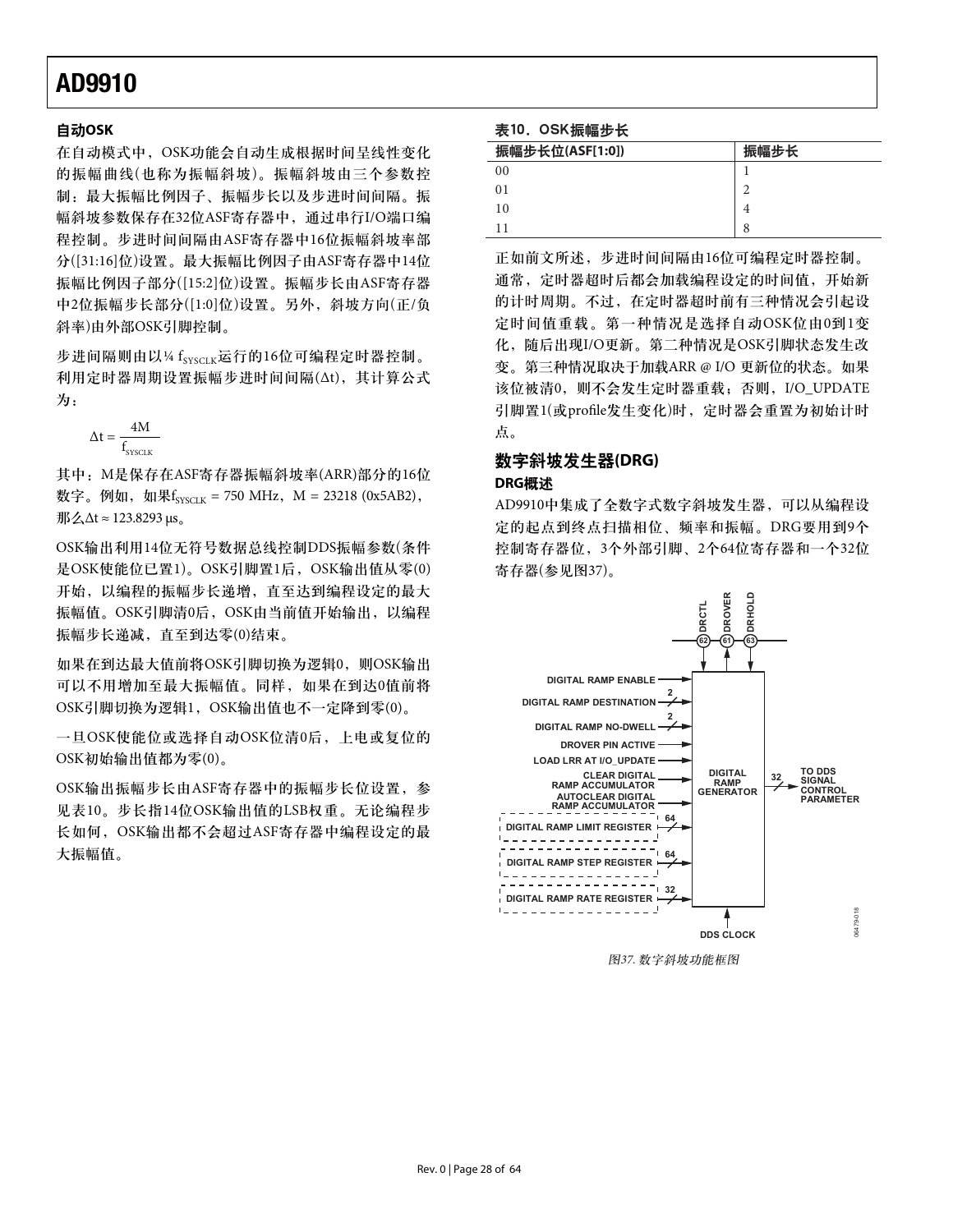控制DRG的主要是数字斜坡使能位。禁用该位后, DRG其 他的输入控制会被忽略,内部时钟将关闭以节能。

DRG采用32位无符号数据总线输出,可以与DDS三种信号 控制参数中的任意一种连接。DRG由控制功能寄存器2中 的两个数字斜坡目的位控制,参见表11。根据目的位定 义, 32位输出总线可以与32位频率参数、16位相位参数以 及14位振幅参数通过MSB对齐。如果目的位是相位或振 幅, 未使用的LSB会被忽略。

#### 表10.0SK振幅步长

| 数字斜坡目的位<br>(CFR2[21:20]) | DDS信号<br>控制参数 | DDS参数<br>指定位 |
|--------------------------|---------------|--------------|
| 0 <sub>0</sub>           | 频率            | 31:0         |
| 0 <sub>1</sub>           | 相位            | 31:16        |
| $1x^1$                   | 振幅            | 31:18        |

 $1 x = \pm \frac{1}{2}$ 

DRG的斜坡特性参数可完全编程。包括: 斜坡上下限值、 正/负斜率斜坡的步长和步率单独控制。DRG详细框图如 图38所示。

斜坡方向由DRCTL引脚控制。此引脚上逻辑0可使DRG生 成负斜率斜坡,逻辑1产生正斜率斜坡。

另外, DRG还支持由DRHOLD引脚控制的保持功能。当此 引脚设为逻辑1时, DRG停留在最后的状态中; 否则, DRG会正常工作。

非DRG目的位定义的DDS信号控制参数取自有效profile。



图38. 数字斜坡发生器详图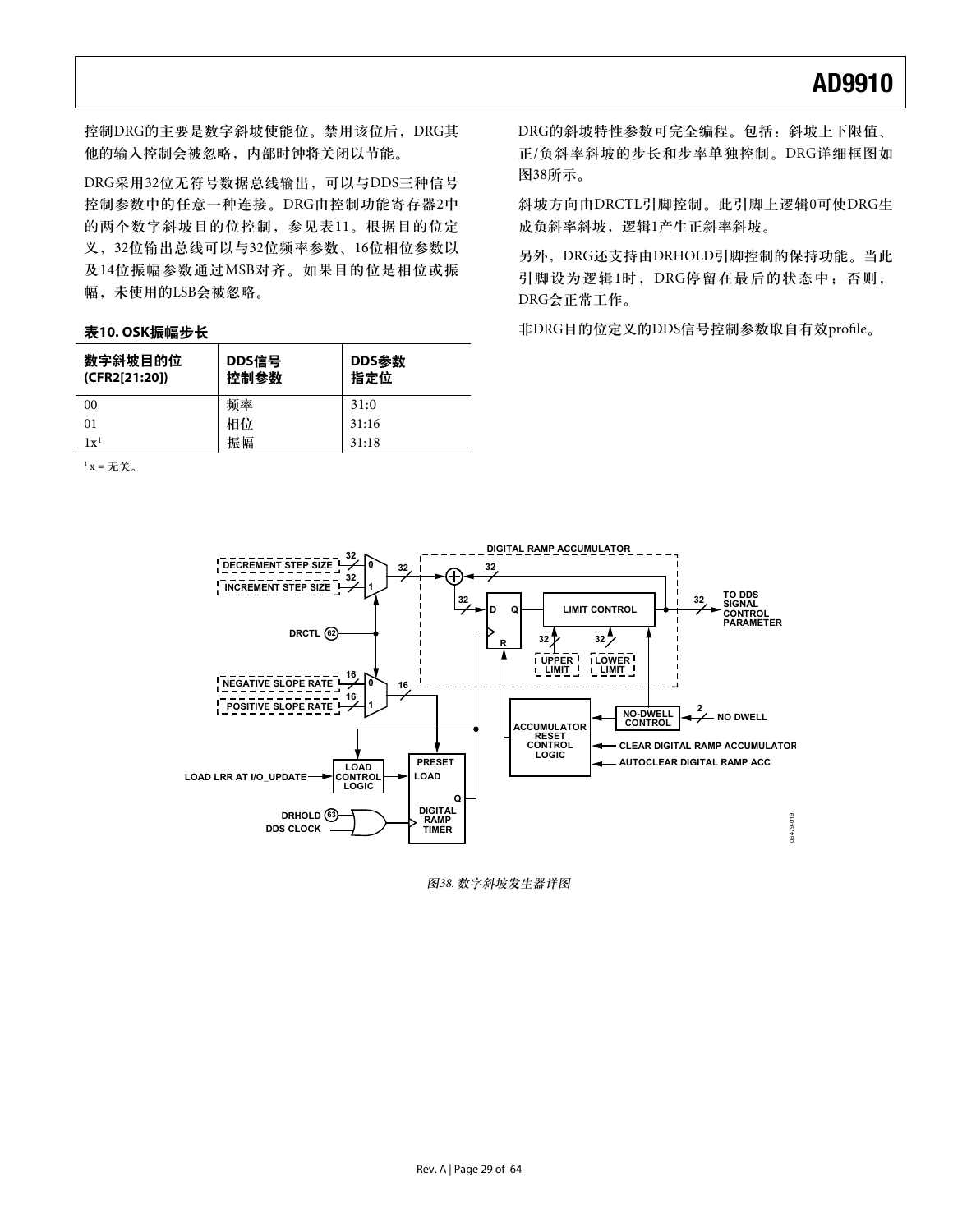### **DRG斜率控制**

DRG的内核是以可编程定时器为时钟的32位累加器。而定 时器的时间参考是DDS时钟, 工作在14 fsyscuk频率。定时 器用于建立累加器两个连续更新之间的时间间隔。正斜率 步进间隔(+Δt)和负斜率步进间隔(-Δt)都能独立编程控 制, 计算公式为:

$$
+\Delta t = \frac{4p}{f_{\text{SYSCLR}}}
$$

$$
-\Delta t = \frac{4N}{f_{\text{SYSCLR}}}
$$

其中: P和N是保存在32位数字斜坡率寄存器中的两个16位 数值, 用于控制步进间隔。N指负斜率斜坡的步进间隔。

P指正斜率斜坡步进间隔。

正斜率斜坡步长(STEP。)和负斜率斜坡步长(STEP、)采用32 位数值, 由64位数字斜坡步长寄存器编程控制。每一步长 的编程值是无符号整数(硬件会自动将STEPN看作负值)。 32位步长值和频率、相位以及振幅单位之间的关系取决于 数字斜坡目的位。用STEP<sub>N</sub> 或STEP<sub>P</sub>替换下列公式中的M, 可以计算实际频率、相位和振幅步长:

$$
h\overline{w} \times \overline{w} = \left(\frac{M}{2^{32}}\right) f_{\text{SYSCLR}}
$$
\n
$$
h\overline{w} \times \overline{w} = \frac{m}{2^{31}} \tag{m.10}
$$

$$
\text{相位 } \# \mathsf{K} = \frac{45 \, \text{M}}{2^{\, \text{29}}} \tag{度数}
$$

$$
m\overline{m} = \frac{M}{2^{32}} I_{FS}
$$

注意频率单位与fsysclk使用的单位保持一致(例如: MHz)。 振幅单位与DAC满量程输出电流IFs使用的单位保持一致  $(\varphi)$ 如: mA)。

相位和振幅步长公式计算的结果是平均步长。虽然步长累 加精度可达32位, 相位和振幅分别只用到16位和14位。因 此, 实际相位和振幅步长会根据目的控制位将累加的32位 值截取为16位和14位结果。

根据前文所述,步进间隔由16位可编程定时器控制。有三 种情况会造成定时器超时前重载。第一种情况是数字斜坡 使能位由0变为1, 随后进行I/O更新。第二种情况是 DRCTL引脚状态发生改变。第三种情况是加载LRR @ I/O更 新位使能(参见"寄存器图和位功能描述"部分)。

### **DRG限值控制**

斜坡累加器后设有限值控制逻辑,可以强制设定斜坡发生 器输出信号的上下边界。在任何情况下, DRG使能后的输 出信号都不会超过编程设定的限值。上下限值由64位数字 斜坡限值寄存器控制。注意上限值要大于下限值,才能保 证DRG正常运行。

### **DRG累加器清零**

通过编程控制可以使斜坡累加器清0(即复位至0)。斜坡累 加器清0后, 会强制DRG按数字斜坡限值寄存器中编程设 定的下限值输出。

通过将限值控制模块嵌入累加器反馈路径中,复位累加器 即相当于将其预置为下限值。

#### 正常斜坡发生

正常斜坡发生指两个非驻留位全部清0(详情请参见"非驻留 斜坡发生"部分)。在图39中, 给出了一个斜坡波形例子及 其所需控制信号: 最上面的图线为DRG输出; 下一条图线 是DROVER输出引脚状态(假定DROVER引脚有效位已置 1); 其他的图线为控制位和控制引脚;另外, 相关斜坡参 数也予以了标注(上下限值、步长和正负斜率斜坡的Δt)。 在图的底部, 带圆圈数字标明了各种具体事件。不同数字 编号表示的事件(事件1, 等等), 将在下面的段落进行说 明。

在本例中, 为了显示DRG的灵活性, 斜坡的正负斜率对是 不同的。正负两种斜率参数可以编程为相同值。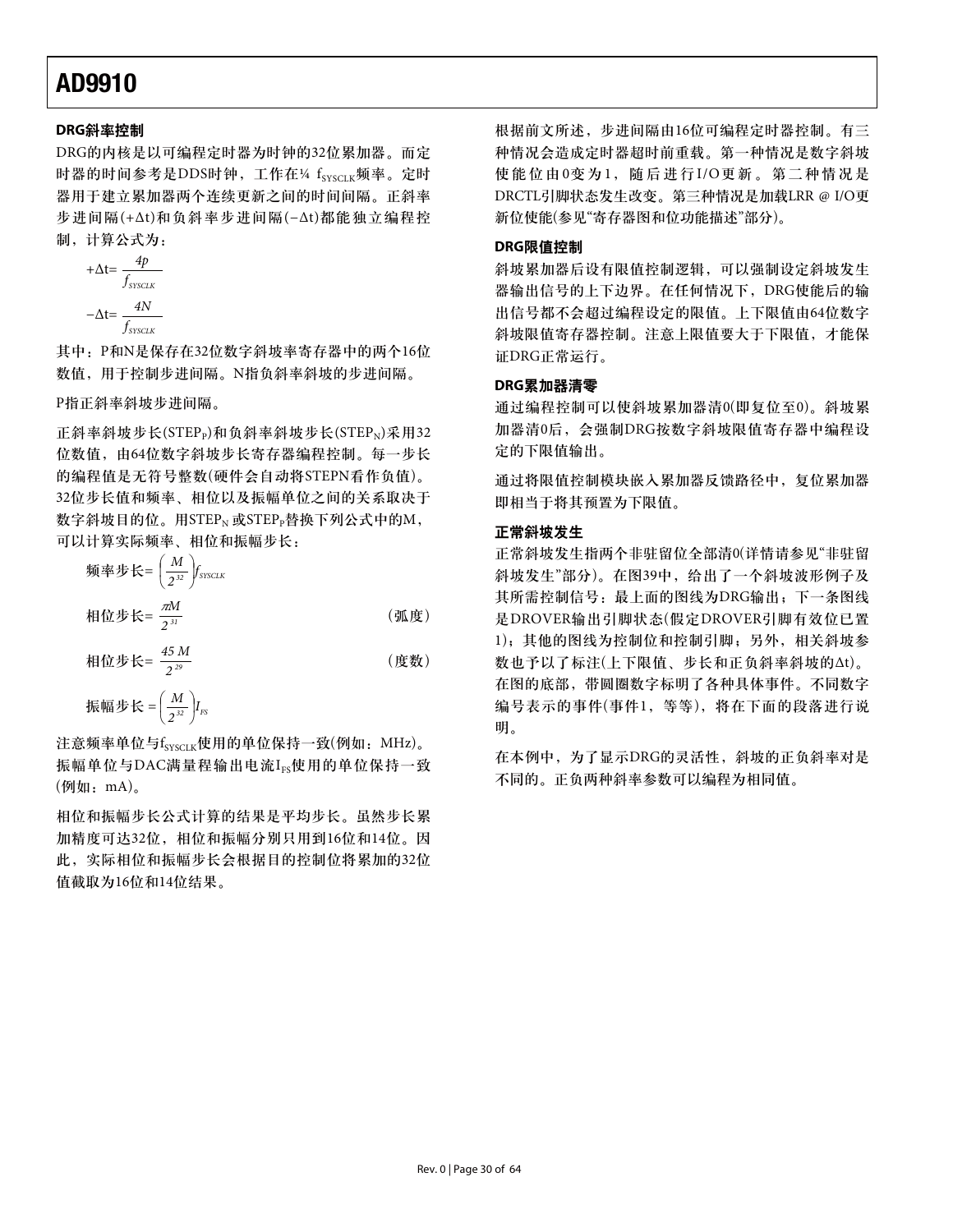

图39. 正常斜坡发生

事件1-数字斜坡使能位置1, 由于该位必须在一个I/O更新 后才有效,因此不会影响DRG输出。

事件2—I/O更新记录该使能位。如果此时DRCTL = 1有效 (DRCTL图线灰色部分), 那么DRG输出会立即变成正斜率 (DRG输出图线灰色部分)。否则, 如果DRCTL = 0, DRG输 出会被初始化为下限值。

事件3-DRCTL引脚转换成逻辑1, 启动DRG正斜率输出。 在本例中, DRCTL引脚状态保持时间足够长, 以使DRG达 到其编程设定的上限值。在斜坡累加器清零, DRCTL = 0, 或者重新将上限值编程设定为更高值之前, DRG始终保持上 限值输出。对于最后一种情况, DRG会立即恢复之前的正 斜率曲线。

事件4—DRCTL引脚转换成逻辑0, 启动DRG负斜率输出。 在本例中, DRCTL引脚状态保持时间足够长, 以使DRG达 到其编程设定的下限值。在DRCTL = 1或者下限值重新编程 获得更低值之前, DRG始终保持下限值输出。对于后一种 情况, DRG会立即恢复之前的负斜率曲线。

事件5-DRCTL引脚第二次转换成逻辑1, 启动第二次正斜 率输出。

事件6-DRHOLD引脚转换为逻辑1, 正斜率曲线输出中 断。这使得斜坡累加器停止运算, 并将DRG输出冻结在最 后的输出值上。

事件7-DRHOLD引脚转换为逻辑0, 释放斜坡累加器, 恢 复之前的正斜率曲线输出。

事件8—清除数字斜坡累加器位置1, 由于该位必须在I/O更 新触发后才有效, 因此不会影响DRG输出。

事件9-I/O更新记录了清除数字斜坡累加器位已置1, 对斜 坡累加器复位, 强制将DRG输出限定为编程设定的下限 值。在清除条件移除前, DRG输出始终保持下限值。

事件10—清除数字斜坡累加器位已清0, 由于该位必须在 I/O更新触发后才有效,因此不会影响DRG输出。

事件11—I/O更新记录了清除数字斜坡累加器位已清0, 释 放斜坡累加器, 重新恢复之前的正斜率曲线。

事件12—自动清除数字斜坡累加器位已置1,由于该位必须 在I/O更新触发后才有效,因此不会影响DRG输出。

事件13—I/O更新记录了自动清除数字斜坡累加器位已置 1, 重置斜坡累加器。注意, 使用自动清除, 斜坡累加器 只在一个DDS时钟周期内保持重置状态。这将使DRG以下 限值输出,但斜坡累加器会立即恢复正常运行。在本例 中, DRCTL引脚保持逻辑1; 因此, DRG输出重新恢复之 前的正斜率曲线。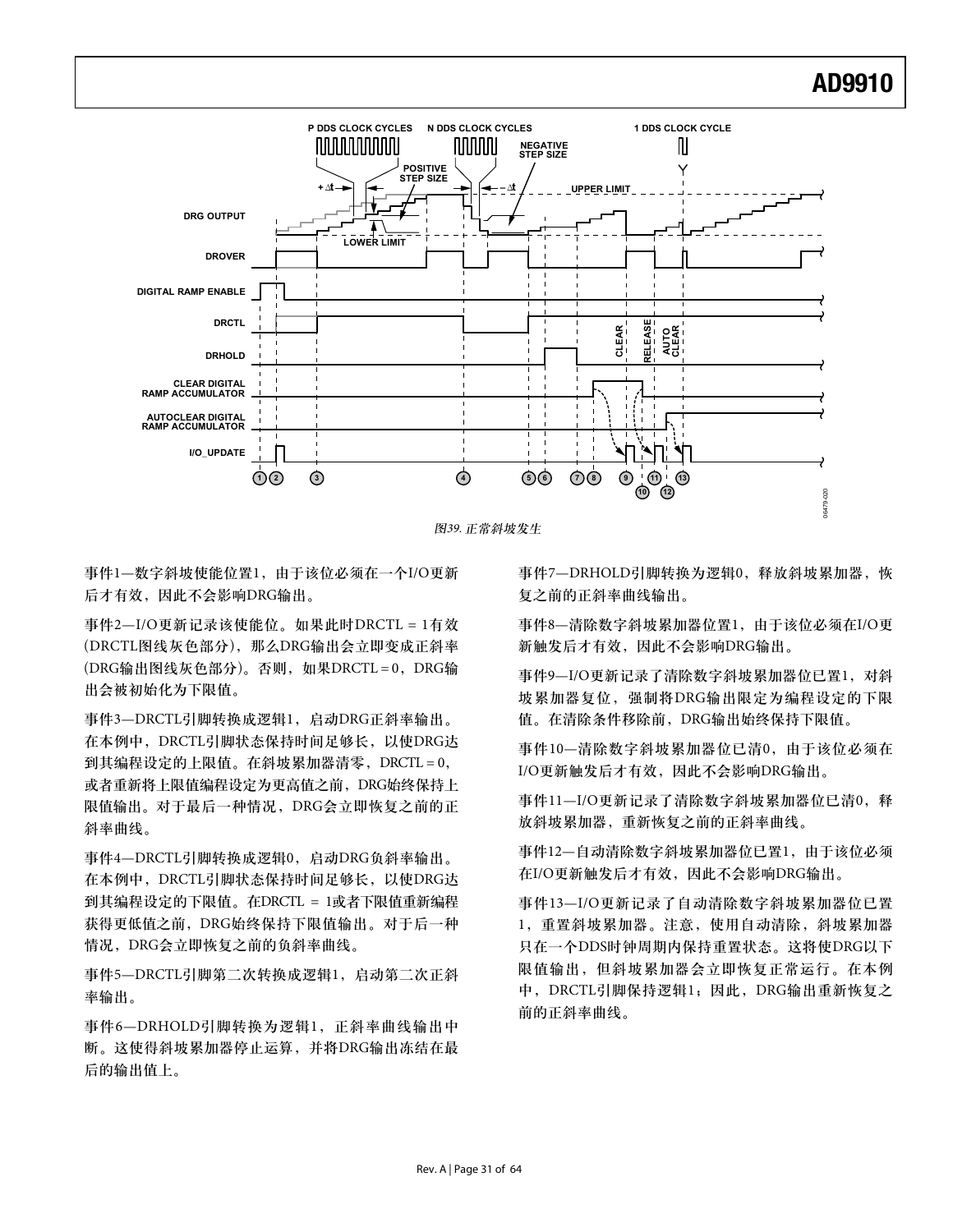### 非驻留斜坡发生

控制功能寄存器2中的两个非驻留位增大了DRG的应用灵 活性。在正常斜坡发生过程中, 当DRG输出达到编程设定 的上限值或下限值时, 如果工作参数不发生变化, DRG会 始终保持该限值输出。不过, 在非驻留操作中, DRG输出 不一定保持在上下限值。例如, 设置数字斜坡非驻留高 位, 则当DRG达到上限值时, DRG会自动(立即)跳到下限 值(这一过程并非以斜坡方式返回下限值,而是直接跳至下 限值)。类似地, 数字斜坡非驻留低位置1后, 当DRG达到 下限值时, DRG会自动(立即)跳到上限值。

在非驻留操作期间, 仅监控DRCTL引脚的状态变化; 也就 是说,静态逻辑电平不会产生影响。

在非驻留高位操作期间, DRCTL引脚正向转换时, 会启动 正斜率斜坡, 在达到上限值之前会始终以正斜率斜坡输出 (不受任何DRCTL引脚活动影响)。

在非驻留低位操作期间, DRCTL引脚负向转换时, 会启动 负斜率斜坡, 在达到下限值之前会始终以负斜率斜坡输出 (不受任何DRCTL引脚活动影响)。

设置两个非驻留位会调用连续斜坡运行模式; 也就是说, DRG通过编程斜率参数自动在两个限值之间振荡输出。另 外, DRCTL引脚功能也略有不同。由原来控制斜坡序列初 始化变成只改变斜坡方向: 也就是说, 当DRG输出处于正 斜率斜坡中间时, DRCTL引脚从逻辑1变成逻辑0, 那么 DRG会立即切换成负斜率参数,恢复在两个限值之间振荡 输出。类似地,如果DRG输出处于负斜率斜坡中间, DRCTL引脚由逻辑0变为逻辑1, 那么DRG会立即切换成正 斜率参数,恢复在两个限值之间振荡输出。

当两个非驻留位同时设置时, 每次DRG输出达到编程设定 的上限值或下限值后(假定DROVER引脚有效位已置1), DROVER信号会产生一个正脉冲(两个DDS时钟周期)。

图40给出了非驻留高位DRG输出波形。该波形图假定数字 斜坡非驻留高位已置1, 并由I/O更新记录。另外, 图中还 给出DROVER引脚的状态(假定有效位已置1)。



图40. 非驻留高位斜坡发生

图40中带圆圈数字表示不同事件, 具体含义如下: 事件1—表示I/O更新记录了已设置的数字斜坡使能位。

事件2—DRCTL引脚转换成逻辑1,启动DRG正斜率输出。

事件3-DRCTL引脚转换成逻辑0, 不会影响DRG输出。

事件4—由于数字斜坡非驻留高位已置1,当DRG输出达到 上限值时, 会立即切换到下限值, 在DRCTL从逻辑0变成 逻辑1之前, 始终保持下限值输出。

事件5-DRCTL由逻辑0转换成逻辑1, 重新输出正斜率斜 坊。

事件6和事件7-在DRG输出达到编程上限值之前, 忽略 DRCTL引脚逻辑变化。

事件8—由于数字斜坡非驻留高位已置1, 当DRG输出达到 上限值时, 会立即切换到下限值, 在DRCTL从逻辑0变成 逻辑1之前, 始终保持下限值输出。

数字斜坡非驻留高位设置情况很相 似,不同之外在于DRCTL引脚从逻辑1变成逻辑0时, DRG 以负斜率斜坡输出,并在达到下限值时,立即切换到上限 值。

### **DROVER引脚**

DROVER引脚提供外部信号表示DRG状态。具体来看, 当 DRG输出处于上限值/下限值时, DROVER引脚为逻辑1; 除此之外, 都为逻辑0。对于两个非驻留位都设置的特殊 情况, 每次DRG输出达到编程设定的任意限值时, DROVER引脚产生一个正脉冲, 脉冲宽度为两个DDS时钟 周期会。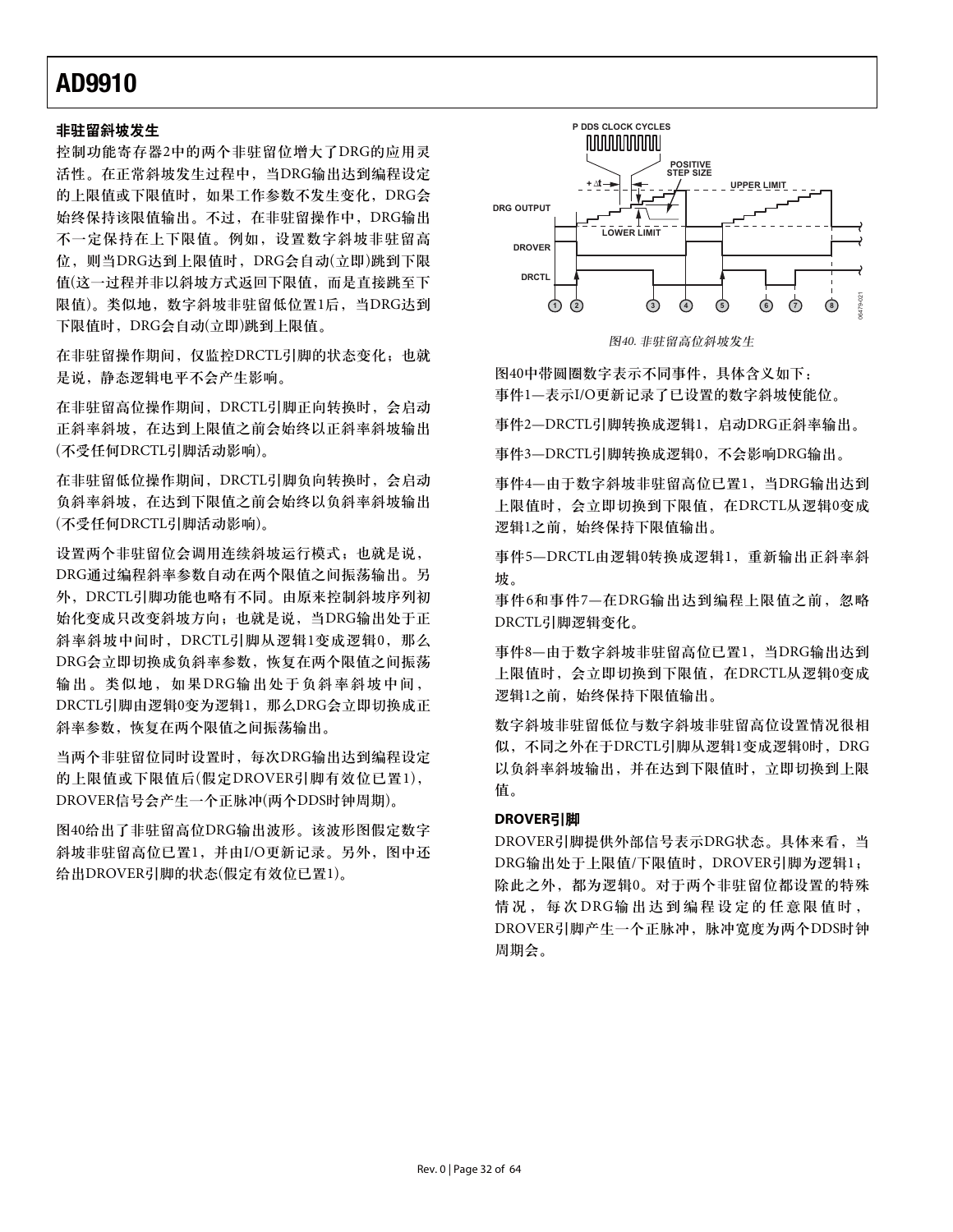### **RAM控制**

### RAM概**述**

AD9910采用一个1024 × 32位RAM。RAM有两个基本工作 模式: 数据加载/读取模式和播放模式。当RAM数据通过 串行I/O端口加载或读取时, 数据加载/读取模式有效。当 RAM将内容发送至某一个内部数据目的参数时, 播放模式 有效。

根据具体的播放模式, 用户可以将RAM最多分成8个独立 时域波形。这些波形驱动DDS信号控制参数,支持频率、 相位、振幅或极性调制信号。

在控制功能寄存器1中设置RAM使能位可以使能RAM操 作; 要改变此使能位的状态需要I/O更新(或profile发生变 化)。

波形由8个RAM profile控制寄存器生成, 寄存器通过三个 profile引脚控制。每个profile包含以下内容:

- 10位波形起始地址字
- 10位波形结束地址字
- 16位地址步率控制字
- 3位RAM模式控制字
- 非驻留高位
- 零交越位

### 用户必须确保结束地址大于起始地址。

每个profile都会定义给定波形的采样点数和采样速率。利 用内部状态机, RAM内容会按规定的速率发送至相应的 DDS信号控制参数。另外, 状态机还能控制从RAM中取样 的顺序(正向/反向),以提高时间对称波形的发生效率。

### **RAM加载/读取操作**

强烈建议执行RAM加载/读取操作时, 将RAM使能位设为 0。加载或读取RAM内容需要三个步骤:

- 1. 对RAM Profile 0至RAM Profile 7控制寄存器的起始 和结束地址编程, 定义每个独立波形的边界。
- 2. 对profile引脚施加合适的逻辑电平, 选取目标RAM profile<sub>o</sub>

3. 按所选RAM profile控制寄存器向RAM(地址0x16)中写 入(或从中读取)指定字数的RAM控制字(详见"串行编 程"部分)。图41功能框图显示了RAM数据加载/读取 操作所使用的功能元件。

在RAM加载/读取操作中, 状态机会控制增/减计数器逐步 达到目标RAM位置。计数器与串行I/O端口同步, 以使32 位控制字的串行/并行转换与相应的RAM地址发生按正确 的时序对齐, 执行所需的读/写操作。



图41. RAM数据加载/读取操作

RAM profile相互之间完全独立, 因此可以重叠定义地址范 围。这样, 最新写入操作的数据可把已经写入重叠地址位 置的数据覆盖。

可以将多个波形视为单一波形载入RAM, 也就是说, 所有 波形可以根据时域连接。方法是, 对某一个RAM profile编 程, 设置其起始和结束地址, 使其包含整个连接波形。之 后通过串行I/O端口将起始和结束地址编程的该RAM profile的一个连接波形写入RAM。其余的RAM profile必须 使用正确的起始和结束地址对每个单一波形编程。

### RAM播放操作(波形发生)

对RAM加载目标波形数据后, 即可在播放过程中生成波 形。RAM播放操作需要将RAM使能位设为1。要播放RAM 数据, 使用PROFILE[2:0]引脚选取所需的波形。所选profile 通过定义波形的RAM地址范围, 从RAM中获取采样点的 速率(播放速率)、操作模式以及是否使用非驻留功能,来 控制内部状态机。图42功能框图显示了RAM播放操作所使 用的功能元件。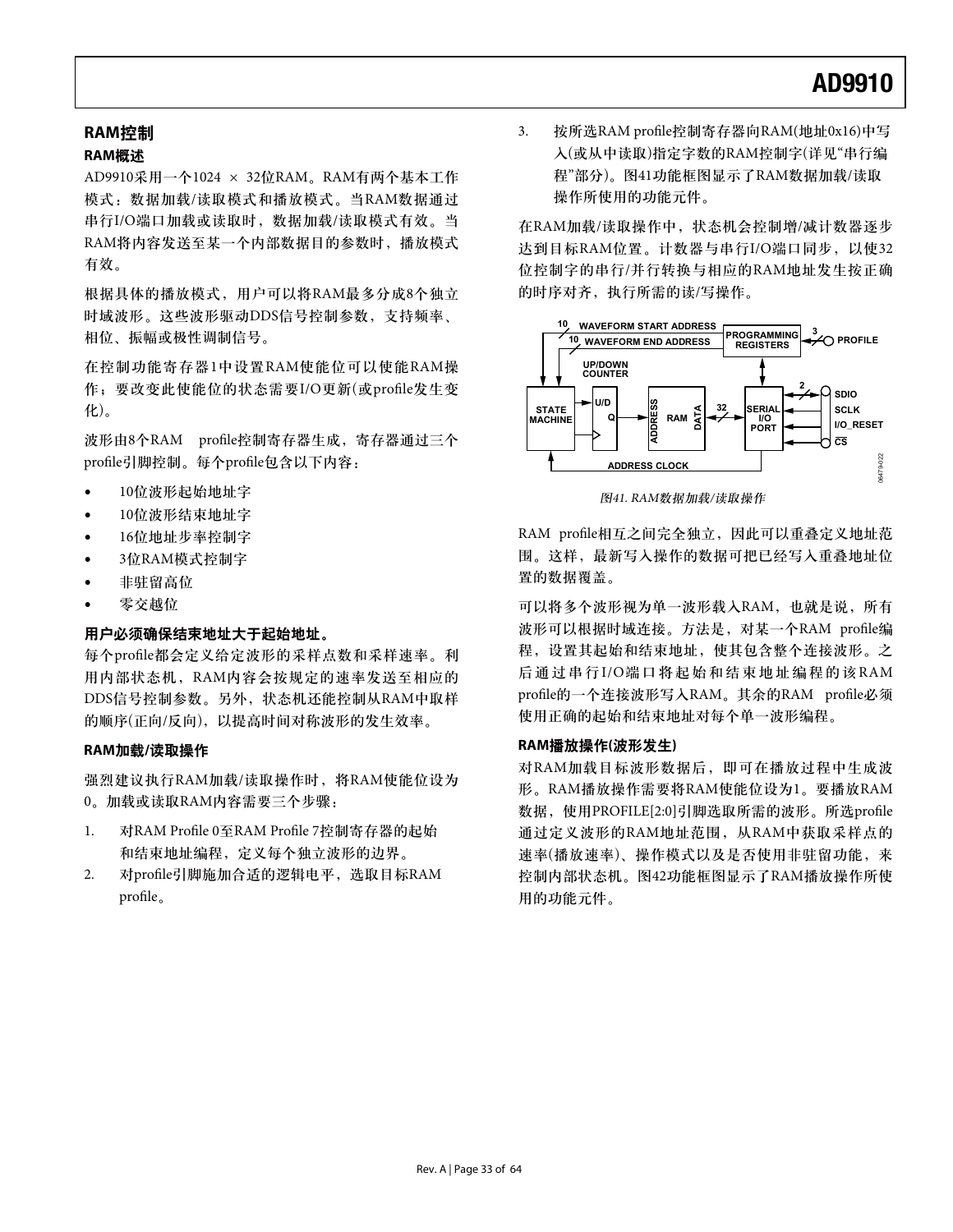

回放期间,状态机用增/减计数器逐步达到指定的地址位 置。此计数器的时钟速率定义了回放速率, 即生成波形的 采样速率。计数器的时钟由状态机内部的16位可编程定时 器控制。该定时器则由DDS时钟控制,时间间隔通过保存 在所选RAM profile寄存器中的16位地址的步进率设定。

地址步进率决定播放速率。例如, 如果某一RAM profile的 地址步进率16位值为M, 那么通过以下公式可以计算得出 回放速率:

回放速率=  $\frac{f_{\text{DDSCLOCK}}}{M} = \frac{f_{\text{SYSCLK}}}{4M}$ M M

与回放速率有关的采样时间间隔(Δt)为:

$$
\Delta t = \frac{1}{Playback Rate} = \frac{4M}{f_{SYSCLK}}
$$

通过I/O端口执行的RAM数据输入/读取操作优先级高干回 放操作。在回放模式中对RAM进行的I/O操作可以中断任 何波形发生。

回放期间RAM输出的32位控制字将发送至相应的DDS信号 控制参数, 具体是哪个控制参数, 由控制功能寄存器1中 的两个RAM回放目的位来决定。32位控制字分类见表12。

#### 表 12. RAM回放日的

| RAM回放目的位<br>CFR1[30:29] | DDS信号<br>控制参数 | DDS参数指定位                |
|-------------------------|---------------|-------------------------|
| 00                      | 频率            | 31:0                    |
| 01                      | 相位            | 31:16                   |
| 10                      | 幅度            | 31:18                   |
| 11                      | 极性<br>(相位和幅度) | 31:16 (相位)<br>15:2 (幅度) |

#### **RAM\_SWP\_OVR(RAM扫描完成)引脚**

RAM\_SWP\_OVR引脚提供高电平有效的信号, 用来表示一 个回放序列操作结束。此引脚操作随RAM工作模式变化而 变化,详见以下章节。如果RAM使能位为0,此引脚强制 为逻辑低电平。

### RAM回放模式概述

RAM共有5种回放模式。

- 直接转换模式
- 上斜坡模式
- 双向斜坡模式
- 连续双向斜坡模式
- 连续循环模式

工作模式通过位于每个RAM profile寄存器中的3位RAM模 式控制字选择。因此, RAM工作模式取决于profile。RAM profile模式控制字详见表13。

### 表 13. RAM工作模式

| <b>RAM Profile</b><br>模式控制字 | RAM工作模式  |
|-----------------------------|----------|
| 000, 101, 110, 111          | 直接转换模式   |
| 001                         | 上斜坡模式    |
| 010                         | 双向斜坡模式   |
| 011                         | 连续双向斜坡模式 |
| 100                         | 连续循环模式   |

#### **RAM直接转换模式**

在直接转换模式中, RAM不作为波形发生器使用。因此, 使用PROFILE[2:0]引脚选择RAM profile后, 只有单个32位 字作为信号控制参数发送到DDS。这个32位的控制字保存 在RAM中所选profile的10位波形起始地址处。

在直接转换模式中, RAM\_SWP\_OVR引脚始终为逻辑0, 同时忽略非驻留高位。

直接转换模式最高可支持8级FSK、PSK或ASK调制; 调制 类型由RAM回放目的位(FSK频率等)控制。每个RAM profile都与具体的频率、相位和幅度有关。每个RAM profile中各唯一波形起始地址可由保存在相应RAM位置的 32位控制字访问。从而实现profile引脚键控功能, 按需要 调制DDS输出。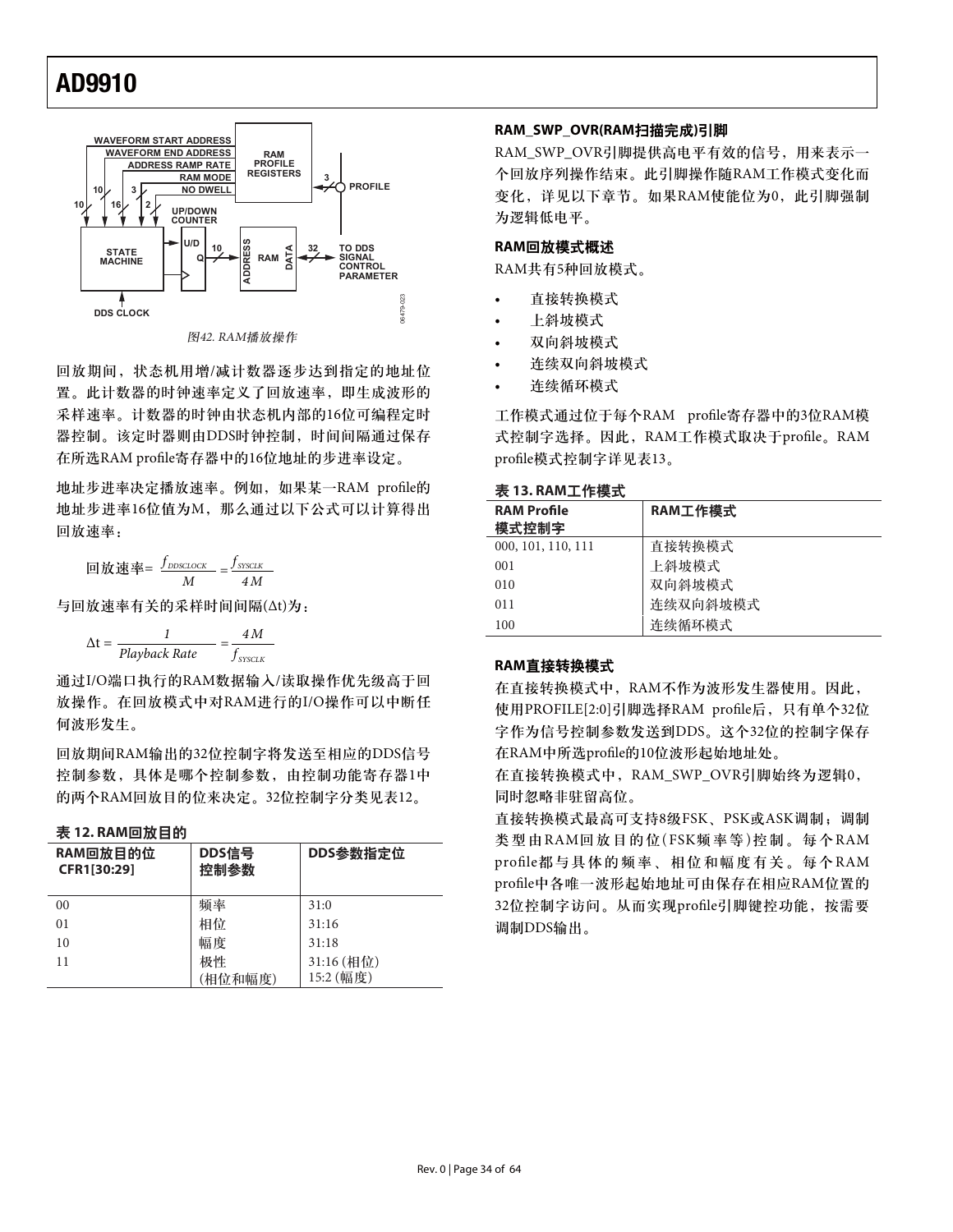注意只要使用三个profile引脚的其中一个在两个不同参数 值之间切换即能实现两级调制。同样,要实现四级调制, 只要使用三个profile引脚中的两个即可。具体使用哪个引 脚没有限制。

### 零交越RAM直接转换模式

特殊的零交越(零交越位使能)功能只在RAM直接转换模式 中使用。另外,只有在RAM回放目的位将相位指定为DDS 信号控制参数后,才能使用零交越功能。

使能零交越功能可以延迟DDS新相位值, 该延迟从DDS相 位累加器从满量程变为零翻转(即DDS相位累加器相位角度 由360°变为0°的转变点)。由于正弦波相位的零交越点与幅 度的零交越点对应,因此这对DDS编程生成正弦波(使用选 择DDS正弦输出位)非常有帮助。

对于二进制相移键控(BPSK), 零交越特性可以使AD9910实 现BPSK 180°相位跳变,能够最大程度控制瞬时幅度变化, 从而避免BPSK调制时经常出现的频谱散射。

虽然零交越特性目的是用于DDS正弦输出, 它也可用于余 弦输出。在这种情况下, 当输出幅度达到正峰值时, 从 RAM中获得的相位值会保存在DDS中。

#### **RAM上斜坡模式**

在上斜坡模式中, 当I/O更新置位或者profile变化时, RAM 即作为波形发生器, 使用所选RAM profile寄存器中的编程 参数。利用所选RAM profile的波形起始地址、波形结束地 址以及地址斜坡率值, 在指定的地址范围里获取RAM数 据。RAM数据根据RAM回放目的位发送至指定的DDS信号 控制参数。

内部状态机将从波形起始地址开始从RAM获取所需数据, 直到结束地址。到达结束地址后, 根据非驻留高位定义情 况, 状态机可以保持波形结束地址, 或者返回波形起始地 址。之后状态机中止, RAM\_SWP\_OVR引脚变为高电平。

上斜坡时序图

图43显示了上斜坡运行模式,包含两种情况:正常和非驻 留操作。

上面的两条轨迹表示从所选profile的起始地址到结束地址 的RAM波形连续变化情况。状态机内部定时器每次溢出, 地址值都会加1。定时器周期(Δt)由所选profile的地址斜坡 率决定。上面两条轨迹的区别为非驻留置高位状态的不 ཞă



图43. 上斜坡时序图

图43中带圆圈数字表示不同事件, 具体含义如下:

事件1-I/O更新或者profile改变。此事件将状态机初始化 至波形起始地址,并将RAM\_SWP\_OVR引脚设为逻辑0。

事件2-状态机达到所选profile的波形结束地址值。 RAM\_SWP\_OVR引脚切换到逻辑1, 表示正常波形发生操 作结束。

事件3—状态机切换到波形起始地址,表示非驻留操作的 波形发生操作结束。

更改profile将RAM\_SWP\_OVR引脚重置为逻辑0会自动中止 当前波形发生,启动新选择的波形。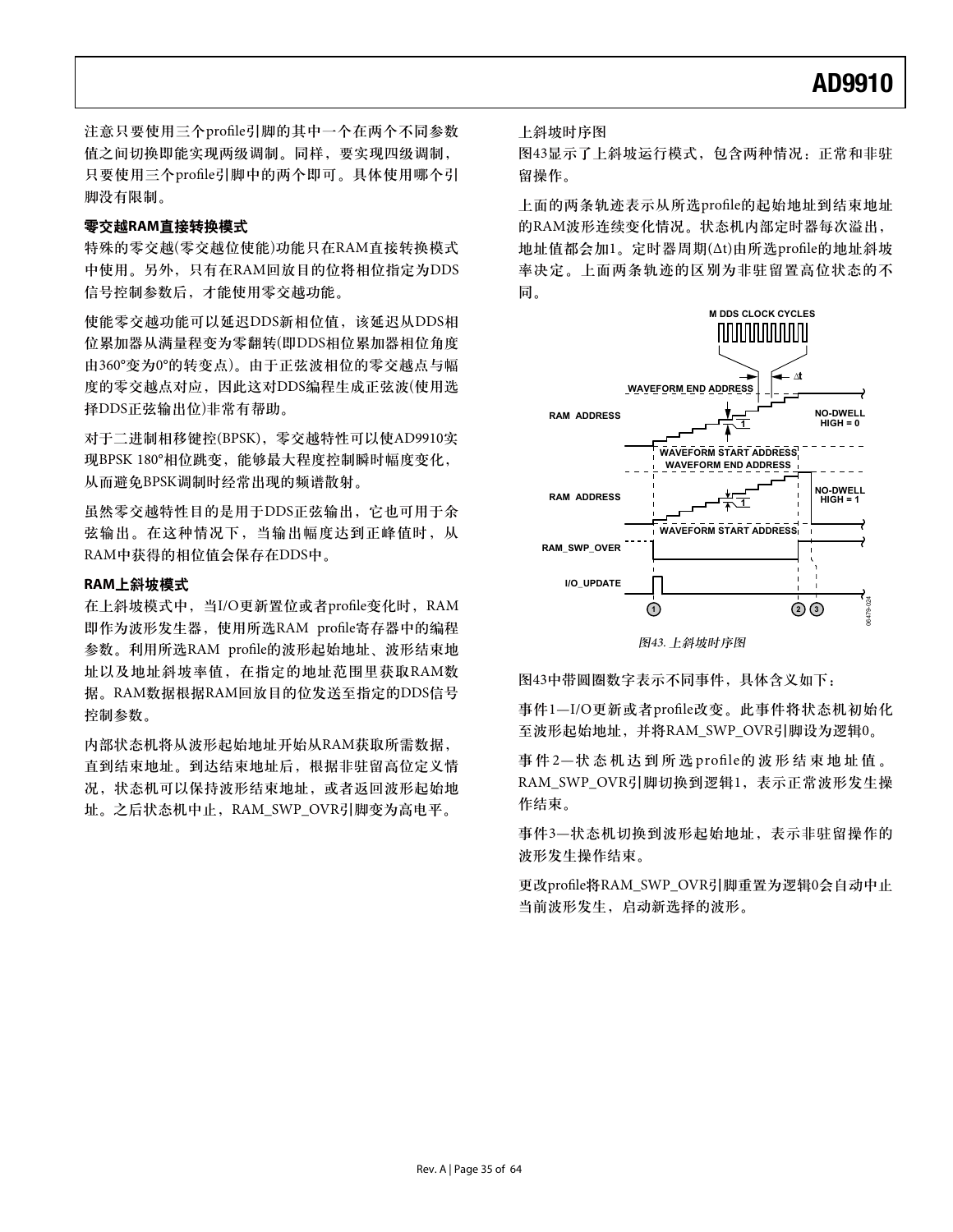### RAM上斜坡内部Profile控制模式

表 13. RAM工作模式

| 内部Profile控制位(CFR1[20:17]) | 波形类型 | 内部Profile控制描述                 |
|---------------------------|------|-------------------------------|
| 0000                      |      | 内部profile控制禁用。                |
| 0001                      | 突发   | 执行Profile 0, Profile 1, 然后中止。 |
| 0010                      | 突发   | 执行Profile 0至Profile 2, 然后中止。  |
| 0011                      | 突发   | 执行Profile 0至Profile 3, 然后中止。  |
| 0100                      | 突发   | 执行Profile 0至Profile 4, 然后中止。  |
| 0101                      | 突发   | 执行Profile 0至Profile 5, 然后中止。  |
| 0110                      | 突发   | 执行Profile 0至Profile 6, 然后中止。  |
| 0111                      | 突发   | 执行Profile 0至Profile 7, 然后中止。  |
| 1000                      | 连续   | 执行Profile 0, Profile 1, 连续。   |
| 1001                      | 连续   | 执行Profile 0至Profile 2, 连续。    |
| 1010                      | 连续   | 执行Profile 0至Profile 3, 连续。    |
| 1011                      | 连续   | 执行Profile 0至Profile 4, 连续。    |
| 1100                      | 连续   | 执行Profile 0至Profile 5, 连续。    |
| 1101                      | 连续   | 执行Profile 0至Profile 6, 连续。    |
| 1110                      | 连续   | 执行Profile 0至Profile 7, 连续。    |
| 1111                      |      | 无效。                           |

上斜坡内部profile控制模式由四个内部profile控制位控制 (不是RAM profile寄存器中的RAM profile模式控制位)。

如果任何内部profile控制位之一置1, 则RAM profile寄存器 中的RAM profile模式控制位会被忽略。此模式会忽略非驻 留高位。内部profile控制模式与上斜坡模式类似,不同之 处在于内部profile控制模式切换可以实现内部自动切换; 忽略PROFILE[2:0]引脚状态。Profile周期参见表14。

内部profile控制有两种波形发生形式: 突发波形和连续波 形。对于这两种类型的波形, 状态机都按Profile 0中规定的 波形起始地址、波形结束地址和地址斜坡率操作。达到 Profile 0中波形结束地址后, 状态机自动进入下一个profile, 再按新profile参数产生指定波形。当状态机达到新profile波 形的结束地址时,继续进入下一个profile。此操作连续进 行, 直至状态机达到最后一个profile的波形结束地址, 整

个过程由控制功能寄存器1(CFR1)中的内部profile控制位管 理,详见表14。

此时, 是否进行下一周期动作取决于波形是突发还是连 续。对于突发波形, 状态机在到达最后一个profile波形结 束地址后中止操作。对于连续波形,状态机自动跳至 Profile 0, 按profile顺序自动产生波形。通过内部profile控制 位编程和I/O更新有效设置可以中止连续波形的发生。

突发波形时序图参见图44。该图假定CFR1寄存器中的内部 profile控制位编程值为0010, RAM Profile 1 中的起始地址 大于RAM Profile 0中的结束地址; RAM Profile 2中的起始 地址大于RAM Profile 1中的结束地址。但是与每个profile有 关的功能块可以根据每个profile的起始/结束地址任意选 择。另外,该示例还显示每个profile可以使用不同的△t 值。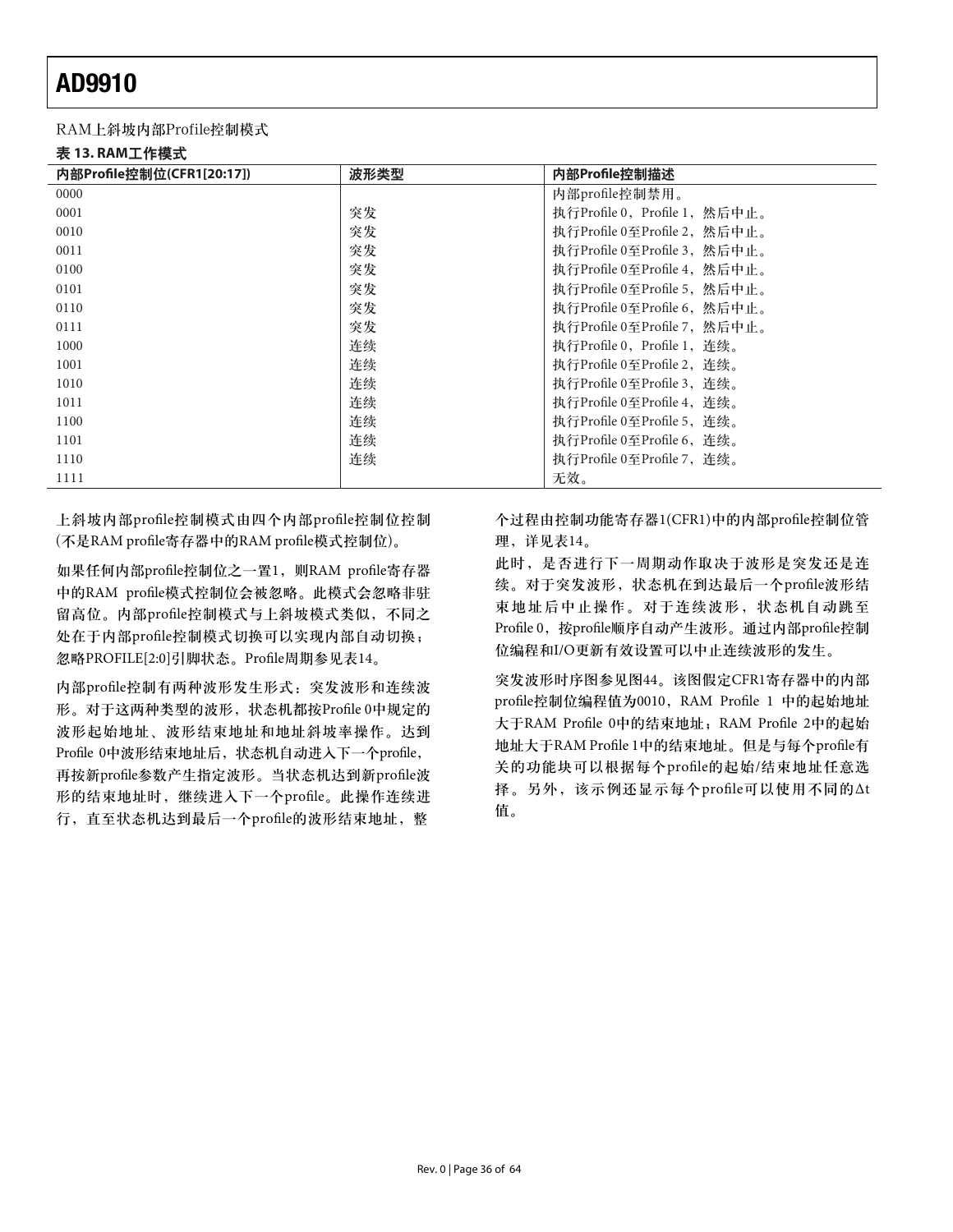

图44. 内部Profile控制时序图(突发波形)

横穿顶部的灰条表示指定profile控制的时间间隔。图中带 圆圈的数字表示具体的事件:

事件1-I/O更新寄存器将内部profile控制位保存为(在控制 功能寄存器1)0010。RAM\_SWP\_OVR引脚设为逻辑0。状 态机初始化为RAM Profile 0的波形起始地址, 并在RAM Profile 0设定的整个地址范围上按△t<sub>0</sub>间隔(由RAM Profile 0 的地址斜坡率确定)开始递增。

事件2—状态机到达RAM Profile 0的波形结束地址, RAM\_SWP\_OVR引脚产生两个DDS时钟周期的正脉冲。

事件3—到达RAM Profile 0的波形结束地址后, 内部定时器 下一次溢出会使状态机进入RAM Profile 1。状态机初始化 为RAM Profile 1的波形起始地址,并在RAM Profile 1设定的 整个地址范围上按△t1间隔开始递增。

事件4-状态机到达RAM Profile 1的波形结束地址, RAM\_SWP\_OVR引脚产生两个DDS时钟周期的正脉冲。

事件5—到达RAM Profile 1的波形结束地址后, 内部定时器 下一次溢出会使状态机进入RAM Profile 2。状态机初始化 为RAM Profile 2的波形起始地址,并在RAM Profile 2设定的 整个地址范围上按△t,间隔开始递增。

事件6—状态机到达RAM Profile 2的波形结束地址, RAM\_SWP\_OVR引脚产生两个DDS时钟周期的正脉冲。

事件7—到达RAM Profile 2波形结束地址后, 内部定时器下 一次溢出会使状态机中止, 标志整个突发脉冲波形生成过 程已完成。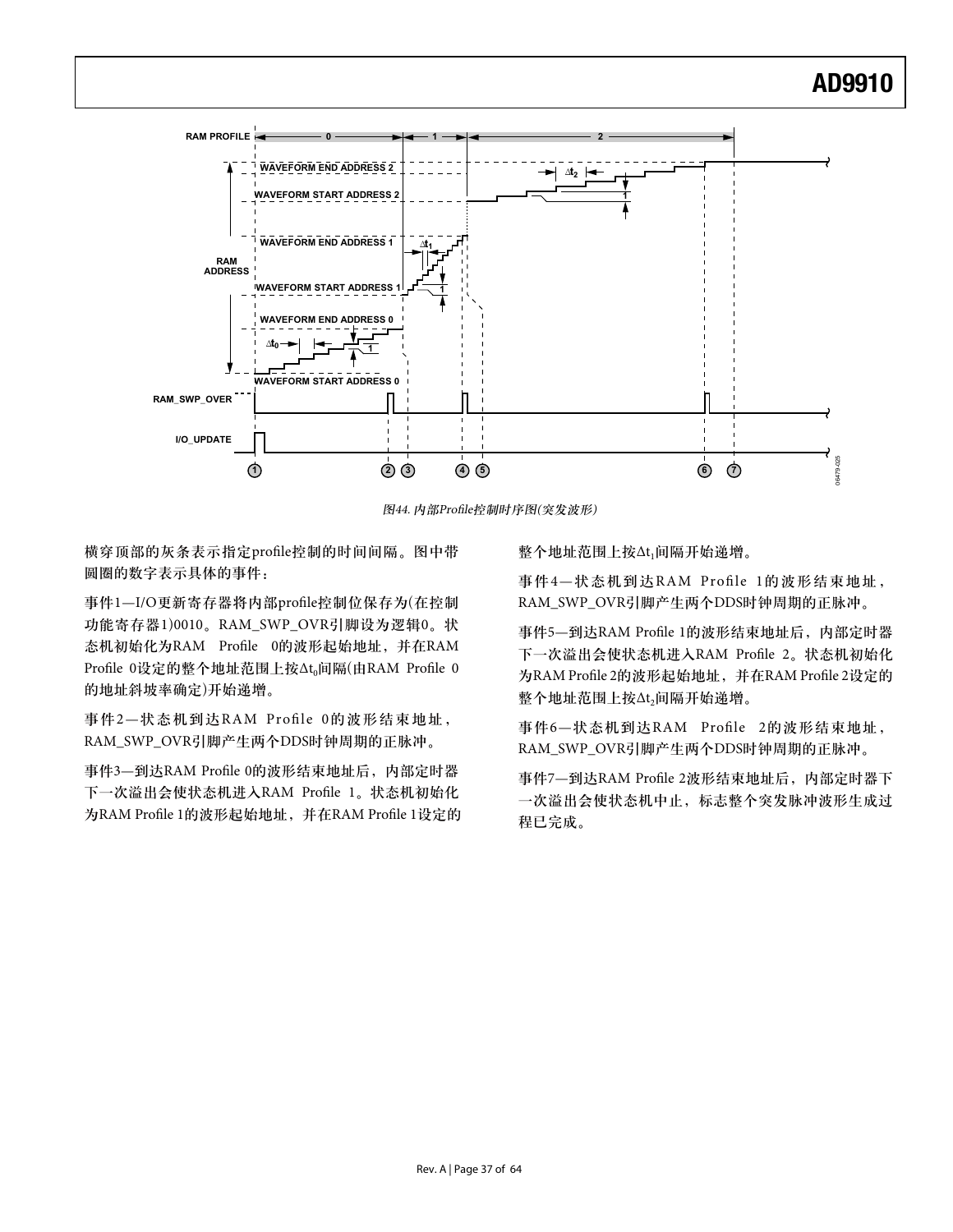

图45. 内部Profile控制时序图 (连续波形)

### 内部Profile控制连续波形时序图

图45给出了内部profile控制的连续波形时序图。该图假定 内部profile控制位(在控制功能寄存器1中)编程为1000,同 时假定RAM Profile 1中的起始地址大于RAM Profile 0中的 结束地址。

横穿顶部的灰条条表示指定profile控制的时间间隔。图中 带圈数字表示具体的事件。

事件1-I/O更新寄存器将内部profile控制位保存为(在控制 功能寄存器1)1000。RAM\_SWP\_OVR引脚设为逻辑0。状 态机初始化为RAM Profile 0的波形起始地址, 并在RAM Profile 0的整个地址范围上按At<sub>0</sub>间隔(由RAM Profile 0的地 址斜坡率确定)开始递增。

事件2—状态机到达RAM Profile 0的波形结束地址, RAM\_SWP\_OVR引脚产生两个DDS时钟周期的正脉冲。

事件3—到达RAM Profile 0的波形结束地址后, 内部定时器 下一次溢出会使状态机进入RAM Profile 1。状态机初始化 为RAM Profile 1的波形起始地址, 并在RAM Profile 1设定 的整个地址范围上按At<sub>1</sub>间隔开始递增。

事件4-状态机到达RAM Profile 1的波形结束地址, RAM\_SWP\_OVR引脚产生两个DDS时钟周期的正脉冲。

事件5—到达RAM Profile 1的波形结束地址后,内部定时器 下一次溢出会使状态机跳回RAM Profile 0。状态机初始化 为RAM Profile 0的波形起始地址, 并在RAM Profile 0设定 的整个地址范围上按Δt。问隔开始递增。

事件5至事件11—这些事件会无限期重复, 除非内部profile 控制位重新编程, I/O更新置位, 。

### **RAM** 双向斜坡模式

在双向斜坡模式中, I/O更新置位后, RAM只使用RAM Profile 0中的已编程参数产生波形(不同于上斜坡模式使用 全部8个profile)。利用所选RAM profile的波形起始地址、 波形结束地址以及地址斜坡率值, 在指定的地址范围上获 取RAM数据。数据根据RAM回放目的位发送至指定的DDS 信号控制参数。

在此模式中, PROFILE[2:1]引脚状态可由内部逻辑忽略。 选择运行此模式的编程RAM profile后, 在RAM profile重新 编程采用其他RAM操作模式前, 将无法选择其他RAM profile。此模式会忽略非驻留高位。

通过I/O更新或改变profile激活双向斜坡模式时, 内部状态 机即可以从波形起始地址开始获得RAM数据。当 PROFILE0为逻辑1时开始获取数据, 指示状态机在整个地 址范围上开始递增。只要PROFILE0引脚保持Logic 1, 状态 机会在到达波形结束地址前始终从RAM获取数据。到达结 束地址后, 状态机动作中止, 如果ROFILE0引脚变为逻辑 0, 则状态机在整个地址范围上开始递减。只要PROFILE0 引脚保持逻辑0, 状态机会在到达波形起始地址前始终从 RAM获取数据。到达起始地址后, 状态机动作中止。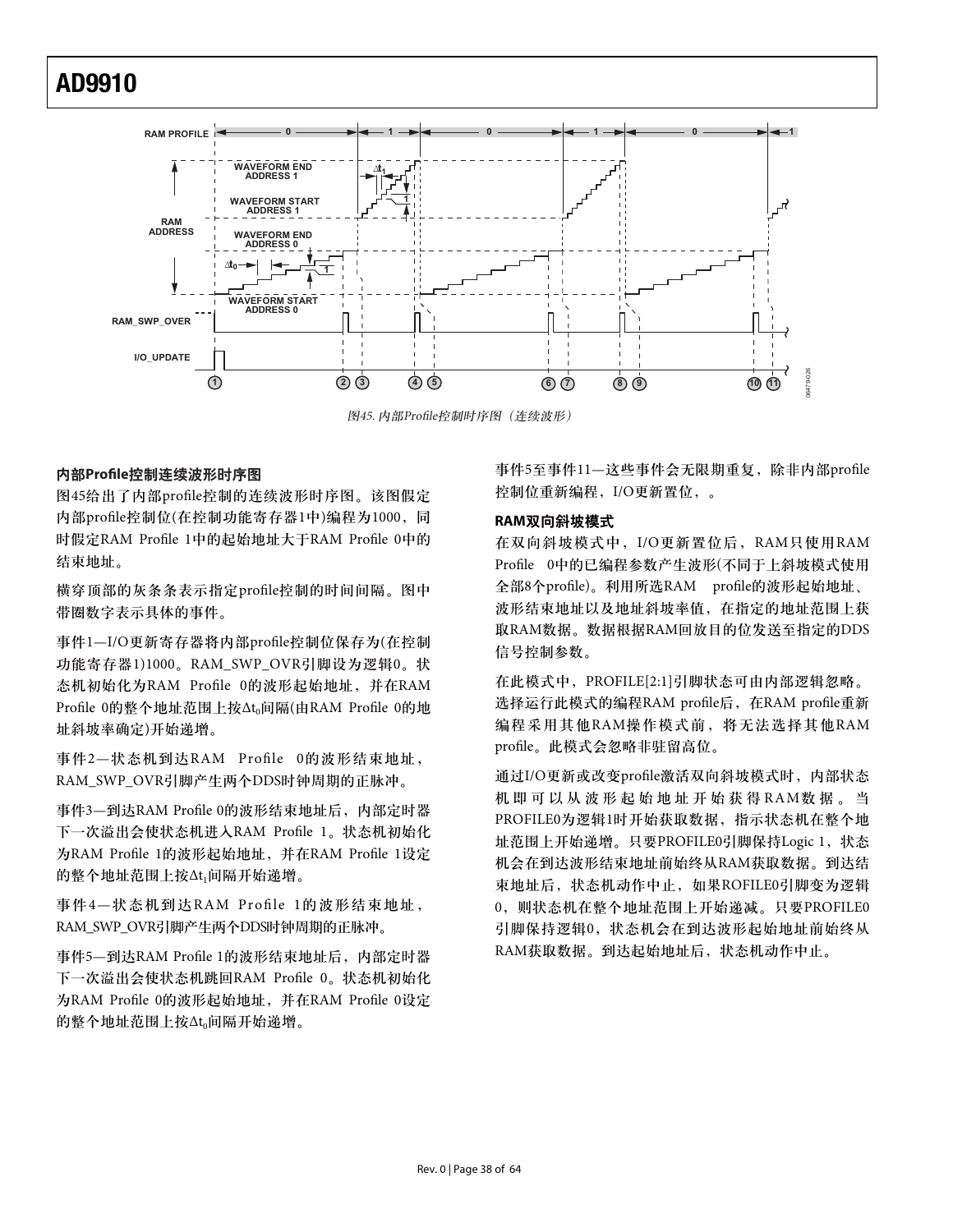

图46. 双向斜坡时序图

如果PROFILE0引脚在状态机到达编程设定的起始或结束 地址前改变状态, 内部定时器会重新启动, 地址计数器开 始反向计数。

图46显示了双向斜坡模式的情况。当PROFILE0引脚状态变 化时, 状态机作出相应的动作响应, 同时给出了 RAM\_SWP\_OVR引脚的状态变化。

当状态机到达波形结束地址时, RAM\_SWP\_OVR引脚切换 到逻辑1。在状态机到达波形起始地址并且PROFILE0引脚 由逻辑0变成逻辑1之前, RAM\_SWP\_OVR引脚始终保持逻 辑1。

图46中带圆圈数字表示不同事件, 具体含义如下:

事件 1-I/O更新或改变profile可以激活RAM双向斜坡模式。 状态机初始化为波形起始地址, RAM\_SWP\_OVR引脚设为 逻辑0。

事件2—引脚PROFILE0切换到逻辑1。状态机开始对RAM 地址计数器递增计数。

事件3-引脚PROFILE0始终保持逻辑1, 直到状态机到达波 形结束地址。RAM\_SWP\_OVR引脚相应切换到逻辑1。

事件4—引脚PROFILE0切换到逻辑0。状态机开始对RAM 地址计数器递减计数。RAM\_SWP\_OVR引脚保持逻辑1。

事件5—引脚PROFILE0切换到逻辑1。状态机复位内部定时 器,并使RAM地址计数器反向计数(即: 开始递增)。由于

尚未达到波形起始地址, RAM\_SWP\_OVR状态无变化。

事件6—引脚PROFILE0切换到逻辑0。状态机复位内部定时 器,并且也使RAM地址计数器反向计数。 RAM\_SWP\_OVR状态无变化。

事件7—引脚PROFILE0始终保持逻辑0, 直到状态机到达波 形起始地址。RAM\_SWP\_OVR状态无变化。

事件8-PROFILE0切换到逻辑1。状态机复位内部定时器, 并开始对RAM地址计数器递增计数。由于已经达到两个波 形起始地址, RAM\_SWP\_OVR引脚切换为逻辑0, PROFILE0引脚由逻辑0变为逻辑1。

### RAM连续双向斜坡模式

在连续双向斜坡模式中, 当I/O更新置位或者profile变化 时, RAM即作为波形发生器, 使用PROFILEx引脚指定的 RAM profile寄存器中的编程参数。利用所选RAM profile的 波形起始地址、波形结束地址以及地址斜坡率值, 在整个 地址范围上获取RAM数据。数据根据RAM回放目的位发 送至指定的DDS信号控制参数。此模式会忽略非驻留高 ࿋ă

通过I/O更新或改变profile激活连续双向斜坡模式时, 内部 状态机开始从波形起始地址获取RAM数据,并递增地址计 数器, 直到内部状态机达到波形结束地址为止。此时, 状 态机会自动使地址计数器反向计数,从整个地址范围开始 递减。无论达到哪一端地址,状态机都会使地址计数器反 向计数; 整个过程会无限期持续。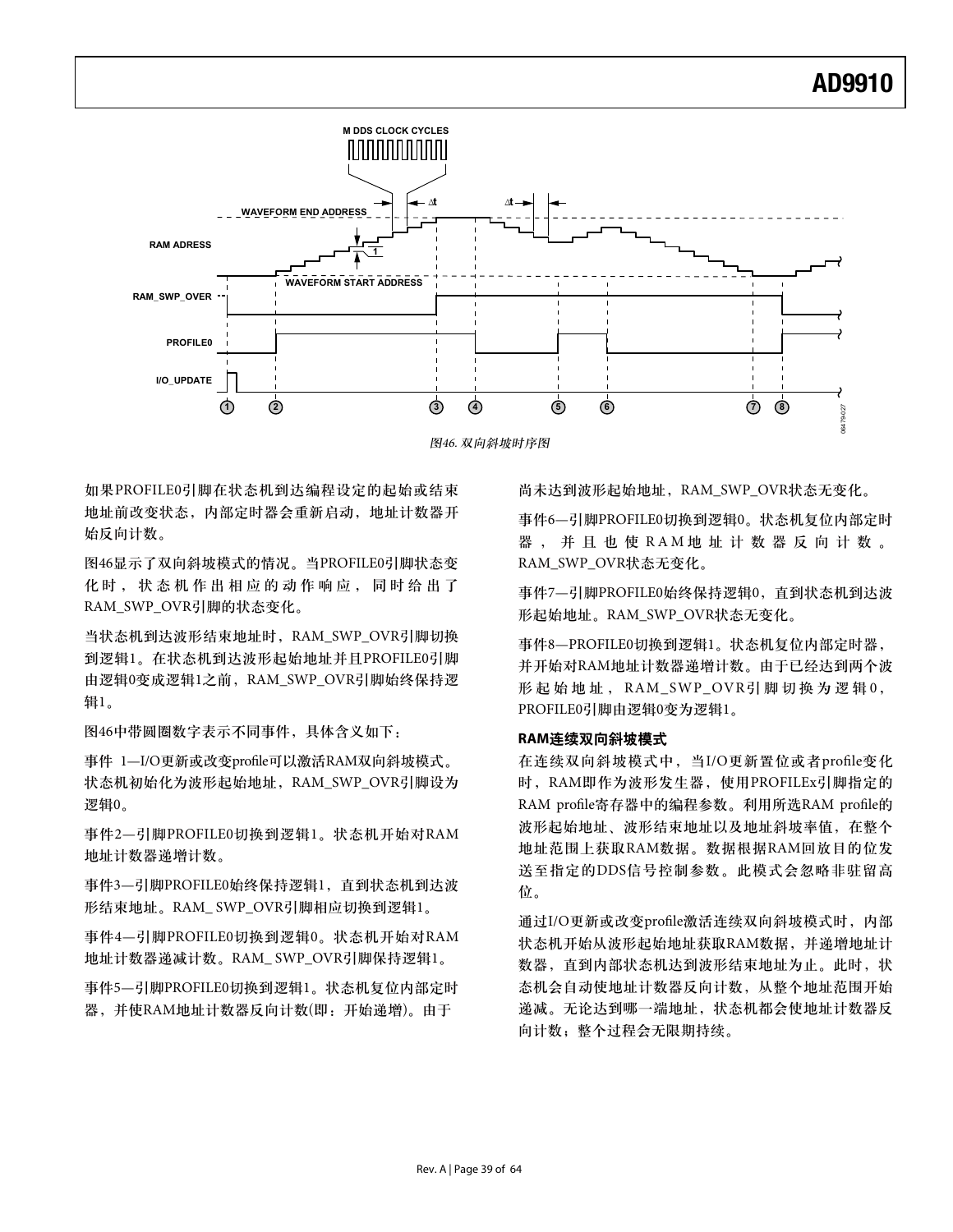

图47. 连续双向斜坡时序图

PROFILE引脚状态变化后会中止当前波形, 用新选择的 RAM profile产生新波形。

当状态机到达波形结束地址时, RAM\_SWP\_OVR引脚切换 为逻辑1,随后在波形起始地址返回逻辑0, 每次到达地址边 界时都会切换一次逻辑状态。

图47给出了连续双向斜坡模式的示意图。图中带圈的数字 表示具体的事件:

事件1-I/O更新或profile改变激活RAM连续双向斜坡模 式。状态机初始化到波形起始地址。RAM\_SWP\_OVR引脚 复位到逻辑0。状态机在整个地址范围上开始递增。

事件2—状态机到达波形结束地址。RAM\_SWP\_OVR引脚 切换为逻辑1。

事件3—状态机到达波形起始地址。RAM\_SWP\_OVR引脚 切换为逻辑0。

在模式发生变化前, 连续双向斜坡会无限期运行。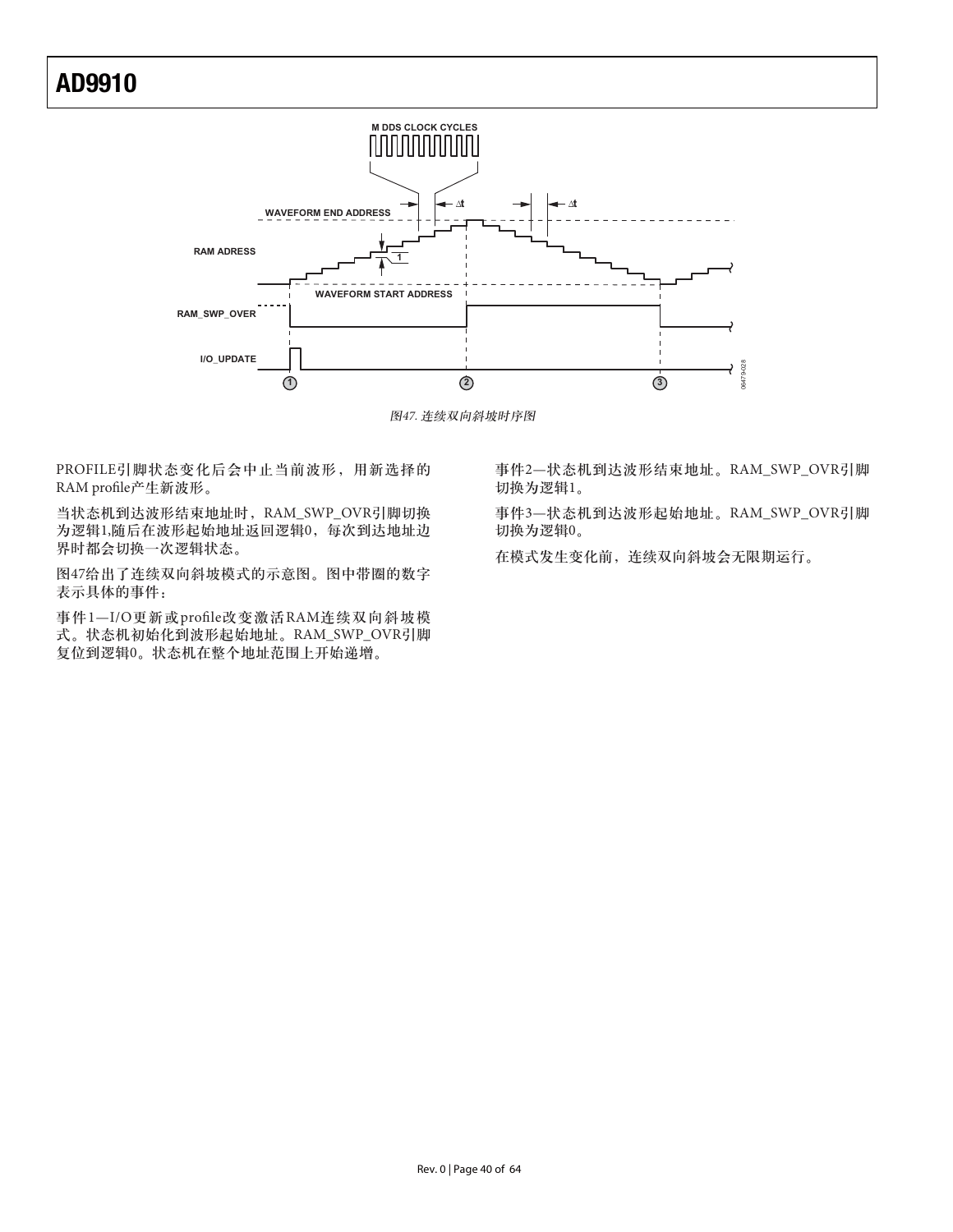

图48. 连续循环时序图

### **RAM连续循环模式**

连续循环模式与上斜坡模式类似,不同之处在于当状态机 到达波形结束地址时, 内部定时器下一超时会使状态机跳 至波形起始地址。在I/O更新或profile改变之前, 会始终重 复产生原有波形。

此模式会忽略非驻留高位。

Profile引脚状态改变会中止当前波形, 用新选择的RAM profile产生新波形。

当状态机到达波形结束地址时, RAM\_SWP\_OVR引脚产生 两个DDS时钟周期的高电平脉冲。

图48中带圆圈的数字表示具体的事件:

事件1-I/O更新或者profile改变。此事件将状态机初始化 至波形起始地址,并将RAM\_SWP\_OVR引脚设为逻辑0。

事件2-状态机达到所选profile的波形结束地址值。 RAM\_SWP\_OVR引脚切换为逻辑1, 持续两个DDS时钟周 期。

事件3-状态机切换到波形起始地址,继续对地址计数器 递增计数。

事件4-状态机再次到达所选profile的波形结束地址, RAM\_SWP\_OVR引脚在两个DDS时钟周期后切换为逻辑  $1<sub>o</sub>$ 

事件5-状态机切换到波形起始地址,继续对地址计数器 递增计数。

事件4和事件5-在I/O更新或者profile改变前, 这些事件会 不断重复。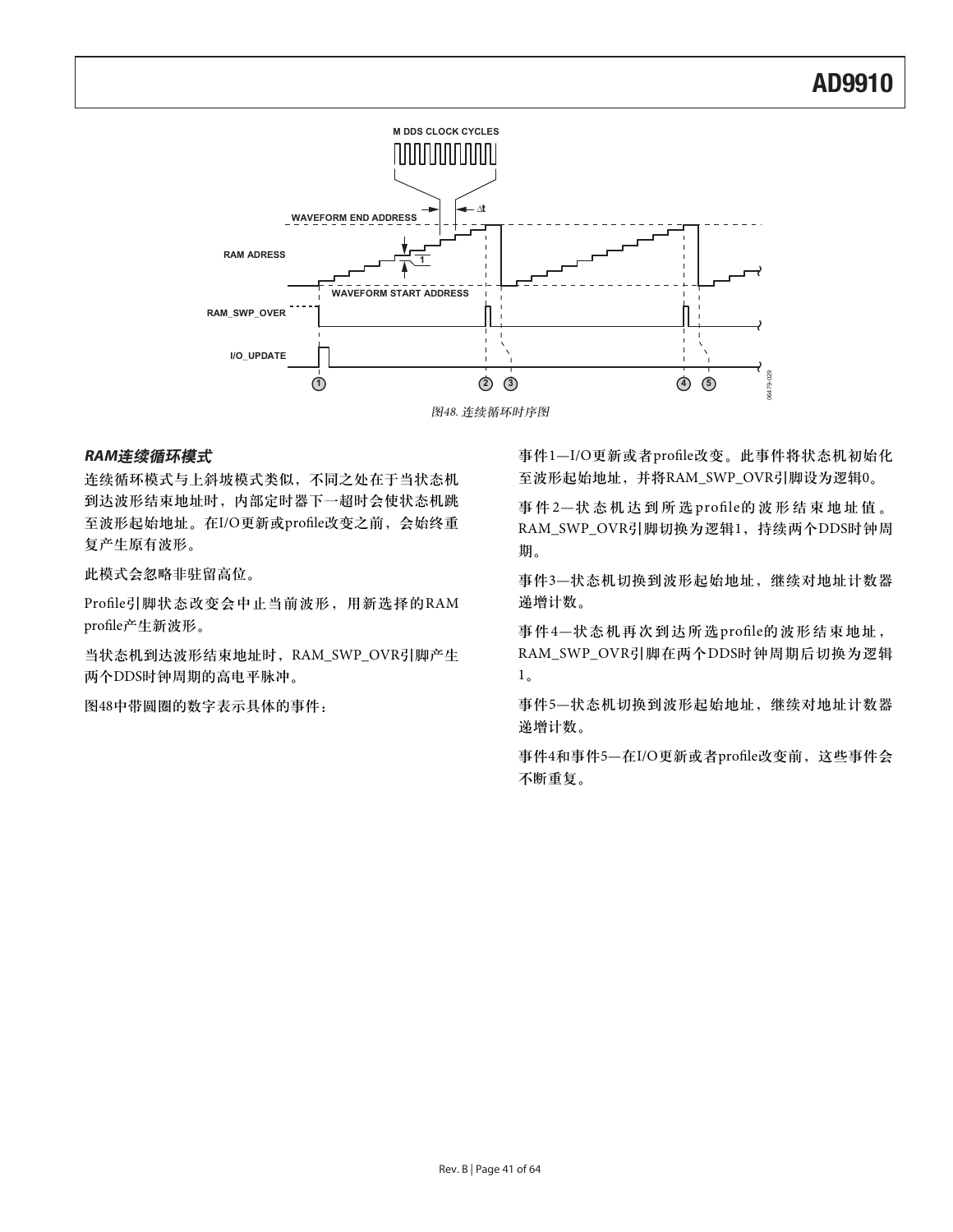# 其他特性

### **PROFILE**

AD9910支持各种profile功能, 由一组包含与具体操作模式 有关参数的8个寄存器组成。使用Profile可以在不同参数设 置之间快速切换。Profile参数通过串行I/O端口编程。编程 后, 可由三个外部引脚(PROFILE[2:0])选择特定的profile。 对profile控制引脚施加合适的逻辑电平可以激活特定的 profile, 详情请参见表15。

### 表 15. Profile控制引脚

| PROFILE[2:0] | 有效Profile      |
|--------------|----------------|
| 000          | 0              |
| 001          | 1              |
| 010          | $\overline{2}$ |
| 011          | 3              |
| 100          | 4              |
| 101          | 5              |
| 110          | 6              |
| 111          |                |

根据器件采用的不同操作模式, 8个profile寄存器可以控制 两组不同的参数集。当RAM使能位 = 0, profile参数采用单 音profile格式, 详见"寄存器图和位功能描述"部分。当 RAM使能位 = 1时, 采用RAM profile格式。

对于profile的使用,可以基本的双频频移键控(FSK)为例。 FSK使用串行比特流二进制数据从两种不同的频率进行选 择: 传号频率(逻辑1)和空号频率(逻辑0)。器件采用单音模 式实现频移键控(FSK)。单音Profile 0寄存器使用合适的频 率调谐字编程产生对应空号的频率。单音Profile 1寄存器使

用合适的频率调谐字编程产生对应传号的频率。然后, PROFILE1和PROFILE2引脚连接逻辑0, PROFILE0引脚连 接串行比特流。这样可以利用PROFILE0引脚的逻辑状态 根据串行比特流二进制数据产生恰当的传号和空号频率。

Profile引脚必须满足SYNC\_CLK上升沿的建立和保持时间 要求。

### **I/O\_UPDATE、SYNC\_CLK和系统时钟关系**

I/O\_UPDATE引脚用于将串行I/O缓冲器中的数据传输到器 件有效寄存器中。只存在缓冲器中的数据是无效的。

SYNC\_CLK属于上升沿有效信号, 由四分频电路对系统时 钟分频后获得。使用SYNC\_CLK输出, 可以实现外部硬件 与AD9910内部时钟同步。

 $I/O$ \_UPDATE用于启动缓冲器数据转移,可以与 SYNC\_CLK同步或异步。如果满足信号间的建立时间要 求, 则DAC输出可以获得恒定的延迟(流水线)。例如, 如 果需要通过SPI端口反复改变相位偏移, DAC输出中的这 些变化延迟将保持不变; 否则, 会出现一个SYNC\_CLK周 期的不确定时间。

缺省情况下, I/O\_UPDATE引脚输入选通信号会对器件工 作参数进行同步更新。在I/O\_UPDATE上升沿, 寄存器内 容会被传输到器件的内部工作元件。或者, 从编程寄存器 到内部硬件的编程数据传输可以通过改变PROFILE[2:0]引 脚状态实现。

图49中的时序图显示了缓冲器数据向有效寄存器传输的情 况。



**THE DEVICE REGISTERS AN I/O UPDATE AT POINT A. THE DATA IS TRANSFERRED FROM THE ASYNCHRONOUSLY LOADED I/O BUFFERS AT POINT B.** 06479-061 图49. I/O\_UPDATE从I/O缓冲器向有效寄存器传输数据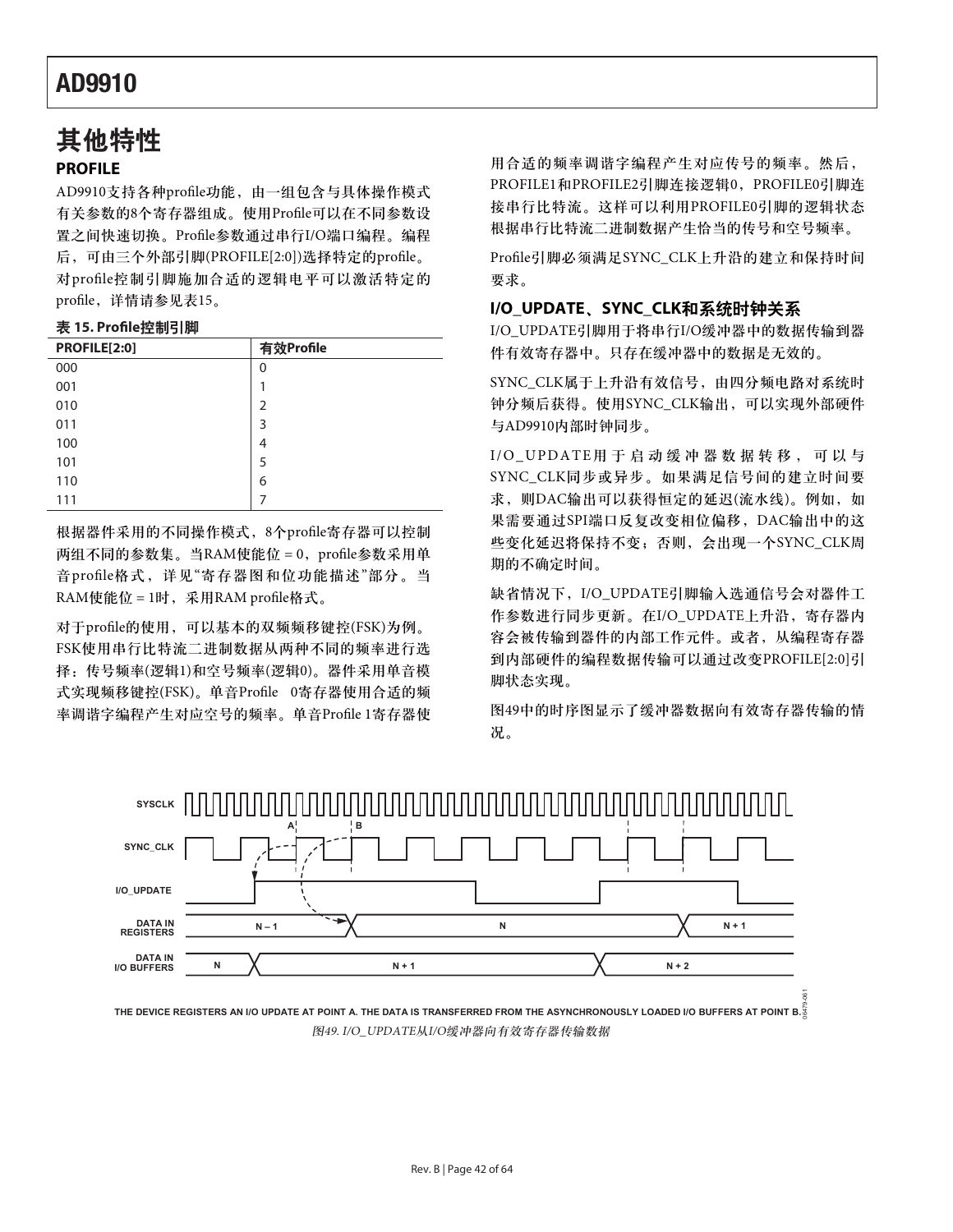### 自动I/O更新

AD9910提供一种选项, 其I/O更新功能可以自动置位, 无 需依赖用户提供外部信号。要实现此功能, 置位控制功能 寄存器2(CFR2)中的内部I/O更新有效位即可。

启用此功能后, I/O\_UPDATE引脚会变成输出引脚, 每发 生一个内部I/O更新后都会产生一个高电平有效脉冲。脉 冲宽度由I/O更新率控制位(CFR2[15:14])确定。表16给出了 大致的脉冲宽度设置。

#### 表16. 脉冲宽度设置

| I/O更新速率控制位<br>(CFR2[15:14]) | I/O更新脉冲宽度  |
|-----------------------------|------------|
| 00                          | 12 SYSCLKs |
| 01                          | 24 SYSCLKs |
| 10                          | 48 SYSCLKs |
| 11                          | 96 SYSCLKs |

I/O更新选通信号可以用来通知外部控制器, 器件已在内 部产生了一个I/O更新。

内部I/O更新的频率通过串行I/O端口编程设置。频率由两 个参数控制: 第一个参数是CFR2中的两个I/O更新速率控 制位; 第二个是设置内部计数器范围的I/O更新速率寄存 器中的32位控制字。I/O更新速率控制位可以在14 fsyscrk的基 础上产生1、1/2、1/4或1/8的时钟信号。分频器输出时钟由 上述32位内部计数器控制。I/O更新的频率计算公式:

$$
f_{I/O\_UPDATE} = \frac{f_{SYSCLK}}{2^{A+2} B}
$$

其中:

A是包含I/O更新速率控制位的2位控制字的值。B是保存在 I/O更新速率寄存器中的32位控制字的值。

A的缺省值为0, B的缺省值为0xFFFF。如果B的编程值小 于等于0x0003, I/O\_UPDATE引脚不再产生脉冲, 而是持 续为逻辑1状态。

### 节电控制

AD9910可以分别对器件四个具体模块进行节电控制。节电 功能适用的具体模块包括:

- 数字内核
- $DAC$
- t ޤዺDAC
- 输入REFCLK时钟电路

数字内核节电模式会禁用串行I/O端口更新。但是, 通过 串行端口仍能清0数字节电控制位, 以防出现无法恢复正 常工作状态的情况。

软件节电控制通过控制功能寄存器1(CFR1)中的4个独立节 电控制位管理。软件节电控制需要将EXT\_PWR\_DWN引 脚状态强制设为逻辑0。在这种情况下, 设置相应的节电 控制位(通过串行I/O端口)可对相应模块实施节电控制, 控 制位清0可以恢复正常工作状态。

或者, 通过EXT\_PWR\_DWN引脚利用外部硬件控制可以 使四个功能模块同时进入省电模式。当此引脚强制设为逻 辑1时,无论节电控制位状态如何,四个电路模块都会进 入节电模式;也就是说,当EXT\_PWR\_DWN为逻辑1时, CFR1中的独立节电控制位会被忽略。

根据外部节电控制位的状态, EXT\_PWR\_DWN引脚可以 采用完全节电模式被者快速恢复节电转式。快速恢复节电 模式保持对DAC偏置电路、PLL、VCO和输入时钟电路供 电。虽然快速恢复省电模式节能效果不如完全省电模式, 但可以实现器件从省电状态快速恢复到正常运行。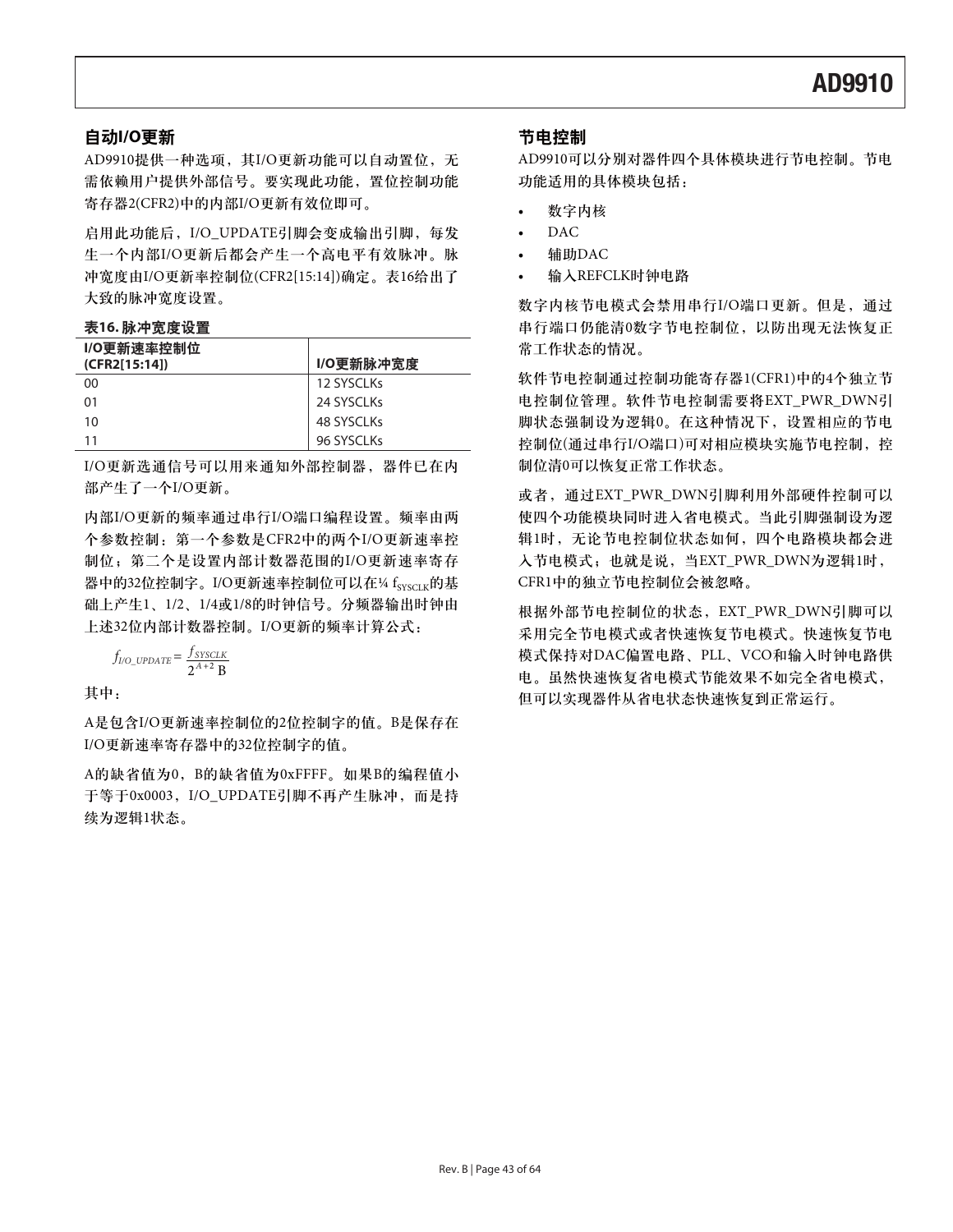### 多器件同步

在时钟状态匹配且状态转换同步的条件下,可以实现多器 件同步。时钟同步可以允许用户进行多器件异步编程,而 通过对所有器件同时进行I/O更新来同步激活编程内容。

AD9910中的同步逻辑功能可以强制内部时钟发生器进入预 定义的状态,与SYNC\_Inx引脚上外部同步信号保持一 致。如果所有器件都强制采用相同的时钟状态,与同一外 部信号保持同步, 根据定义, 则这些器件同步。图50给出 了同步机制的功能框图。同步逻辑分为两个独立的模块: 同步发生器和同步接收器, 两部分均使用本地SYSCLK信 号作为内部定时。



同步机制基于如下假设, 即每个器件上的REFCLK信号能 与外部REFCLK分配系统产生的信号实现边沿对齐(参见图  $53)$ <sub> $\alpha$ </sub>

同步发生器模块参见图51,由同步发生器使能位激活。利 用同步发生器可以使AD9910作为一组器件中的主时钟参考 源, 其余均为该主机的从器件。



同步发生器在SYNC\_OUTx引脚上产生时钟信号,该时钟 信号由LVDS驱动器发送,占空比为50%。时钟的固定频率 计算公式:

$$
f_{\text{SYNC\_OUT}} = \frac{f_{\text{SYSCLK}}}{16}
$$

根据同步发生器极性位, SYNC\_OUTx引脚时钟信号可以 与内部SYSCLK信号上升或下降沿同步。由于SYNC\_OUTx 信号与主器件的内部SYSCLK同步, 主器件的SYSCLK将作 为所有从器件的参考源。通过串行I/O端口对5位输出同步 发生器延迟字以~150 ps每步编程, 用户可以自行调节 SYNC\_OUTx信号的输出延迟。可编程输出延迟有助于改 善边沿时序对齐的灵活性, 提高整体同步性能。

同步接收器模块(参见图52)由同步接收器使能位(0x0A[27]) 激活。同步接收器包括三个子模块: 输入延迟和边沿检测 模块、内部时钟发生器模块、建立和保持验证模块。

即使同步接收器未使能, 时钟发生器模块也会保持工作状 态。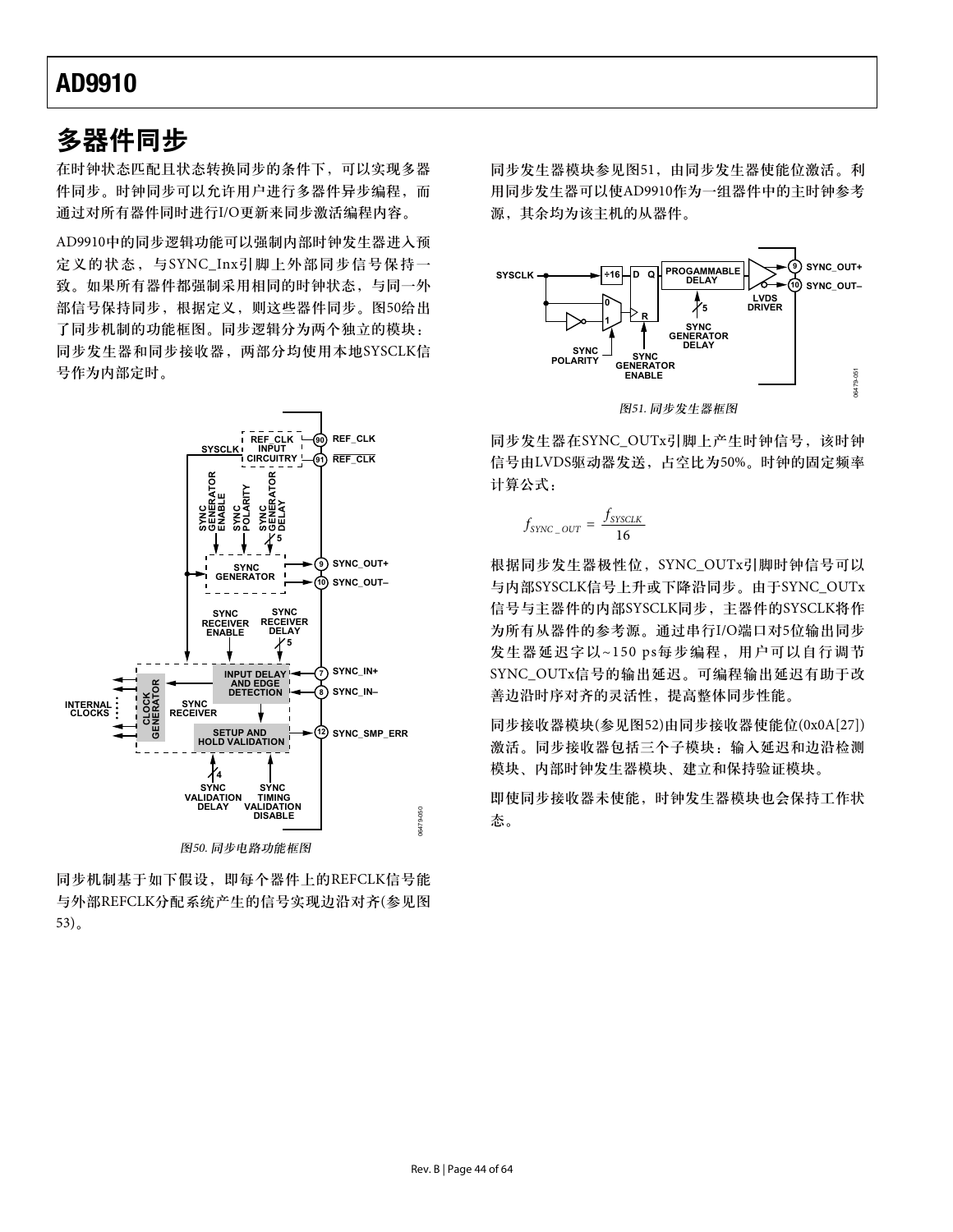

同步接收器接收SYNC\_Inx引脚上的周期性时钟信号。假 定此信号由LVDS兼容驱动器产生。通过多器件同步寄存 器中5位输入同步接收器延迟字按~150 ps步进编程可以对 SYNC\_Inx信号进行延迟控制。可编程延迟输出信号即延 迟的SYNC\_Inx信号。

边沿检测逻辑生产同步脉冲, 脉冲宽度为一个SYSCLK时 钟周期,重复率等于SYNC\_Inx引脚的信号频率。同步脉 冲通过本地SYSCLK的上升沿对延迟的SYNC Inx信号的上 升沿采样产生。同步脉冲发送至内部时钟发生器(相当于以 SYSCLK速率运行的预置计数器)。同步脉冲将该计数器设 为预定义状态(通过多器件同步寄存器中的6位同步状态预 设字编程)。预定义状态只对单个SYSCLK周期有效,结束 后, 时钟发生器会通过SYSCLK速率中的状态序列恢复正 常循环。这一独特的状态预设机制提高了用户使用灵活 性, 即通过对特定相对时钟状态偏置实现器件同步(对每个 器件分配不同的同步状态预设值)。

对每个AD9910提供一个与所有器件边沿对齐的SYNC\_Inx 信号可以获得多器件同步。如果所有器件的SYNC\_INx信 号实现边沿对齐,具有相同的同步接收器延迟和同步状态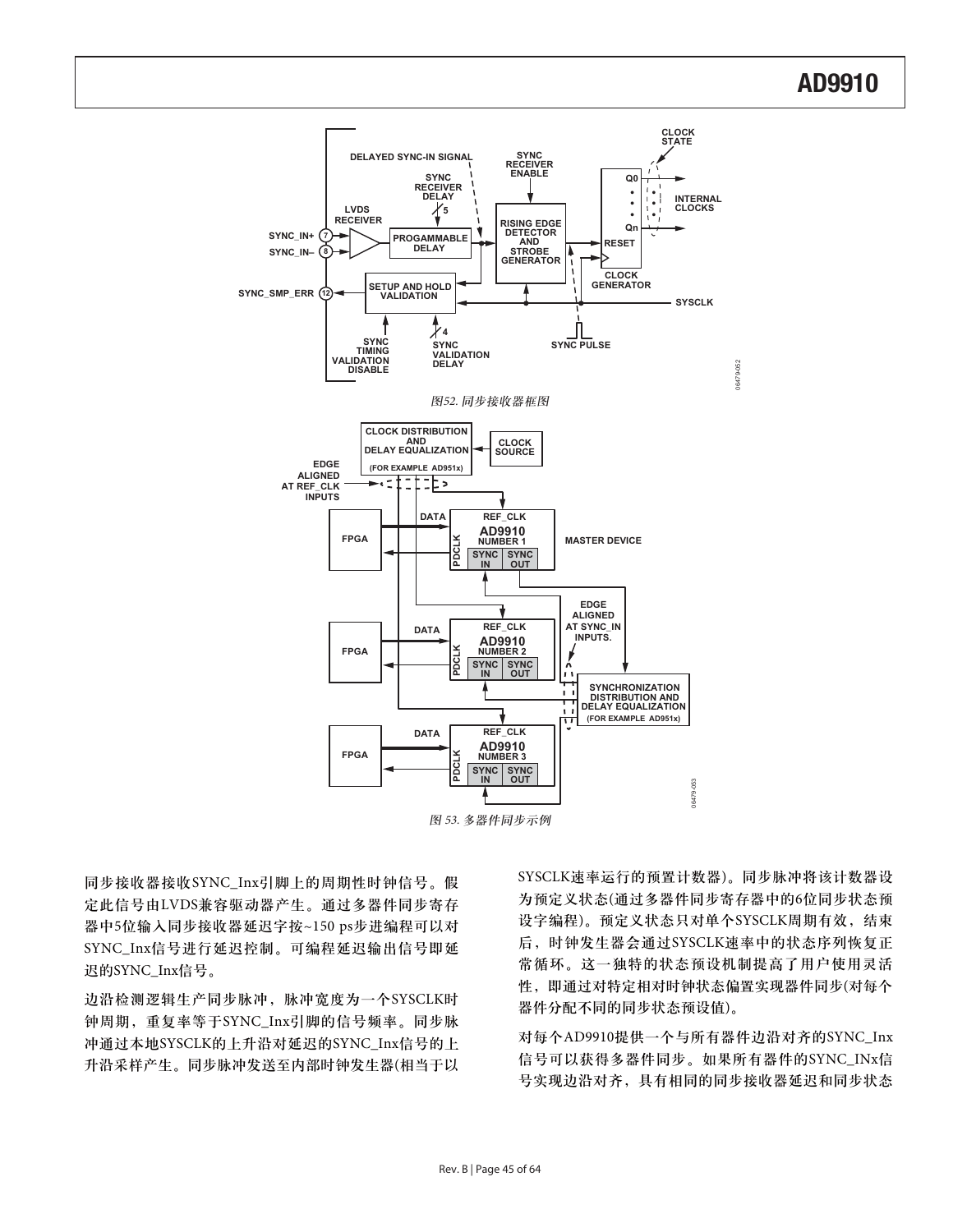预设值, 则所有器件都会有匹配时钟状态(即同步)。图53 给出这一概念示意图, 3个AD9910器件同步, 一个器件作 为主时钟器件, 其它为从器件。

主器件必须将SYNC\_INx引脚作为同步分配和延迟均衡机 制的一部分, 才能实现与从器件同步。

同步机制从时钟分配和延迟均衡模块开始, 用于确保所有 器件都能接收到边沿对齐的REFCLK信号。不过, 即使所 有器件的REFCLK信号都实现边沿对齐, 单凭此也不能保 证每个内部时钟发生器的时钟状态都能与其它器件保持一 致。这就需要使用同步和延迟均衡模块。此模块接受主器 件产生的SYNC\_OUTx信号, 将其作为SYNC\_INx输入重新 分配给从器件(同时反馈给主器件)。重新分配主器件产生 的SYNC\_OUT x信号的目的是使所有同步接收器获得边沿 对齐的SYNC\_INx信号。

假定所有器件都有相同的REFCLK沿(利用时钟分配和延迟 均衡模块),并且所有器件都有相同的SYNC\_INx沿(利用同 步和延迟均衡模块), 那么所有器件都会产生一个一致的内 部同步脉冲(假定所有器件都有相同的同步接收器延迟 值)。如果进一步规定所有器件都有相同的同步状态预设 值,那么经过同步处理的同步脉冲可以使所有预设相同时 钟状态的器件同步, 即所有器件内部时钟实现完全同步。

同步机制取决于同步接收器中边沿检测模块能否稳定产生 同步脉冲。不过, 要产生有效的同步脉冲, 需要通过本地 SYSCLK上升沿对延迟SYNC\_INx信号上升沿进行正确采 样。如果这些信号的边沿时序无法满足边沿检波电路内部 锁存的建立成保持时间要求, 则有可能无法产生合适的同 步脉冲。用户可以利用建立和保持验证模块(参见图54)验 证两个信号之间是否有正确的边沿时序。

通过控制功能寄存器2中的同步时序验证禁用位可以禁用 建立和保持验证模块。

验证模块支持用户自定义时间窗口(利用多芯片同步寄存器 中的4位同步验证延迟字按~150 ps步进编程控制)。建立和保 持验证电路所使用的锁存器与上升沿检测器和选通信号发 生器是一样的。可编程时间窗口用于偏斜本地SYSCLK信 号上升沿和延迟SYNC\_INx信号上升沿之间的时序。如果 保持或建立症电路无法检测到有效边沿采样,则会通过 SYNC\_SMP\_ERR引脚显示(高电平有效)。

用户必须合理选择SYSCLK周期的一部分作为同步验证延迟 值。例如,如果SYSCLK频率为1 GHz(周期1 ns),合理值应 为1或2(150ps或300ps)。选值太大容易使SYNC\_SMP\_ERR引 脚产生错误的故障信号; 选值太小则缺乏稳定性。

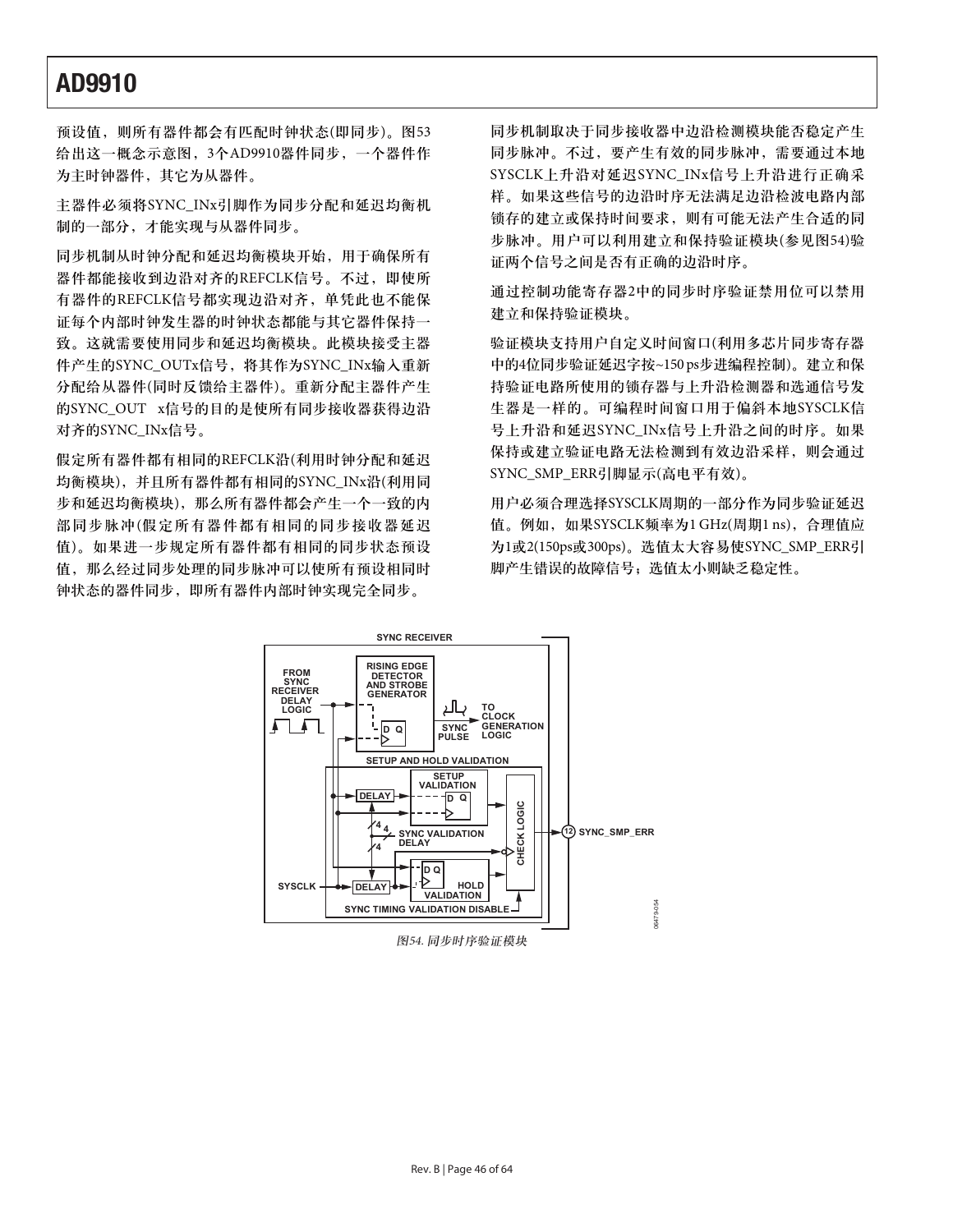# 电源分组

AD9910支持多种电源, 具体功耗则取决于电源配置。本节 介绍了电源分组以及每个模块功耗随频率变化的情况。

本节中的引用的数据仅供对比参照。具体数值参见表1。 每组电源应使用0.1 μF或0.01 μF旁路电容与10 μF并联。

此处电源分组建议仅适用于典型应用, 具体可分为四类: 3.3 V数字、3.3 V模拟、1.8 V数字和1.8 V模拟。

对于有较高性能要求的应用可能需要增加电源隔离元件。

### **3.3 V电源**

### DVDD\_I/O (3.3V)(引脚11/15/21/28/45/56/66)

这些3.3 V电源可分为一组。这些引脚功耗会根据串行端口 通信情况动态变化。

### **AVDD (3.3V)(**ᆅগ**7477**ࢅᆅগ**83)**

这些3.3 V DAC电源典型耗电量为28 mA。至少, 需要用一 个铁氧体磁珠将这些电源与其它3.3V电源隔离, 最好能使 用隔离稳压器。这些电源的耗电主要来自偏置电流,因此 不会随频率变化而发生变化。

### 1.8 V电源

### **DVDD (1.8V)(**ᆅগ**17/23/30/47/57/64)**

这些引脚可以分为一组。引脚耗电量会随着系统时钟频率 增大而线性增大。图17和18给出了典型耗电曲线。另外,  $\frac{d}{dt}f_{\text{OUT}}$ 从50 MHz增加到400 MHz时, 还会增加~5%左右电源 消耗。

### AVDD (1.8V)(引脚3)

此1.8 V电源主要供应REFCLK乘法器(PLL), 耗电量大约为 7 mA。对于使用PLL的更高性能应用, 此电源应使用隔离稳 压器与其它1.8 V AVDD电源隔离。对于要求不高的应用, 此电源可以不使用稳压器, 利用铁氧体磁珠将引脚89和92 与引脚3隔离。

PLL的环路滤波器应直接与引脚3连接。即使PLL被旁路, 引脚3仍要供电,但可以不进行隔离。

### $AVDD(1.8V)(7|$  $脚(6)$

此引脚可以与DVDD 1.8 V电源引脚分为一组。对于更高性 能应用, 应使用铁氧体磁珠隔离, 最好使用隔离稳压器。

### AVDD (1.8V)(引脚89/92)

1.8 V REFCLK输入电源耗电量大约为15 mA。这些引脚可以 与引脚3分组, 使用铁氧体磁珠将引脚3与引脚89和92隔离 即可。至少应使用铁氧体磁珠将这些电源与其它1.8 V电源 隔离。不过, 对于更高性能的应用, 建议使用隔离稳压 器。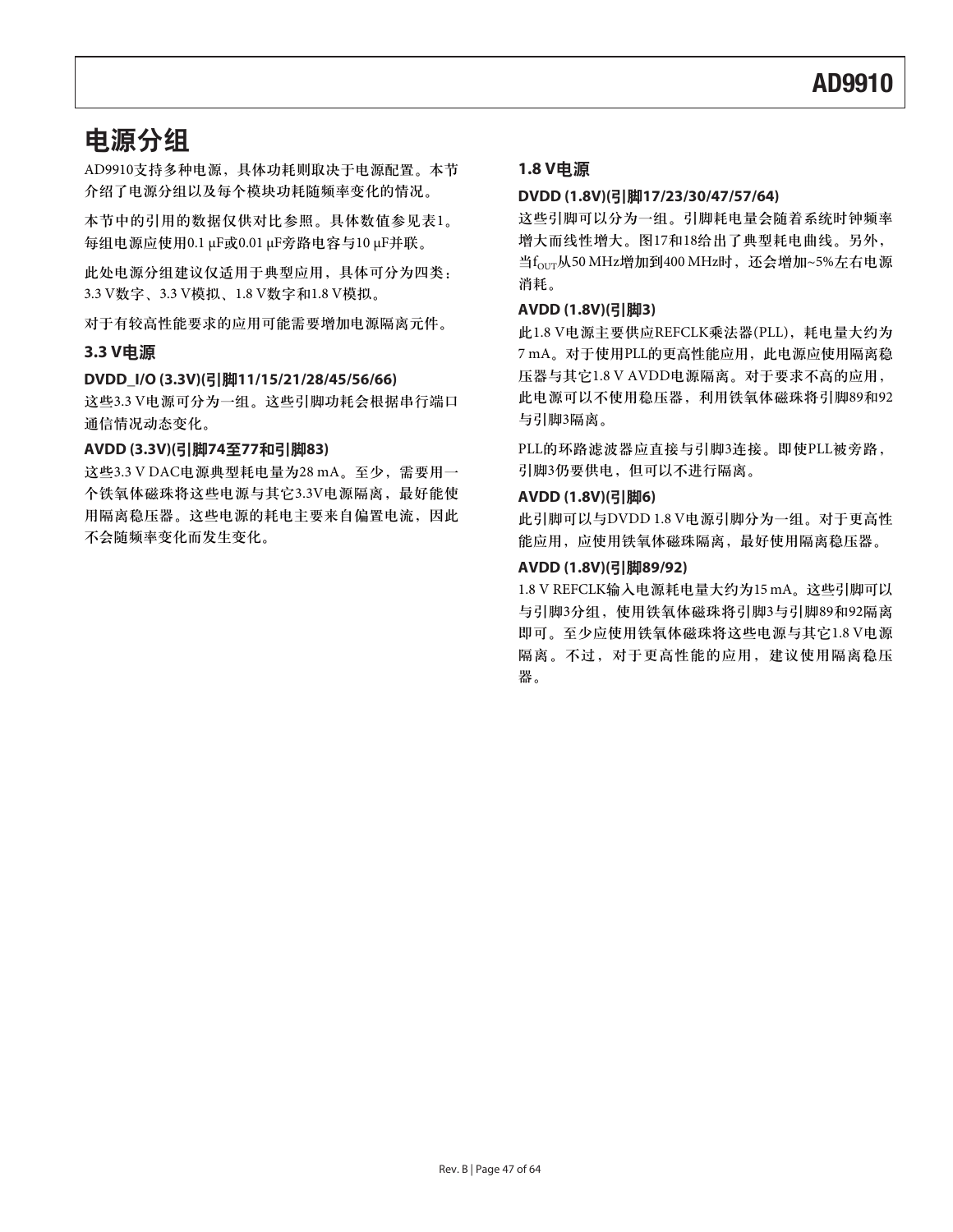### 串行编程

### 控制接口—串行I/O

AD9910串行端口是一种灵活的同步串行通讯端口, 可以很 方便地与多种工业用微控制器和微处理器接口。此串行 I/O端口支持大多数同步传输格式。

此接口可进行读/写操作, 访问所有AD9910配置寄存器。 支持MSB优先和LSB优先传输格式。另外, 串行接口端口 还能配置为单引脚输入/输出(SDIO), 作为2-线式接口使 用; 或者, 也可配置为两个单向输入/输出引脚 (SDIO/SDO), 作为3-线接口使用。两个可选引脚 (I/O\_RESET和 $\overline{\text{CS}}$ )可以提高采用AD9910的设计系统灵活 性。

### 通用串行I/O操作

串行通信周期可分为两个阶段。第一个是指令阶段,将指 令字节写入AD9910。指令字节包含要访问的寄存器地址 (参见"寄存器存储区分配图和位功能描述"部分), 以及定 义即将进行的数据传输是读操作还是写操作。

第二阶段写入周期指从串行端口体向串行端口缓冲器 传输数据。传输的字节数取决于访问的寄存器。例如,如 果访问控制功能寄存器2(地址0x01), 第2阶段需要传输4个 字节。数据每一位都寄存在SCLK的相应上升沿。串行端口 控制器需要访问寄存器的所有字节; 否则, 串行端口控制 器将在下一个通信周期退出工作时序。不过, 有一个方法 可以写入少量的字节, 即使用I/O\_RESET引脚功能。利用 I/O\_RESET引脚功能取消I/O操作, 对串行端口控制器指针 复位。在I/O复位后, 下一个字节即为指令字节。注意在 I/O复位前每个已完全写入的字节都会保存在串行端口缓 冲器中。有部分写入的字节未保存。在任一通信周期结束 后, AD9910串行端口都将接下来的8个SCLK上升沿用于写 入指令字节, 开始下一个通信周期。

写入周期结束后, 编程数据驻留在串行端口缓冲器中, 处 于无效状态。I/O\_UPDATE将串行端口缓冲器中的数据传 输到有效寄存器。I/O更新可以在每完成一个通信周期后 进行, 也可以在所有串行操作结束后进行。另外, 改变一 次profile引脚状态可以启动一次I/O更新。

对于读取周期, 第2阶段与写入周期一致, 不同之处在 干: 从有效寄存器读取数据, 而非串行端口缓冲器, 数据 在SCLK下降沿输出。

注意: 要回读任何profile寄存器(0x0E至0x15), 必须使用三个 外部profile引脚。例如, 如果profile寄存器是Profile 5 (0x13), 那么PROFILE[0:2]引脚必须等于101。这不需要写入profile 寄存器。

### 指令字节

指令字节包含如下信息,详见指令字节信息位图。

### 指令字节信息位图

**MSB LSB D7 D6 D5 D4 D3 D2 D1 D0**  R/W | X | X | A4 | A3 | A2 | A1 | A0

 $R/\overline{W}$ —指令字节位7决定指令字节写周期结束后是进行读还 是写操作。逻辑1表示读操作。清0表示写操作。

X, X-指令字节的位6和位5为无关位。

A4, A3, A2, A1, A0-指令字节的位4、位3、位2、位1和位0 决定通信周期中数据传输期间访问哪一个寄存器。

### 串行I/O端口引脚功能描述 **SCLK—串行时钟**

串行时钟引脚用于同步输入/输出AD9910的数据, 运行内 部状态机。

### **CS**—片洗信号

 $\overline{\text{CS}}$ 是低电平有效, 被用来在同一条串行通信线路上连接多 个器件。当此输入为高电平时, SDO和SDIO引脚会进入高 阻抗状态。如果在任何通信周期内出现高电平,则此通信 周期将暂停, 直到 $\overline{\text{CS}}$ 重新被低电平激活。片选信号( $\overline{\text{CS}}$ )可 以在系统中被拉低,以保证对SCLK的控制有效。

### **串行数据输入/输出(SDIO)**

向AD9910写入数据必须通过此引脚进行。不过,该引脚也 能作为双向数据线使用。CFR1寄存器(地址0x00)的位1控 制此引脚配置。缺省为清0, 将SDIO引脚配置为双向数据 线。

#### **串行数据输出(SDO)**

如果协议选择用不同的通信线来发送和接收数据,那么数 据是从该引脚读出的。当AD9910以单独的双向I/O模式运 行时, 此引脚不会输出数据, 并置为高阻抗状态。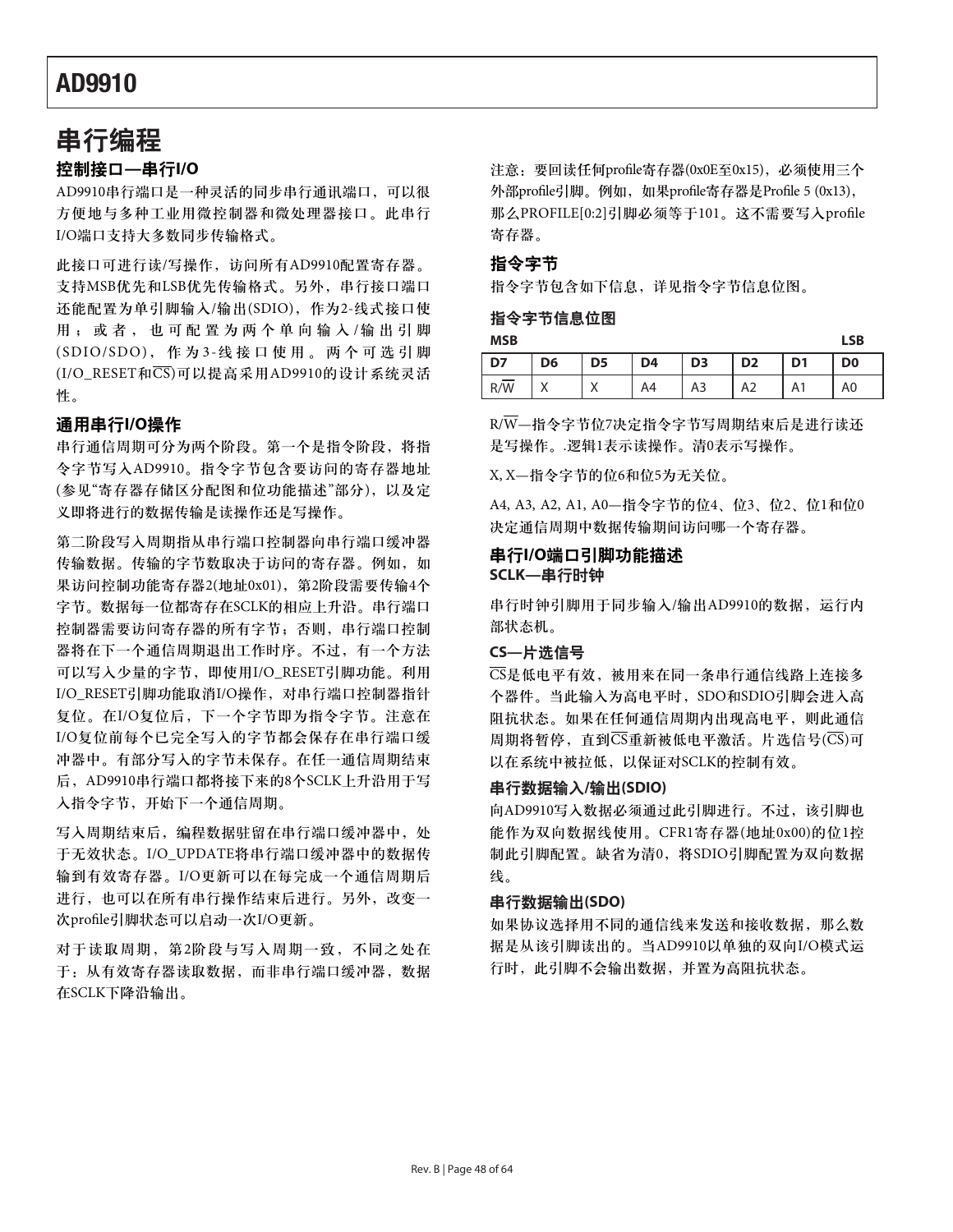### **/**ް࿋**(I/O\_RESET)**

I/O\_RESET可以同步I/O端口状态机, 不会影响可寻址寄存 器的内容。I/O\_RESET引脚输入有效高电平,可以使当前 通信周期中止。在I/O\_RESET返回低电平后(逻辑0),另一 个通信周期才能开始, 首先是指令字节写。

### **/**߸ႎ**(I/O\_UPDATE)**

I/O\_UPDATE用于将I/O端口缓冲器中写入的数据传输到有 效寄存器。I/O\_UPDATE在上升沿有效, 脉冲宽度必须大 于1个SYNC\_CLK周期。根据对内部I/O更新有效位的编程 情况,该引脚可以作为输入或者输出引脚。

### 出行I/O时序图

图55至图58给出了一些基本示例, 描述串行I/O端口各种控 制信号之间的时序关系。在I/O更新置位前, 寄存器图中 的大多数位都不会传输到其内部目的地址,这一点并未在 下列时序中反映出来。

### **MSB/LSB**د

AD9910串行端口支持最高有效位(MSB)优先和最低有效位 (LSB)优先两种数据格式。此功能由控制功能寄存器1 (0x00)中的位0控制。缺省格式是MSB优先。如果LSB优先 有效,所有数据,包括指令字节,必须遵循LSB优先原 则。注意,每个寄存器位域列中的最大数是MSB,最小数 是该寄存器的LSB(参见"寄存器存储区分配图和位功能描 述"部分和表17)。

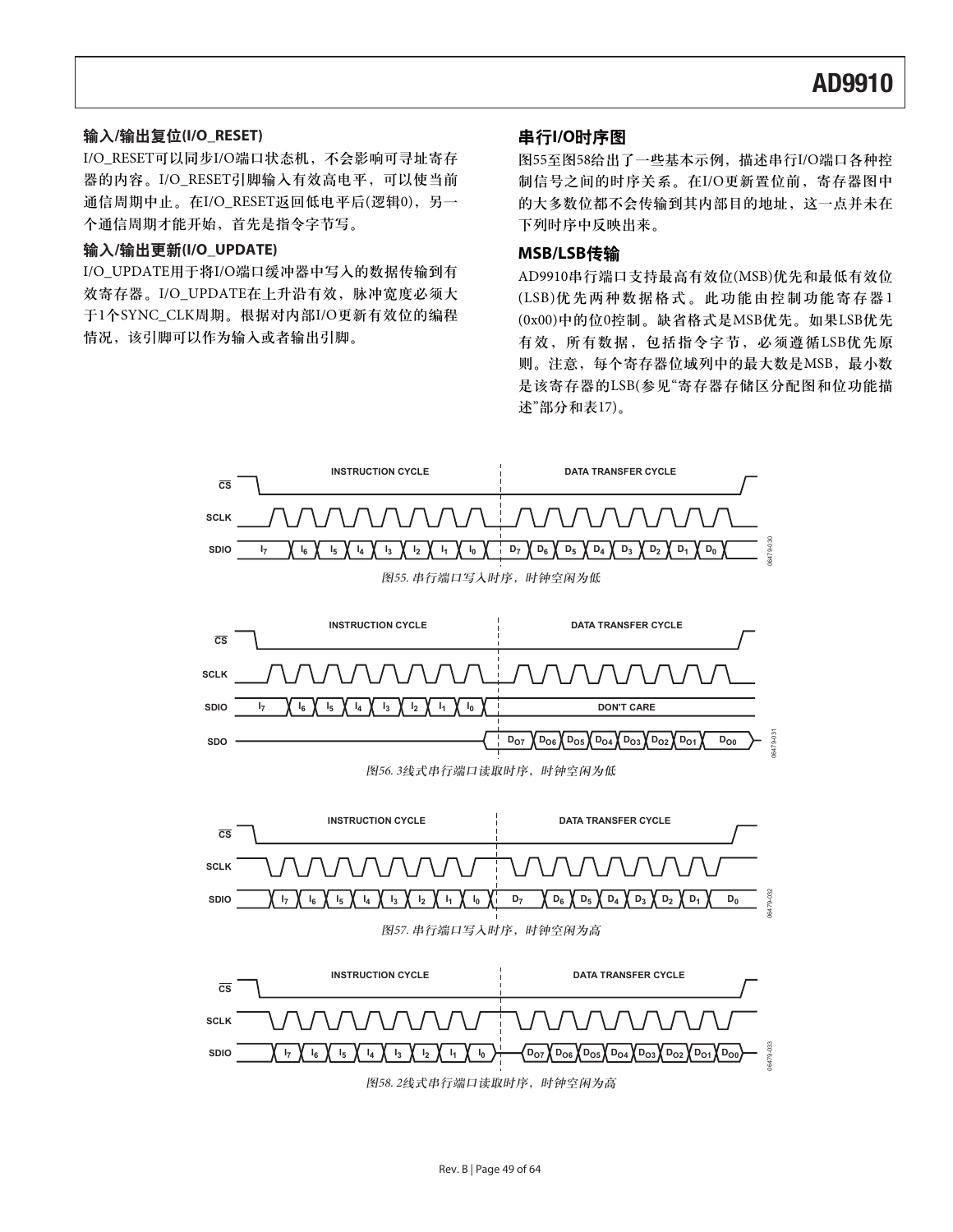# 寄存器存储区分配图和位功能描述

### <u>表 17. 寄存器存储区分配图</u>

| 寄存器名称                             | 位范围          |                               |                         |                       |                              |                    |                    |                          |                     | 缺省值<br>(十六   |
|-----------------------------------|--------------|-------------------------------|-------------------------|-----------------------|------------------------------|--------------------|--------------------|--------------------------|---------------------|--------------|
| (连续地址)                            | (内部地址)       | 位7 (MSB)                      | 位6                      | 位5                    | 位4                           | 位3                 | 位2                 | 位1                       | 位0 (LSB)            | 进制)          |
| $CFR1 -$<br>控制功能                  | 31:24        | RAM使能                         | RAM重放用途                 |                       |                              |                    | 开路                 |                          |                     | 0x00         |
| 寄存器1<br>(0x00)                    | 23:16        | 手动OSK<br>外部控制                 | 反Sinc滤<br>波器使能          | 开路                    |                              |                    | 内部profile控制        |                          | 选择DDS<br>正弦波输出      | 0x00         |
|                                   | 15:8         | 加载 LRR<br>@  /O更新             | 自动清零<br>数字斜坡<br>累加器     | 自动清零<br>相位累加器         | 清零数字<br>斜坡<br>累加器            | 清零相位<br>累加器        | 加载 ARR<br>@ I/O 更新 | OSK使能                    | 选择自动<br><b>OSK</b>  | 0x00         |
|                                   | 7:0          | 数字部<br>分掉电                    | DAC掉电                   | <b>REFCLK</b><br>输入掉电 | 辅助DAC<br>掉电                  | 外部掉电<br>控制         | 开路                 | 仅为SDIO<br>输入             | LSB优先               | 0x00         |
| $CFR2-$<br>控制功能<br>寄存器2<br>(0x01) | 31:24        |                               | 开路                      |                       |                              |                    |                    | 使能单音<br>profiles<br>调制幅度 | 0x00                |              |
|                                   | 23:16        | 内部I/O<br>更新有效                 | SYNC_CLK<br>使能          | 数字斜坡用途                |                              | 数字斜坡<br>使能         | 数字斜坡<br>非驻留高位      | 数字斜坡<br>非驻留低位            | 读取有效的<br><b>FTW</b> | 0x40         |
|                                   | 15:8         | I/O更新速率控制                     |                         | 开路                    |                              | <b>PDCLK</b><br>使能 | <b>PDCLK</b><br>反向 | TxEnable<br>反向           | 开路                  | 0x08         |
|                                   | 7:0          | 延迟匹配<br>使能                    | 数据汇编器<br>保留最后值          | 同步时序<br>验证禁用          | 并行数据<br>端口使能                 |                    |                    | FM增益                     |                     | 0x20         |
| CFR3-                             | 31:24        |                               | 开路                      | DRV0[1:0]             |                              | 开路                 |                    | <b>VCO SEL[2:0]</b>      |                     | 0x1F         |
| 控制功能                              | 23:16        |                               | 开路                      |                       | $I_{cp}[2:0]$                |                    |                    | 开路                       |                     | 0x3F         |
| 寄存器3<br>(0x02)                    | 15:8         | <b>REFCLK</b><br>输入分频<br>率器旁路 | REFCLK输入<br>分频率器<br>重置B |                       | 开路                           |                    | PFD复位              | 开路                       | PLL使能               | 0x40         |
|                                   | 7:0          |                               |                         |                       | N[6:0]                       |                    |                    |                          | 开路                  | 0x00         |
| 辅助DAC                             | 31:24        |                               |                         |                       | 开路                           |                    |                    |                          |                     | 0x00         |
| 控制(0x03)                          | 23:16        |                               |                         |                       | 开路                           |                    |                    |                          |                     | 0x00         |
|                                   | 15:8         |                               |                         |                       | 开路                           |                    |                    |                          |                     | 0x00         |
|                                   | 7:0          |                               |                         |                       | FSC[7:0]                     |                    |                    |                          |                     | 0x7F         |
| I/O更新速率                           | 31:24        |                               |                         |                       | I/O更新速率[31:24]               |                    |                    |                          |                     | 0xFF         |
| (0x04)                            | 23:16        |                               |                         |                       | I/O更新速率[23:16]               |                    |                    |                          |                     | 0xFF         |
|                                   | 15:8         |                               |                         |                       | I/O更新速率[15:8]                |                    |                    |                          |                     | 0xFF         |
| FTW-                              | 7:0<br>31:24 |                               |                         |                       | I/O更新速率[7:0]<br>频率调谐字[31:24] |                    |                    |                          |                     | 0xFF<br>0x00 |
| 频率调谐字                             | 23:16        |                               |                         |                       | 频率调谐字[23:16]                 |                    |                    |                          |                     | 0x00         |
| (0x07)                            | 15:8         |                               |                         |                       | 频率调谐字[15:8]                  |                    |                    |                          |                     | 0x00         |
|                                   | 7:0          |                               |                         |                       | 频率调谐字[7:0]                   |                    |                    |                          |                     | 0x00         |
|                                   |              |                               |                         |                       |                              |                    |                    |                          |                     |              |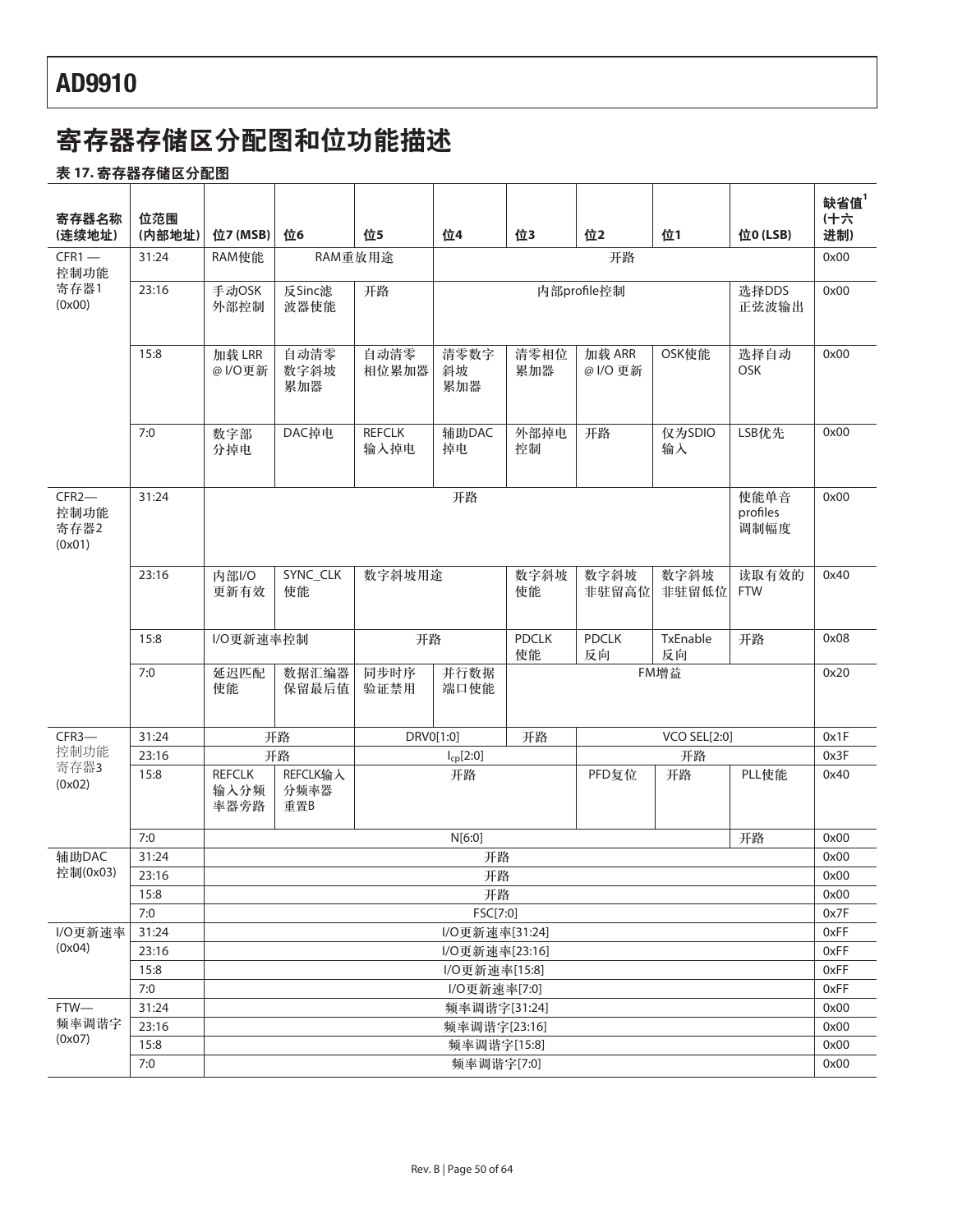| 寄存器名称<br>(串行地址)   | 位范围<br>(内部地址)  | 位7 (MSB) | 位6                                                             | 位5             | 位4                          | 位3            | 位2 | 位1        | 位0 (LSB) | 缺省值 $1$<br>(十六<br>进制) |
|-------------------|----------------|----------|----------------------------------------------------------------|----------------|-----------------------------|---------------|----|-----------|----------|-----------------------|
| POW-              | 15:8           |          |                                                                |                | 相位偏移字[15:8]                 |               |    |           |          | 0x00                  |
| 相位偏移字<br>(0x08)   | 7:0            |          |                                                                |                | 相位偏移字[7:0]                  |               |    |           |          | 0x00                  |
| $ASF$ —           | 31:24          |          |                                                                |                | 振幅斜坡率[15:8]                 |               |    |           |          | 0x00                  |
| 振幅比例              | 23:16          |          | 振幅斜坡率[7:0]                                                     |                |                             |               |    |           |          | 0x00                  |
| 因子(0x09)          | 15:8           |          |                                                                |                | 振幅比例因子[13:6]                |               |    |           |          | 0x00                  |
|                   | 7:0            |          |                                                                | 振幅比例因子[5:0]    |                             |               |    | 振幅步长[1:0] |          | 0x00                  |
| 多芯片同步<br>(0x0A)   | 31:24          |          | 同步接收<br>同步发生<br>开路<br>同步验证延迟[3:0]<br>同步发生<br>器使能<br>器使能<br>器极性 |                |                             |               |    |           |          | 0x00                  |
|                   | 23:16          |          |                                                                | 同步状态预设值[5:0]   |                             |               |    |           | 开路       | 0x00                  |
|                   | 15:8           |          |                                                                | 同步发生器输出延迟[4:0] |                             |               |    | 开路        |          | 0x00                  |
|                   | 7:0            |          |                                                                | 同步发生器输入延迟[4:0] |                             |               |    | 开路        |          | 0x00                  |
| 数字斜坡              | 63:56          |          |                                                                |                | 数字斜坡上限值[31:24]              |               |    |           |          | N/A                   |
| 限值(0x0B)          | 55:48          |          |                                                                |                | 数字斜坡上限值[23:16]              |               |    |           |          | N/A                   |
|                   | 47:40          |          |                                                                |                | 数字斜坡上限值[15:8]               |               |    |           |          | N/A                   |
|                   | 39:32          |          |                                                                |                | 数字斜坡上限值[7:0]                |               |    |           |          | N/A                   |
|                   | 31:24          |          |                                                                |                | 数字斜坡下限值[31:24]              |               |    |           |          | N/A                   |
|                   | 23:16          |          |                                                                |                | 数字斜坡下限值[23:16]              |               |    |           |          | N/A                   |
|                   | 15:8           |          |                                                                |                | 数字斜坡下限值[15:8]               |               |    |           |          | N/A                   |
|                   | 7:0            |          |                                                                |                | 数字斜坡下限值[7:0]                |               |    |           |          | N/A                   |
| 数字斜坡              | 63:56          |          |                                                                |                | 数字斜坡递减步长[31:24]             |               |    |           |          | N/A                   |
| 步长(0x0C)          | 55:48          |          |                                                                |                | 数字斜坡递减步长[23:16]             |               |    |           |          | N/A                   |
|                   | 47:40          |          |                                                                |                | 数字斜坡递减步长[15:8]              |               |    |           |          | N/A                   |
|                   | 39:32          |          |                                                                |                | 数字斜坡递减步长[7:0]               |               |    |           |          | N/A                   |
|                   | 31:24          |          |                                                                |                | 数字斜坡递增步长[31:24]             |               |    |           |          | N/A                   |
|                   | 23:16          |          |                                                                |                | 数字斜坡递增步长[23:16]             |               |    |           |          | N/A                   |
|                   | 15:8           |          |                                                                |                | 数字斜坡递增步长[15:8]              |               |    |           |          | N/A                   |
|                   | 7:0            |          |                                                                |                | 数字斜坡递增步长[7:0]               |               |    |           |          | N/A                   |
| 数字斜坡<br>速率(0x0D)  | 31:24          |          |                                                                |                | 数字斜坡负斜率[15:8]               |               |    |           |          | N/A                   |
|                   | 23:16<br>15:8  |          |                                                                |                | 数字斜坡负斜率[7:0]                |               |    |           |          | N/A                   |
|                   |                |          |                                                                |                | 数字斜坡正斜率[15:8]               |               |    |           |          | N/A                   |
|                   | 7:0            |          |                                                                |                | 数字斜坡正斜率[7:0]                |               |    |           |          | N/A<br>0x08           |
| 单频调制<br>Profile 0 | 63:56<br>55:48 |          | 开路                                                             |                |                             | 振幅比例因子0[13:8] |    |           |          | 0xB5                  |
| (0x0E)            | 47:40          |          |                                                                |                | 振幅比例因子0[7:0]                |               |    |           |          | 0x00                  |
|                   | 39:32          |          |                                                                |                | 相位偏移字0[15:8]<br>相位偏移字0[7:0] |               |    |           |          | 0x00                  |
|                   | 31:24          |          |                                                                |                | 频率调谐字0[31:24]               |               |    |           |          | 0x00                  |
|                   | 23:16          |          |                                                                |                | 频率调谐字0[23:16]               |               |    |           |          | 0x00                  |
|                   | 15:8           |          |                                                                |                | 频率调谐字0[15:8]                |               |    |           |          | 0x00                  |
|                   | 7:0            |          |                                                                |                | 频率调谐字0[7:0]                 |               |    |           |          | 0x00                  |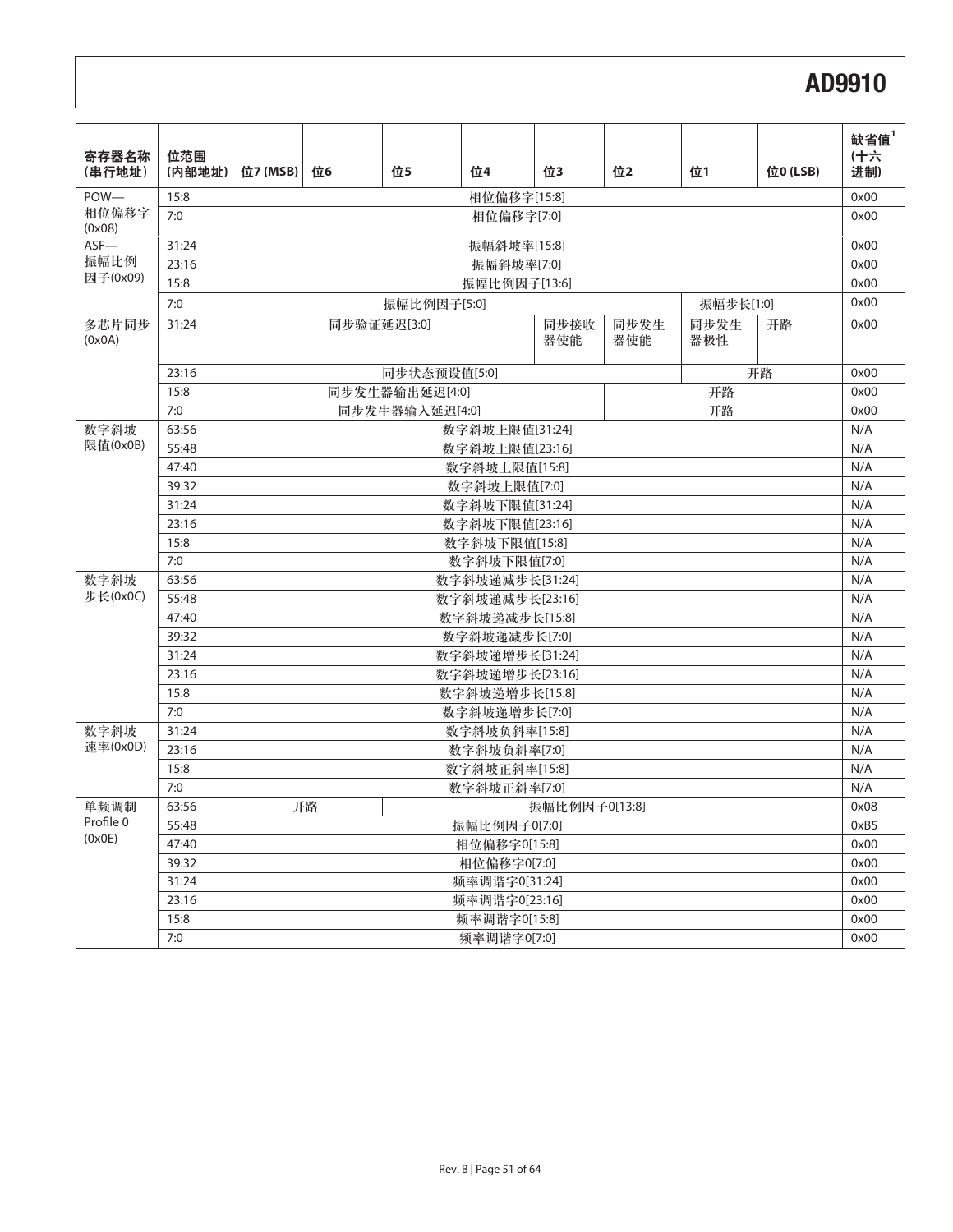| 寄存器名称<br>(串行地址) | 位范围<br>(内部地址) | 位7 (MSB)                     | 位6                       | 位5    | 位4                       | 位3            | 位2                     | 位1                     | 位0 (LSB) | 缺省值 $1$<br>(十六<br>进制) |  |
|-----------------|---------------|------------------------------|--------------------------|-------|--------------------------|---------------|------------------------|------------------------|----------|-----------------------|--|
| <b>RAM</b>      | 63:56         |                              |                          |       | 开路                       |               |                        |                        |          | 0x00                  |  |
| Profile 0       | 55:48         |                              |                          |       | RAM Profile 0地址步进率[15:8] |               |                        |                        |          | 0x00                  |  |
| (0x0E)          | 47:40         |                              |                          |       | RAM Profile 0地址步进率[7:0]  |               |                        |                        |          | 0x00                  |  |
|                 | 39:32         |                              |                          |       | RAM Profile 0波形结束地址[9:2] |               |                        |                        |          | 0x00                  |  |
|                 | 31:24         | RAM Profile 0波形结束<br>地址[1:0] |                          |       | 开路                       |               |                        |                        |          |                       |  |
|                 | 23:16         |                              | RAM Profile 0波形起始地址[9:2] |       |                          |               |                        |                        |          | 0x00                  |  |
|                 | 15:8          | 地址[1:0]                      | RAM Profile 0波形起始        |       |                          |               | 开路                     |                        |          | 0x00                  |  |
|                 | 7:0           |                              | 开路                       | 非驻留高位 | 开路                       | 零交越           | RAM Profile 0模式控制[2:0] |                        |          | 0x00                  |  |
| 单频调制            | 63:56         |                              | 开路                       |       |                          | 振幅比例因子1[13:8] |                        |                        |          | 0x00                  |  |
| Profile 1       | 55:48         |                              |                          |       | 振幅比例因子1[7:0]             |               |                        |                        |          | 0x00                  |  |
| (0x0F)          | 47:40         |                              |                          |       | 相位偏移字1[15:8]             |               |                        |                        |          | 0x00                  |  |
|                 | 39:32         |                              |                          |       | 相位偏移字1[7:0]              |               |                        |                        |          | 0x00                  |  |
|                 | 31:24         |                              |                          |       | 频率调谐字1[31:24]            |               |                        |                        |          | 0x00                  |  |
|                 | 23:16         |                              |                          |       | 频率调谐字1[23:16]            |               |                        |                        |          | 0x00                  |  |
|                 | 15:8          |                              |                          |       | 频率调谐字1[15:8]             |               |                        |                        |          | 0x00                  |  |
|                 | 7:0           |                              |                          |       | 频率调谐字1[7:0]              |               |                        |                        |          | 0x00                  |  |
| <b>RAM</b>      | 63:56         |                              |                          |       | 开路                       |               |                        |                        |          | 0x00                  |  |
| Profile 1       | 55:48         |                              |                          |       | RAM Profile 1地址步进率[15:8] |               |                        |                        |          | 0x00                  |  |
| (0x0F)          | 47:40         |                              |                          |       | RAM Profile 1地址步进率[7:0]  |               |                        |                        |          | 0x00                  |  |
|                 | 39:32         |                              |                          |       | RAM Profile 1波形结束地址[9:2] |               |                        |                        |          | 0x00                  |  |
|                 | 31:24         | 地址[1:0]                      | RAM Profile 1波形结束        |       |                          |               | 开路                     |                        |          | 0x00                  |  |
|                 | 23:16         |                              |                          |       | RAM Profile 1波形起始地址[9:2] |               |                        |                        |          | 0x00                  |  |
|                 | 15:8          | 地址[1:0]                      | RAM Profile 1波形起始        |       |                          |               | 开路                     |                        |          | 0x00                  |  |
|                 | 7:0           |                              | 开路                       | 非驻留高位 | 开路                       | 零交越           |                        | RAM Profile 1模式控制[2:0] |          | 0x00                  |  |
| 单频调制            | 63:56         |                              | 开路                       |       |                          | 振幅比例因子2[13:8] |                        |                        |          | 0x00                  |  |
| Profile 2       | 55:48         |                              |                          |       | 振幅比例因子2[7:0]             |               |                        |                        |          | 0x00                  |  |
| (0x10)          | 47:40         |                              |                          |       | 相位偏移字2[15:8]             |               |                        |                        |          | 0x00                  |  |
|                 | 39:32         |                              |                          |       | 相位偏移字2[7:0]              |               |                        |                        |          | 0x00                  |  |
|                 | 31:24         |                              |                          |       | 频率调谐字2[31:24]            |               |                        |                        |          | 0x00                  |  |
|                 | 23:16         |                              |                          |       | 频率调谐字2[23:16]            |               |                        |                        |          | 0x00                  |  |
|                 | 15:8          |                              |                          |       | 频率调谐字2[15:8]             |               |                        |                        |          | 0x00                  |  |
|                 | 7:0           |                              |                          |       | 频率调谐字2[7:0]              |               |                        |                        |          | 0x00                  |  |
| <b>RAM</b>      | 63:56         |                              |                          |       | 开路                       |               |                        |                        |          | 0x00                  |  |
| Profile 2       | 55:48         |                              |                          |       | RAM Profile 2地址步进率[15:8] |               |                        |                        |          | 0x00                  |  |
| (0x10)          | 47:40         |                              |                          |       | RAM Profile 2地址步进率[7:0]  |               |                        |                        |          | 0x00                  |  |
|                 | 39:32         |                              |                          |       | RAM Profile 2波形结束地址[9:2] |               |                        |                        |          | 0x00                  |  |
|                 | 31:24         | 地址[1:0]                      | RAM Profile 2波形结束        |       |                          |               | 开路                     |                        |          | 0x00                  |  |
|                 | 23:16         |                              |                          |       | RAM Profile 2波形起始地址[9:2] |               |                        |                        |          | 0x00                  |  |
|                 | 15:8          | 地址[1:0]                      | RAM Profile 2波形起始        |       |                          |               | 开路                     |                        |          | 0x00                  |  |
|                 | 7:0           |                              | 开路                       | 非驻留高位 | 开路                       | 零交越           |                        | RAM Profile 2模式控制[2:0] |          | 0x00                  |  |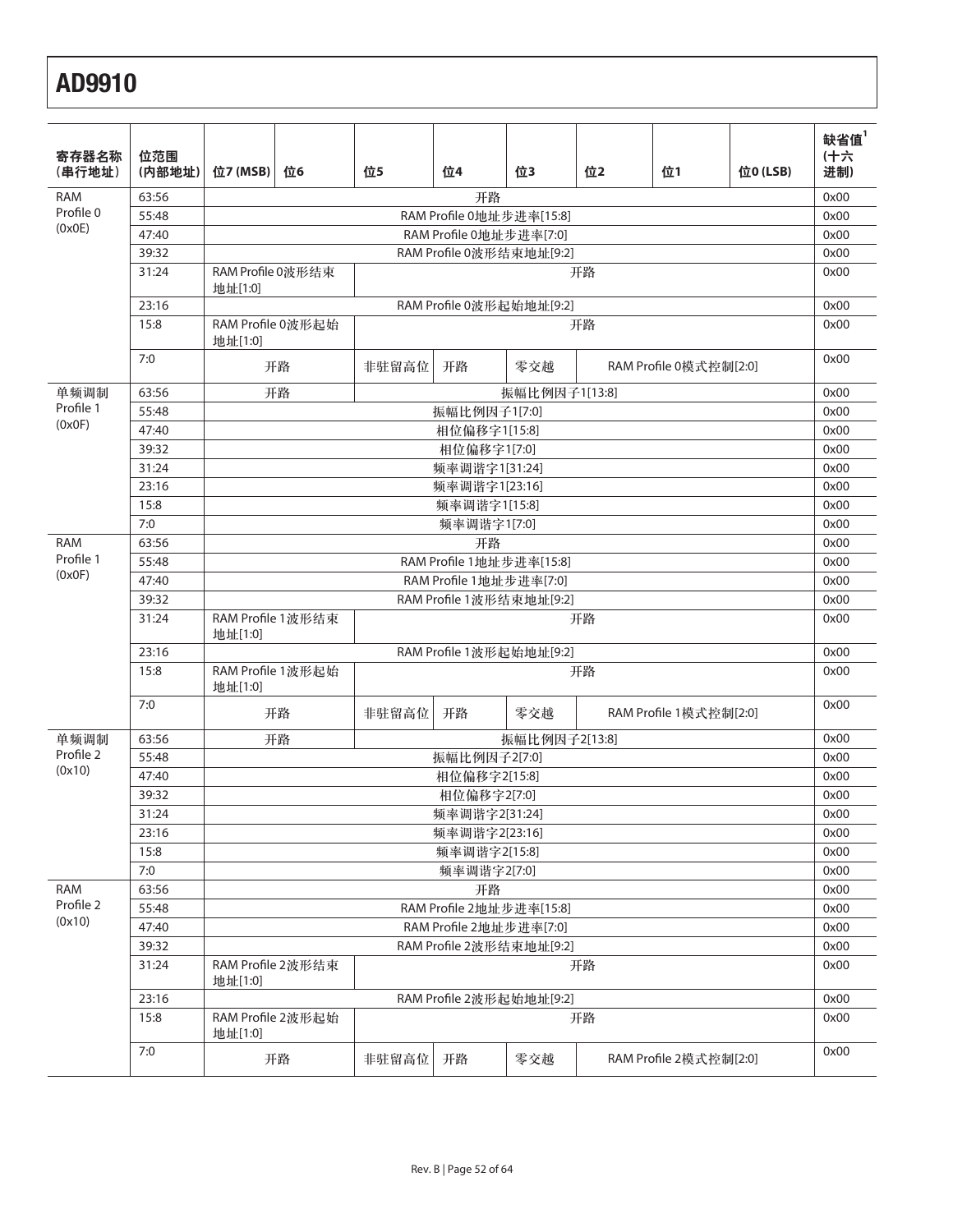| 寄存器名称<br>(串行地址)         | 位范围<br>(内部地址) | 位7 (MSB)     | 位6                | 位5            | 位4                       | 位3            | 位2 | 位1                     | 位0 (LSB) | 缺省值 $1$<br>(十六<br>进制) |
|-------------------------|---------------|--------------|-------------------|---------------|--------------------------|---------------|----|------------------------|----------|-----------------------|
| 单频调制<br>Profile 3       | 63:56         |              | 开路                |               |                          | 振幅比例因子3[13:8] |    |                        |          | 0x00                  |
| (0x11)                  | 55:48         |              |                   |               | 振幅比例因子3[7:0]             |               |    |                        |          | 0x00                  |
|                         | 47:40         |              | 相位偏移字3[15:8]      |               |                          |               |    |                        |          | 0x00                  |
|                         | 39:32         |              |                   |               | 相位偏移字3[7:0]              |               |    |                        |          | 0x00                  |
|                         | 31:24         |              |                   |               | 频率调谐字3[31:24]            |               |    |                        |          | 0x00                  |
|                         | 23:16         |              |                   |               | 频率调谐字3[23:16]            |               |    |                        |          | 0x00                  |
|                         | 15:8          |              |                   |               | 频率调谐字3[15:8]             |               |    |                        |          | 0x00                  |
|                         | 7:0           |              |                   |               | 频率调谐字3[7:0]              |               |    |                        |          | 0x00                  |
| <b>RAM</b><br>Profile 3 | 63:56         |              |                   |               | 开路                       |               |    |                        |          | 0x00                  |
| (0x11)                  | 55:48         |              |                   |               | RAM Profile 3地址步进率[15:8] |               |    |                        |          | 0x00                  |
|                         | 47:40         |              |                   |               | RAM Profile 3地址步进率[7:0]  |               |    |                        |          | 0x00                  |
|                         | 39:32         |              |                   |               | RAM Profile 3波形结束地址[9:2] |               |    |                        |          | 0x00                  |
|                         | 31:24         | 地址[1:0]      | RAM Profile 3波形结束 |               |                          |               | 开路 |                        |          | 0x00                  |
|                         | 23:16         |              |                   |               | RAM Profile 3波形起始地址[9:2] |               |    |                        |          | 0x00                  |
|                         | 15:8          | 地址[1:0]      | RAM Profile 3波形起始 |               |                          |               | 开路 |                        |          | 0x00                  |
|                         | 7:0           |              | 开路                |               | 非驻留高位<br>开路              | 零交越           |    | RAM Profile 3模式控制[2:0] |          | 0x00                  |
| 单频调制                    | 63:56         |              | 开路                | 振幅比例因子4[13:8] |                          |               |    |                        |          |                       |
| Profile 4               | 55:48         | 振幅比例因子4[7:0] |                   |               |                          |               |    |                        | 0x00     |                       |
| (0x12)                  | 47:40         |              |                   | 相位偏移字4[15:8]  |                          |               |    |                        |          | 0x00                  |
|                         | 39:32         |              |                   | 相位偏移字4[7:0]   |                          |               |    |                        |          |                       |
|                         | 31:24         |              |                   | 频率调谐字4[31:24] |                          |               |    |                        |          |                       |
|                         | 23:16         |              |                   | 频率调谐字4[23:16] |                          |               |    |                        |          |                       |
|                         | 15:8          |              |                   | 频率调谐字4[15:8]  |                          |               |    |                        |          |                       |
|                         | 7:0           |              |                   |               | 频率调谐字4[7:0]              |               |    |                        |          | 0x00                  |
| <b>RAM</b>              | 63:56         |              |                   |               | 开路                       |               |    |                        |          | 0x00                  |
| Profile 4               | 55:48         |              |                   |               | RAM Profile 4地址步进率[15:8] |               |    |                        |          | 0x00                  |
| (0x12)                  | 47:40         |              |                   |               | RAM Profile 4地址步进率[7:0]  |               |    |                        |          | 0x00                  |
|                         | 39:32         |              |                   |               | RAM Profile 4波形结束地址[9:2] |               |    |                        |          | 0x00                  |
|                         | 31:24         | 地址[1:0]      | RAM Profile 4波形结束 |               |                          |               | 开路 |                        |          | 0x00                  |
|                         | 23:16         |              |                   |               | RAM Profile 4波形起始地址[9:2] |               |    |                        |          | 0x00                  |
|                         | 15:8          | 地址[1:0]      | RAM Profile 4波形起始 |               |                          |               | 开路 |                        |          | 0x00                  |
|                         | 7:0           |              | 开路                | 非驻留高位         | 开路                       | 零交越           |    | RAM Profile 4模式控制[2:0] |          | 0x00                  |
| 单频调制                    | 63:56         |              | 开路                |               | 振幅比例因子5[13:8]            |               |    |                        |          | 0x00                  |
| Profile 5               | 55:48         |              |                   |               | 振幅比例因子5[7:0]             |               |    |                        |          | 0x00                  |
| (0x13)                  | 47:40         |              |                   |               | 相位偏移字5[15:8]             |               |    |                        |          | 0x00                  |
|                         | 39:32         |              |                   |               | 相位偏移字5[7:0]              |               |    |                        |          | 0x00                  |
|                         | 31:24         |              |                   |               | 频率调谐字5[31:24]            |               |    |                        |          | 0x00                  |
|                         | 23:16         |              |                   |               | 频率调谐字5[23:16]            |               |    |                        |          | 0x00                  |
|                         | 15:8          |              |                   |               | 频率调谐字5[15:8]             |               |    |                        |          | 0x00                  |
|                         | 7:0           |              | 频率调谐字5[7:0]       |               |                          |               |    |                        |          | 0x00                  |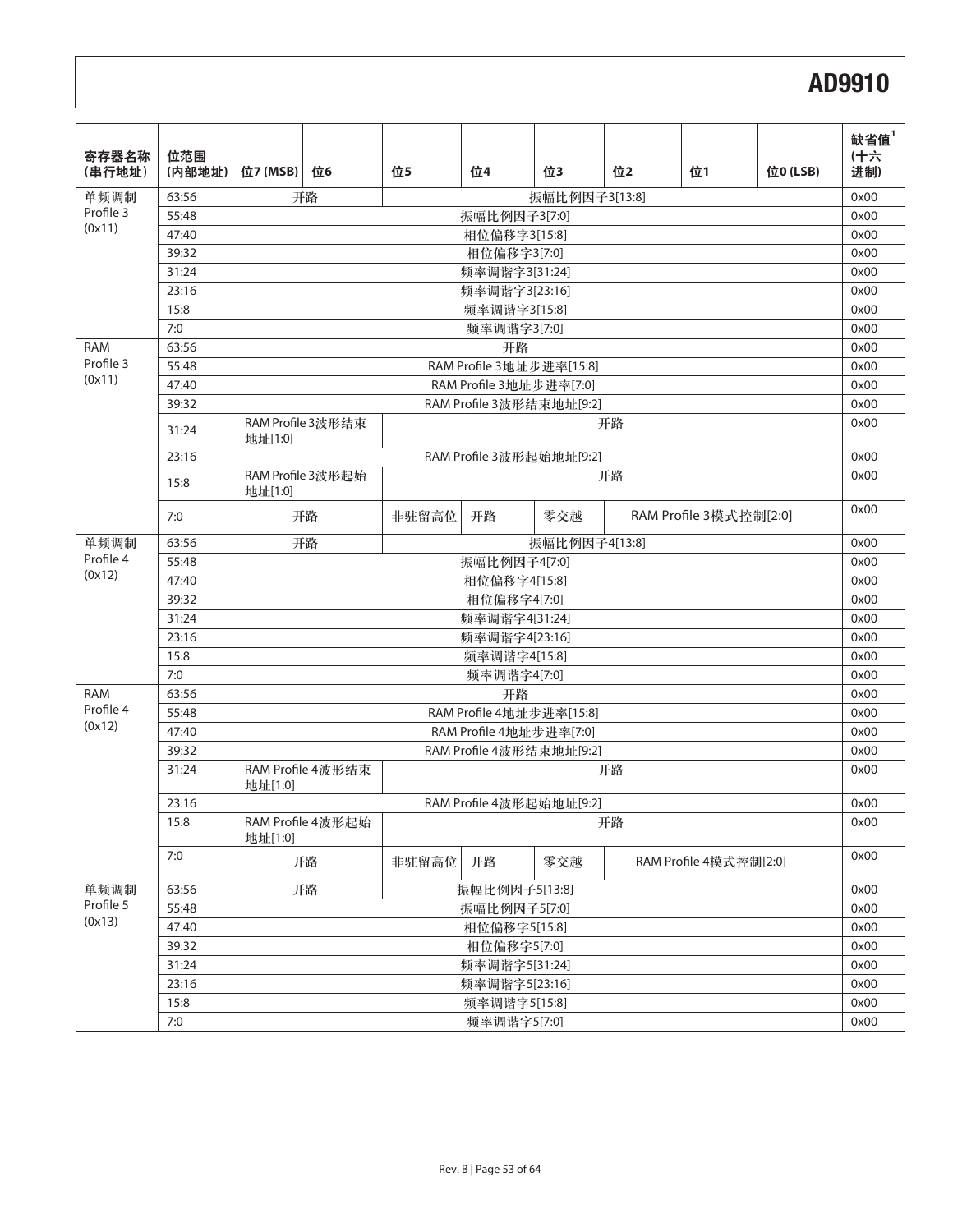| 寄存器名称                   | 位范围            |          |                         |       |                                                     |               |                        |                        |          | 缺省值 $1$<br>(十六 |
|-------------------------|----------------|----------|-------------------------|-------|-----------------------------------------------------|---------------|------------------------|------------------------|----------|----------------|
| (串行地址)                  | (内部地址)         | 位7 (MSB) | 位6                      | 位5    | 位4                                                  | 位3            | 位2                     | 位1                     | 位0 (LSB) | 进制)            |
| <b>RAM</b>              | 63:56          |          |                         |       | 开路                                                  |               |                        |                        |          | 0x00           |
| Profile 5               | 55:48          |          |                         |       | RAM Profile 5地址步进率[15:8]                            |               |                        |                        |          | 0x00           |
| (0x13)                  | 47:40          |          |                         |       | RAM Profile 5地址步进率[7:0]                             |               |                        |                        |          | 0x00           |
|                         | 39:32          |          |                         |       | RAM Profile 5波形结束地址[9:2]                            |               |                        |                        |          | 0x00           |
|                         | 31:24          | 地址[1:0]  | RAM Profile 5波形结束<br>开路 |       |                                                     |               |                        |                        |          | 0x00           |
|                         | 23:16          |          |                         |       | RAM Profile 5波形起始地址[9:2]                            |               |                        |                        |          | 0x00           |
|                         | 15:8           | 地址[1:0]  | RAM Profile 5波形起始       |       |                                                     |               | 开路                     |                        |          | 0x00           |
|                         | 7:0            |          | 开路                      | 非驻留高位 | 开路                                                  | 零交越           | RAM Profile 5模式控制[2:0] |                        |          | 0x00           |
| 单频调制                    | 63:56          |          | 开路                      |       |                                                     | 振幅比例因子6[13:8] |                        |                        |          | 0x00           |
| Profile 6               | 55:48          |          |                         |       | 振幅比例因子6[7:0]                                        |               |                        |                        |          | 0x00           |
| (0x14)                  | 47:40          |          |                         |       | 相位偏移字6[15:8]                                        |               |                        |                        |          | 0x00           |
|                         | 39:32          |          |                         |       | 相位偏移字6[7:0]                                         |               |                        |                        |          | 0x00           |
|                         | 31:24          |          |                         |       | 频率调谐字6[31:24]                                       |               |                        |                        |          | 0x00           |
|                         | 23:16          |          |                         |       | 频率调谐字6[23:16]                                       |               |                        |                        |          | 0x00           |
|                         | 15:8           |          |                         |       | 频率调谐字6[15:8]                                        |               |                        |                        |          | 0x00           |
|                         | 7:0            |          |                         |       | 频率调谐字6[7:0]                                         |               |                        |                        |          | 0x00           |
| <b>RAM</b><br>Profile 6 | 63:56<br>55:48 |          |                         |       | 开路<br>RAM Profile 6地址步进率[15:8]                      |               |                        |                        |          | 0x00           |
| (0x14)                  | 47:40          |          |                         |       |                                                     |               |                        |                        |          | 0x00<br>0x00   |
|                         | 39:32          |          |                         |       | RAM Profile 6地址步进率[7:0]<br>RAM Profile 6波形结束地址[9:2] |               |                        |                        |          | 0x00           |
|                         | 31:24          | 地址[1:0]  | RAM Profile 6波形结束       |       |                                                     |               | 开路                     |                        |          | 0x00           |
|                         | 23:16          |          |                         |       | RAM Profile 6波形起始地址[9:2]                            |               |                        |                        |          | 0x00           |
|                         | 15:8           | 地址[1:0]  | RAM Profile 6波形起始       |       |                                                     |               | 开路                     |                        |          | 0x00           |
|                         | 7:0            |          | 开路                      | 非驻留高位 | 开路                                                  | 零交越           |                        | RAM Profile 6模式控制[2:0] |          | 0x00           |
| 单频调制                    | 63:56          |          | 开路                      |       |                                                     | 振幅比例因子7[13:8] |                        |                        |          | 0x00           |
| Profile 7               | 55:48          |          |                         |       | 振幅比例因子7[7:0]                                        |               |                        |                        |          | 0x00           |
| (0x15)                  | 47:40          |          |                         |       | 相位偏移字7[15:8]                                        |               |                        |                        |          | 0x00           |
|                         | 39:32          |          |                         |       | 相位偏移字7[7:0]                                         |               |                        |                        |          | 0x00           |
|                         | 31:24          |          |                         |       | 频率调谐字7[31:24]                                       |               |                        |                        |          | 0x00           |
|                         | 23:16          |          |                         |       | 频率调谐字7[23:16]                                       |               |                        |                        |          | 0x00           |
|                         | 15:8           |          |                         |       | 频率调谐字7[15:8]                                        |               |                        |                        |          | 0x00           |
|                         | 7:0            |          |                         |       | 频率调谐字7[7:0]                                         |               |                        |                        |          | 0x00           |
| RAM<br>Profile 7        | 63:56          |          |                         |       | 开路                                                  |               |                        |                        |          | 0x00           |
| (0x15)                  | 55:48          |          |                         |       | RAM Profile 7地址步进率[15:8]                            |               |                        |                        |          | 0x00           |
|                         | 47:40          |          |                         |       | RAM Profile 7地址步进率[7:0]                             |               |                        |                        |          | 0x00           |
|                         | 39:32          |          |                         |       | RAM Profile 7波形结束地址[9:2]                            |               |                        |                        |          | 0x00           |
|                         | 31:24          | 地址[1:0]  | RAM Profile 7波形结束       |       |                                                     |               | 开路                     |                        |          | 0x00           |
|                         | 23:16          |          |                         |       | RAM Profile 7波形起始地址[9:2]                            |               |                        |                        |          | 0x00           |
|                         | 15:8           | 地址[1:0]  | RAM Profile 7波形起始       |       |                                                     |               | 开路                     |                        |          | 0x00           |
|                         | 7:0            |          | 开路                      | 非驻留高位 | 开路                                                  | 零交越           |                        | RAM Profile 7模式控制[2:0] |          | 0x00           |
| RAM (0x16)              | 31:0           |          |                         |       | RAM控制字[31:0]                                        |               |                        |                        |          | 0x00           |

1 N/A = 不适用。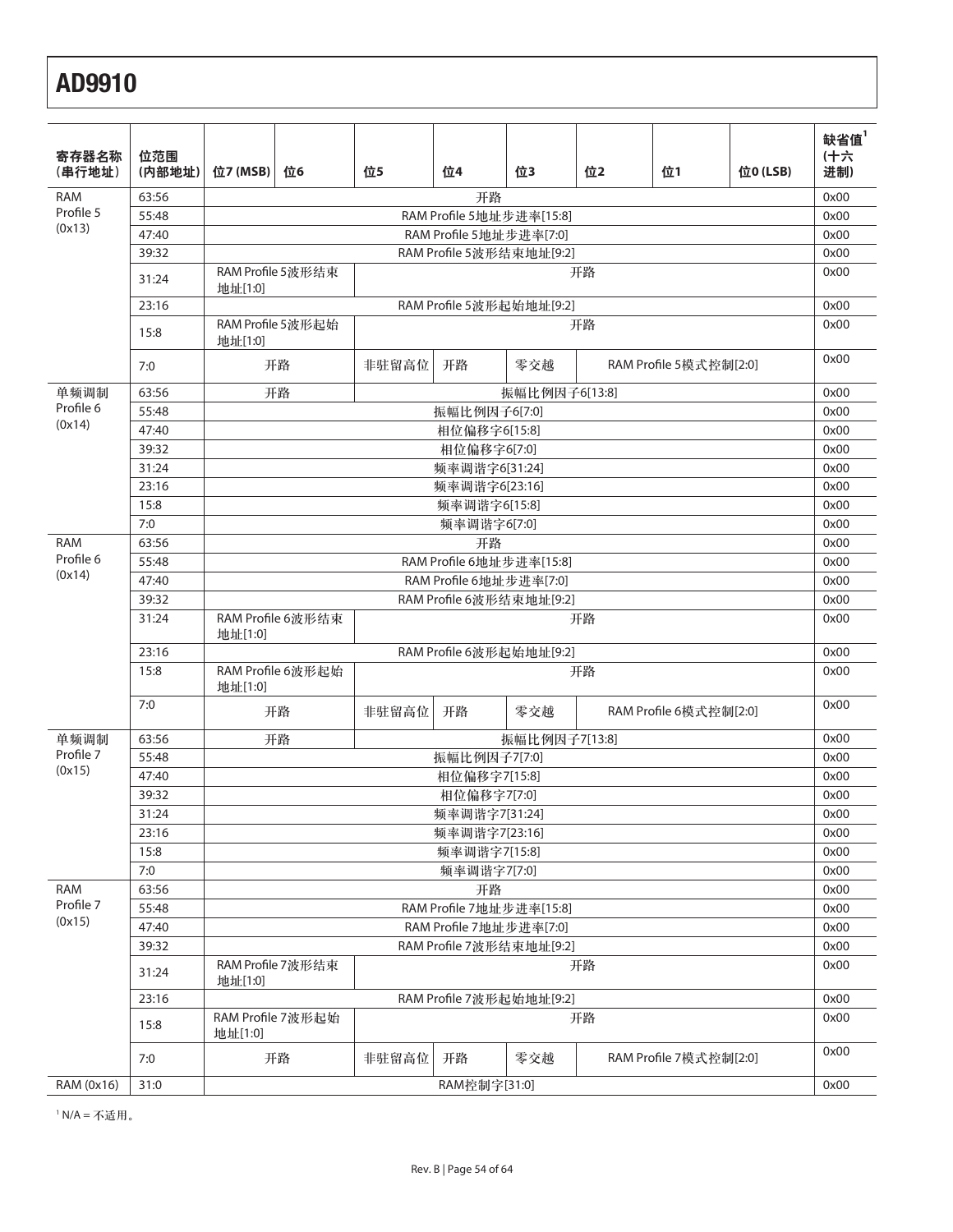### 寄存器位功能描述

串行I/O端口寄存器地址范围从0至23(十六进制: 0x00至 0x16), 共有24个寄存器。但是, 其中有两个寄存器未使 用, 所以只有22个可用寄存器。未使用的寄存器为寄存器 5和寄存器6(0x05和0x06)。

寄存器分配到的字节数各不相同。也就是说, 寄存器具有 不同的深度, 其字节容量取决于特定的功能要求。另外, 寄存器主要根据其功能命名。有时候寄存器会基于方便记 忆的原则命名。例如, 串行地址0x00的寄存器命名为控制 功能寄存器1,表示为容易记忆的CFR1。

下文详细介绍了AD9910寄存器图中的每一个位的功能。对 于由多个位共同实现某一特定功能的情况, 整个位组将视 为一个二进制字,集中加以说明。

### ੦ࠀీस٪ഗ**1 (CFR1)—**ں**0x00**

此寄存器分配了四个字节。

### 表18. CFR1的位分配

本节内容按寄存器串行地址顺序组织。每个副标题由寄存 器名称和可选的寄存器简称(括号内)组成。另外, 还列出 了寄存器的十六进制格式串行地址和的字节数。

每个副标题后都列有一张表,详细说明该寄存器中各个位 的功能作用。寄存器中位的具体位置由单个数字, 或两个 由冒号隔开的数字表示;两个隔开的数字(如: A:B)表示从 最高有效位(A)到最低有效位(B)的位范围。例如, 5:2表示 从比特位5至比特位2, 包括, 由0位表示寄存器的LSB。

除另有说明, 在I/O\_UPDATE引脚置位或者profile更改之 前,已编程位不会传输到内部目的位置。

| 位     | 引脚名称          | 描述                                            |
|-------|---------------|-----------------------------------------------|
| 31    | RAM使能         | 0=RAM功能禁用(缺省)。                                |
|       |               | 1=RAM功能使能(加载/读取和回放操作均需要)。                     |
| 30:29 | RAM回放目的地址     | 详情参见表12, 缺省值为00b。                             |
| 28:24 | 开路            |                                               |
| 23    | 手动OSK外部控制     | 仅在CFR1[9:8] = 10b时有效。                         |
|       |               | $0 = OSK$ 引脚无效 $($ 缺省)。                       |
|       |               | 1=OSK引脚使能手动OSK控制(详情请参见"输出振幅键控"部分)。            |
| 22    | 反Sinc滤波器使能    | 0 = 反SincSinc滤波器被旁通(缺省)。                      |
|       |               | $1 =$ 反 Sinc滤波器有效。                            |
| 21    | 开路            |                                               |
| 20:17 | 内部profile控制   | 仅在CFR1[31]=1时有效。这些位无需进行I/O更新即能生效。             |
|       |               | 详情请参见表14, 缺省值为0000b。                          |
| 16    | 选择DDS正弦波输出    | 0=选择DDS余弦输出(缺省)。                              |
|       |               | 1=选择DDS正弦输出。                                  |
| 15    | 加载LRR @ I/O更新 | 仅在CFR2[19] = 1时有效。                            |
|       |               | 0=数字斜坡定时器正常操作(缺省)。                            |
|       |               | 1=I/OJJPDATE置位或者PROFILE[2:0]更改后,数字斜坡定时器随时可加载。 |
| 14    | 自动清零数字斜坡累加器   | 0=DRG累加器正常工作(缺省)。                             |
|       |               | 1=经过一个DDS时钟周期后,斜坡累加器复位,随后累加器自动恢复正常操作。         |
|       |               | 只要此位保持设置, 每次I/O_UPDATE置位或者PROFILE[2:0]更改后,    |
|       |               | 斜坡累加器都会暂时复位。此位与I/O_UPDATE置位或                  |
|       |               | PROFILE[2:0]更改在 SYNC_CLK下一个上升沿同步。             |
| 13    | 自动清零相位累加器     | 0=DDS相位累加器正常工作(缺省)。                           |
|       |               | 1 = 在I/O_UPDATE置位或者profile更改后, 同步复位DDS相位累加器。  |
|       |               |                                               |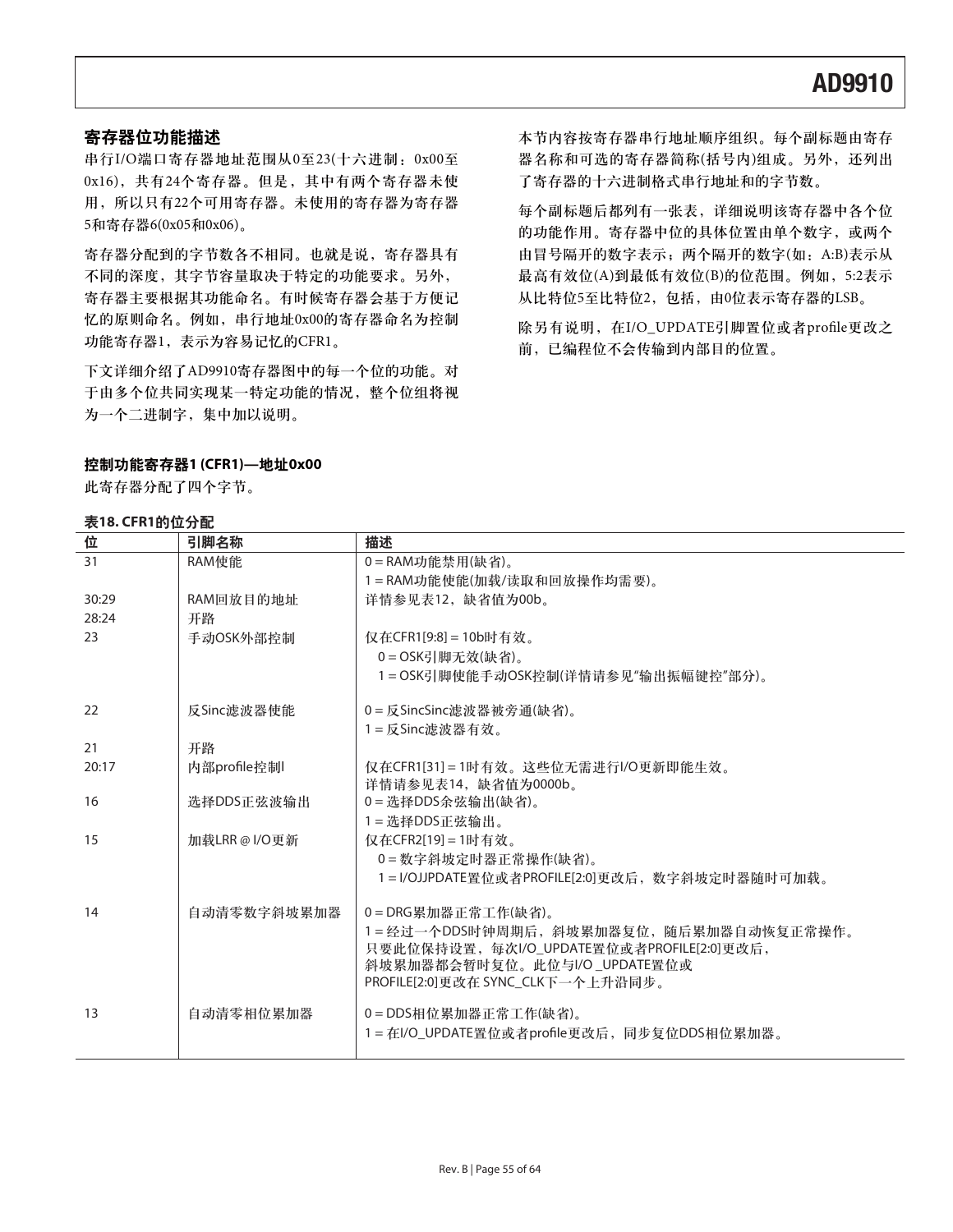| 位  | 引脚名称           | 描述                                             |
|----|----------------|------------------------------------------------|
| 12 | 清零数字斜坡累加器      | 0=DRG累加器正常工作(缺省)。                              |
|    |                | 1=DRG累加器异步, 静态复位。只要此位置1, 斜坡累加器将始终保持复位状态。       |
|    |                | 此位与I/O_UPDATE或PROFILE[2:0]更改在SYNC_CLK下一个上升沿同步。 |
| 11 | 清零相位累加器        | 0=DDS相位累加器正常工作(缺省)。                            |
|    |                | 1=DRG相位累加器异步,静态复位。                             |
| 10 | 加载ARR @ I/O 更新 | 仅在CFR1[9:8] = 11b时有效。                          |
|    |                | 0=OSK振幅斜坡率定时器正常操作(缺省)。                         |
|    |                | 1=I/OJJPDATE置位或者PROFILE[2:0]更改后,               |
|    |                | OSK振幅斜坡率定时器随时可以重新加载。                           |
| 9  | OSK使能          | 输出振幅键控使能位。                                     |
|    |                | $0 = OSK$ 禁用(缺省)。                              |
|    |                | 1=OSK使能。                                       |
| 8  | 选择自动OSK        | 仅在CFR1[9] = 1时有效。                              |
|    |                | 0=手动OSK使能(缺省)。                                 |
|    |                | $1 =$ 自动OSK使能。                                 |
| 7  | 数字部分关电         | 此位无需I/O更新即可生效。                                 |
|    |                | 0=数字内核时钟信号有效(缺省)。                              |
|    |                | 1=数字内核时钟信号禁用。                                  |
| 6  | DAC关电          | 0=DAC时钟信号和偏置电路有效(缺省)。                          |
|    |                | 1=DAC时钟信号和偏置电路禁用。                              |
| 5  | REFCLK输入关电     | 此位无需I/O更新即可生效。                                 |
|    |                | 0=REFCLK输入电路和PLL有效(缺省)。                        |
|    |                | 1=REFCLK输入电路和PLL禁用。                            |
| 4  | 辅助DAC关电        | 0=辅助DAC时钟信号和偏置电路有效(缺省)。                        |
|    |                | 1=辅助DAC时钟信号和偏置电路禁用。                            |
| 3  | 外部关电控制         | 0=EXT_PWR_DWN引脚置位实现全面关电(缺省)。                   |
|    |                | 1=EXT_PWR_DWN引脚置位采用快速恢复关电模式运行。                 |
| 2  | 开路             |                                                |
| 1  | 仅为SDIO输入       | 0=配置SDIO引脚进行双向操作; 2线式串行编程模式(缺省)。               |
|    |                |                                                |
|    |                | 1=将串行数据I/O引脚(SDIO)仅配置为输入引脚, 3线式串行编程模式。         |
| 0  | LSB优先          | 0=配置串行I/O端口为MSB优先格式(缺省)。                       |
|    |                | 1=配置串行I/O端口为LSB优先格式。                           |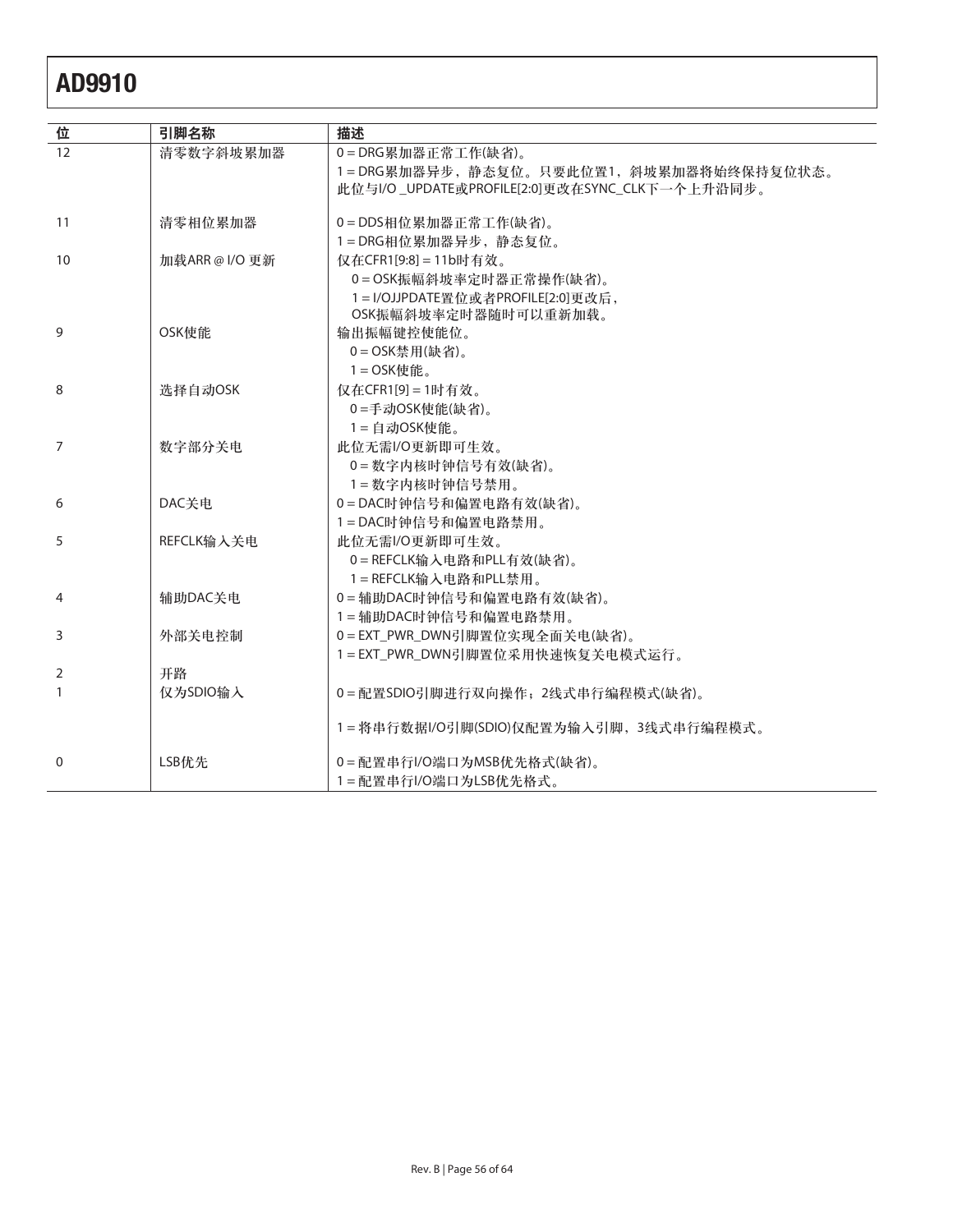### ੦ࠀీस٪ഗ**2 (CFR2)—**ں**0x01**

此寄存器分配了四个字节。

### 表19. CFR2的位分配

| 位     | 引脚名称        | 描述                                                           |
|-------|-------------|--------------------------------------------------------------|
| 31:25 | 开路          |                                                              |
| 24    | 单频调制profile | CFR2[19] = 1, CFR1[31] = 1或CFR1[9] = 1时, 无效。                 |
|       | 振幅范围使能      | 0=节能模式下, 振幅比例控制器被旁通, 关闭(缺省)。                                 |
|       |             |                                                              |
|       |             | 1=振幅比例由有效profile中的ASF控制。                                     |
| 23    | 内部I/O更新有效   | 此位无需I/O更新即可生效。                                               |
|       |             | 0=串行I/O编程与外部I/O_UPDATE引脚置位同步,                                |
|       |             | 该引脚被配置为输入引脚(缺省)。                                             |
|       |             | 1=串行I/O编程与内部产生的I/O更新信号同步                                     |
|       |             | (内部信号在配置为输出引脚的I/OJJPDATE引脚上产生)。                              |
| 22    | SYNC_CLK使能  | 0=SYNC_CLK引脚禁用;静态逻辑0输出。                                      |
|       |             | 1=SYNC_CLK引脚产生1/4 f <sub>sysclk</sub> 时钟信号, 用于同步串行I/O端口(缺省)。 |
|       |             |                                                              |
| 21:20 | 数字斜坡目的地址    | 详情请参见表11。缺省值为00b。详情请参见"数字斜坡发生器(DRG)"部分。                      |
| 19    | 数字斜坡使能      | 0=数字斜坡发生器功能禁用(缺省)。                                           |
|       |             | 1=数字斜坡发生器功能使能。                                               |
| 18    | 数字斜坡非驻留高位   | 详情请参见"数字斜坡发生器(DRG)"部分。                                       |
|       |             | 0=非驻留高位功能禁用(缺省)。                                             |
|       |             | 1=非驻留高位功能使能。                                                 |
| 17    | 数字斜坡非驻留低位   | 详情请参见"数字斜坡发生器(DRG)"部分。                                       |
|       |             | 0=非驻留低位功能禁用(缺省)。                                             |
|       |             | 1=非驻留低位功能使能。                                                 |
| 16    | 读取有效的FTW    | 0=FTW寄存器的串行I/O端口读操作,读取FTW寄存器中的内容(缺省)。                        |
|       |             | 1=FTW寄存器的串行I/O端口读操作,读取输入DDS相位累加器上的实际32位控制字。                  |
| 15:14 | I/O更新速率控制   |                                                              |
|       |             | 仅在CFR2[23] = 1的时有效。设置参照自动I/O更新定时器运行分频器的预分频值:                 |
|       |             | 00=1分频(缺省)。                                                  |
|       |             | $01 = 2$ 分频。                                                 |
|       |             | $10 = 4$ 分频。                                                 |
|       |             | $11 = 8$ 分频。                                                 |
| 13:12 | 开路          |                                                              |
| 11    | PDCLK使能     | 0=PDCLK引脚禁用, 并强制为静态逻辑0;                                      |
|       |             | 内部时钟信号会连续运行, 为数据汇编器提供时序。                                     |
|       |             | 1=PDCLK引脚上产上PDCLK信号(缺省)。                                     |
| 10    | PDCLK反向     | 0=PDCLK正常极性; Q数据与逻辑1有关; l数据与逻辑0有关(缺省)。                       |
|       |             | 1=PDCLK反向极性。                                                 |
| 9     | TxEnable反向  | $0 = \pm \sqrt{10}$ 。                                        |
|       |             | $1 = $ 反向。                                                   |
| 8     | 开路          |                                                              |
| 7     | 延迟匹配使能      | 0=DDS振幅、相位和频率变化同步应用按所列顺序输出(缺省)。                              |
|       |             | 1=DDS振幅、相位和频率变化同步应用同步输出。                                     |
|       |             |                                                              |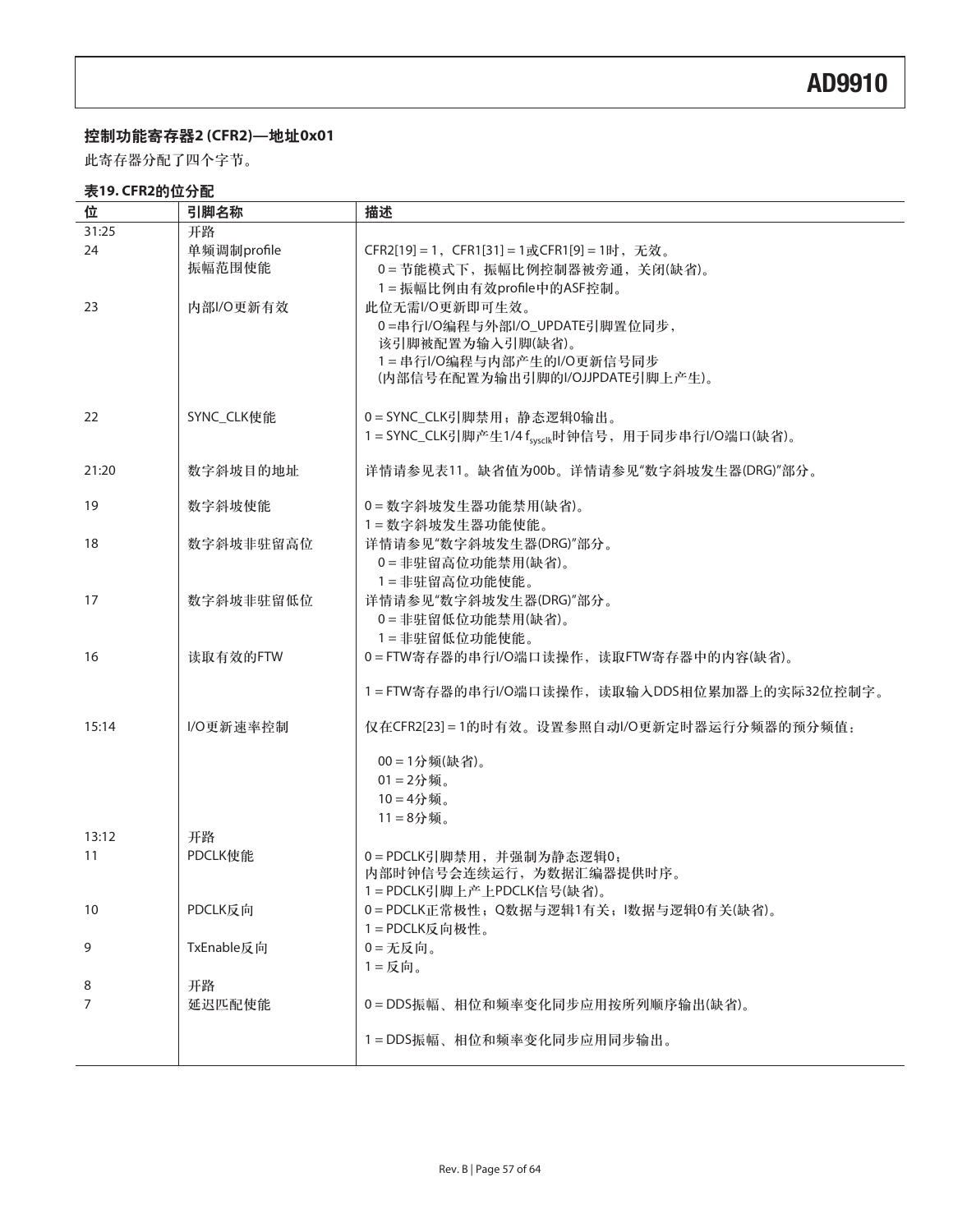| 位   | 引脚名称       | 描述                                                                                                                  |
|-----|------------|---------------------------------------------------------------------------------------------------------------------|
| 6   | 数据汇编器保留最后值 | 仅在CFR2[4] = 1时有效。                                                                                                   |
|     |            | 0=当TxENABLE引脚为逻辑0时,并行数据端口的数据汇编器强制内部路径为零,<br>同时忽略D[15:0] 和F[1:0]引脚上的信号(缺省)。也就说,当TxENABLE为逻辑0时,<br>并行数据端口上的目的地址的值为振幅。 |
|     |            | 1=当TxENABLE引脚为逻辑1时,并行数据端口数据汇编器强制保持从<br>D[15:0]和F[1:0]引脚上收到的最后值。                                                     |
|     | 同步时序验证禁用   | 0=SYNC_SMP_ERR引脚使能,指示(高电平有效)检测到同步脉冲采样错误。                                                                            |
|     |            | 1=SYNC_SMP_ERR引脚强制为静态逻辑0状态(缺省)。                                                                                     |
| 4   | 并行数据端口使能   | 详情请参见"并行数据端口调制模式"部分。                                                                                                |
|     |            | 0=并行数据端口调制功能禁用(缺省)。                                                                                                 |
|     |            | 1=并行数据端口调制功能使能。                                                                                                     |
| 3:0 | FM增益       | 详情请参见"并行数据端口调制模式"部分。缺省值为0000b。                                                                                      |

### ੦ࠀీस٪ഗ**3 (CFR3)—**ں**0x02**

此寄存器分配了四个字节。

### 表20. CFR3的位分配

| 位            | 引脚名称             | 描述                                       |
|--------------|------------------|------------------------------------------|
| 31:30        | 开路               |                                          |
| 29:28        | DRV <sub>0</sub> | 控制REFCLK_OUT引脚(详见表7),缺省值为00b。            |
| 27           | 开路               |                                          |
| 26:24        | VCO SEL          | 选取REFCLK PLL VCO的频段(详见表8),缺省值111b。       |
| 23:22        | 开路               |                                          |
| 21:19        | $I_{CD}$         | 选取REFCLK PLL中的电荷泵电流值(详见表9), 缺省值111b。     |
| 18:16        | 开路               |                                          |
| 15           | REFCLK输入分频率器旁路   | 0=选取输入分频器(缺省)。                           |
|              |                  | 1=输入分频器被旁路。                              |
| 14           | REFCLK输入分频率器重置B  | 0=输入分频器被重置。                              |
|              |                  | 1=输入分频器正常工作(缺省)。                         |
| 13:11        | 开路               |                                          |
| 10           | PFD复位            | 0=正常工作(缺省)。                              |
|              |                  | 1=鉴相器禁用。                                 |
| 9            | 开路               |                                          |
| 8            | PLL使能            | 0=REFCLK PLL被旁路(缺省)。                     |
|              |                  | 1 = REFCLK PLL使能。                        |
| 7:1          | N                | 此7位数字是REFCLK PLL反馈分步器的分频模数,缺省值为0000000b。 |
|              |                  |                                          |
| $\mathbf{0}$ | 开路               |                                          |

### ޤዺ**DAC**੦स٪ഗ**—**ں**0x03**

此寄存器分配了四个字节。

### 表21. DAC控制寄存器位分配

| 位    | 引脚名称       | 描述                                           |
|------|------------|----------------------------------------------|
| 31:8 | 开路         |                                              |
| 7:0  | <b>FSC</b> | 此8位数字用于控制主DAC满量程输出电流(参见辅助DAC部分);<br>缺省值0x7F。 |
|      |            |                                              |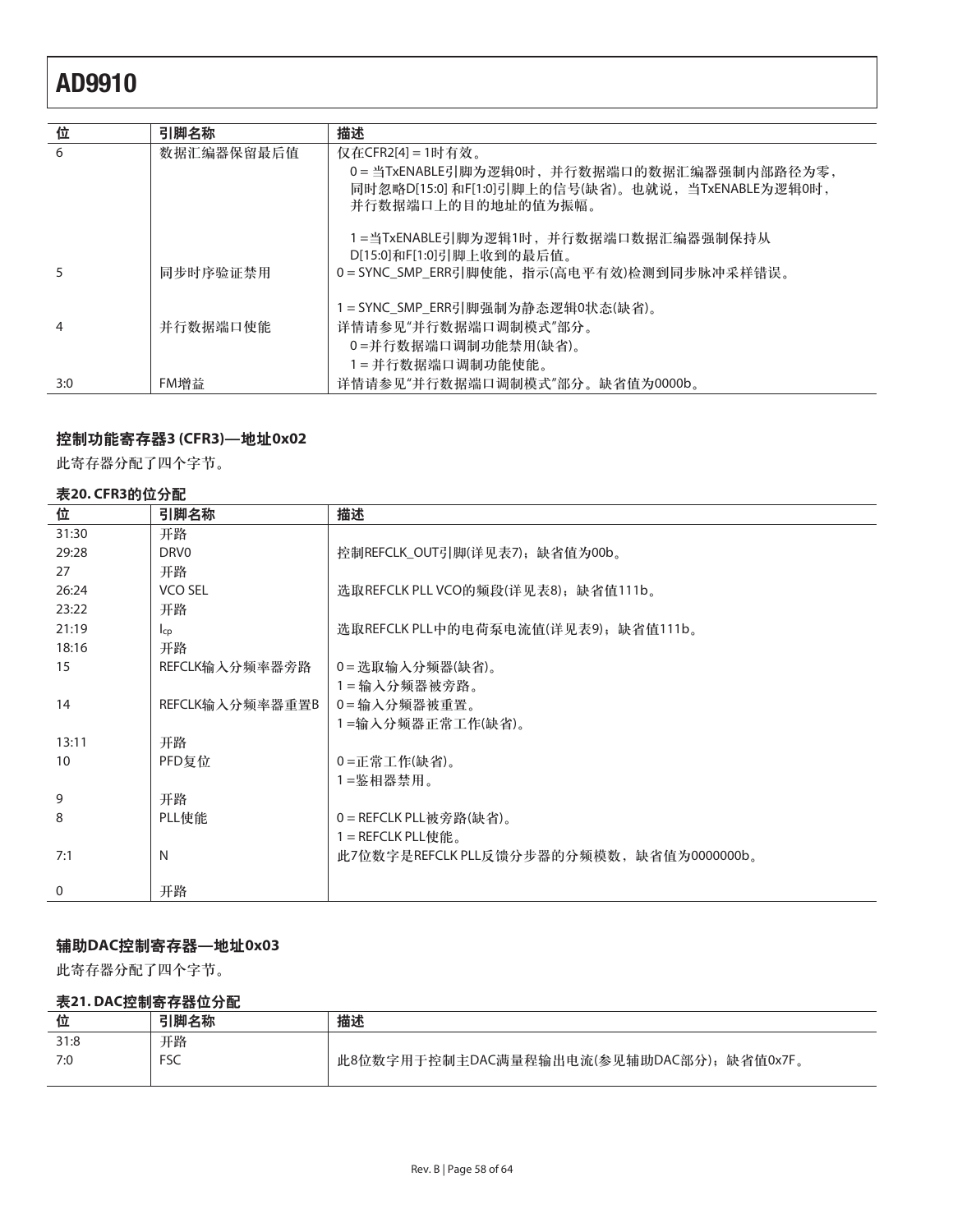### **I/O**߸ႎ୲स٪ഗ**—**ں**0x04**

此寄存器分配了四个字节。此寄存器无需I/O更新即可生效。

### 表 22. I/O更新速率寄存器位分配

| 位    | 引脚名称    | 描述                                        |
|------|---------|-------------------------------------------|
| 31:0 | I/O更新速率 | 仅在CFR2[23] = 1的时有效。<br>, 此32位数字控制自动/O更新速率 |
|      |         | (详情请参见"自动I/O更新"部分); 缺省值0xFFFFFFFF。        |

### ೕ୲ۙၿጴस٪ഗ**(FTW)—**ں**0x07**

此寄存器分配了四个字节。

#### 表23. FTW寄存器位分配

| 11.<br>$\overline{\phantom{a}}$ | יניים<br>- | ₩₩<br>畑ど   |
|---------------------------------|------------|------------|
| $\sim$ $\sim$<br>- - -          | ,,,,       | и<br>້<br> |

### ၎࿋ೋᅎጴस٪ഗ**(POW)—**ں**0x08**

此寄存器分配了两个字节。

### 表24. POW寄存器位分配

| 位    | $-1$ $-1$ $-1$<br>ᆷゕ | 描述            |
|------|----------------------|---------------|
| 15:0 | + .<br>1/用小夕         | ・1局か多二<br>YD. |

### 振幅比例因子寄存器(ASF)—地址0x09

此寄存器分配了四个字节。

### 表25. ASF寄存器位分配

| 位     | 引脚名称   | 描述                                                 |
|-------|--------|----------------------------------------------------|
| 31:16 | 振幅斜坡率  | 16位振幅斜坡率值。仅在CFR1[9:8] = 11b时有效, 详见"输出振幅键控(OSK)"部分。 |
| 15:2  | 振幅比例因子 | 14位振幅比例因子。                                         |
| 1:0   | 振幅步长   | 仅在CFR1[9:8] = 11b时有效; 详见"输出振幅键控(OSK)"部分。           |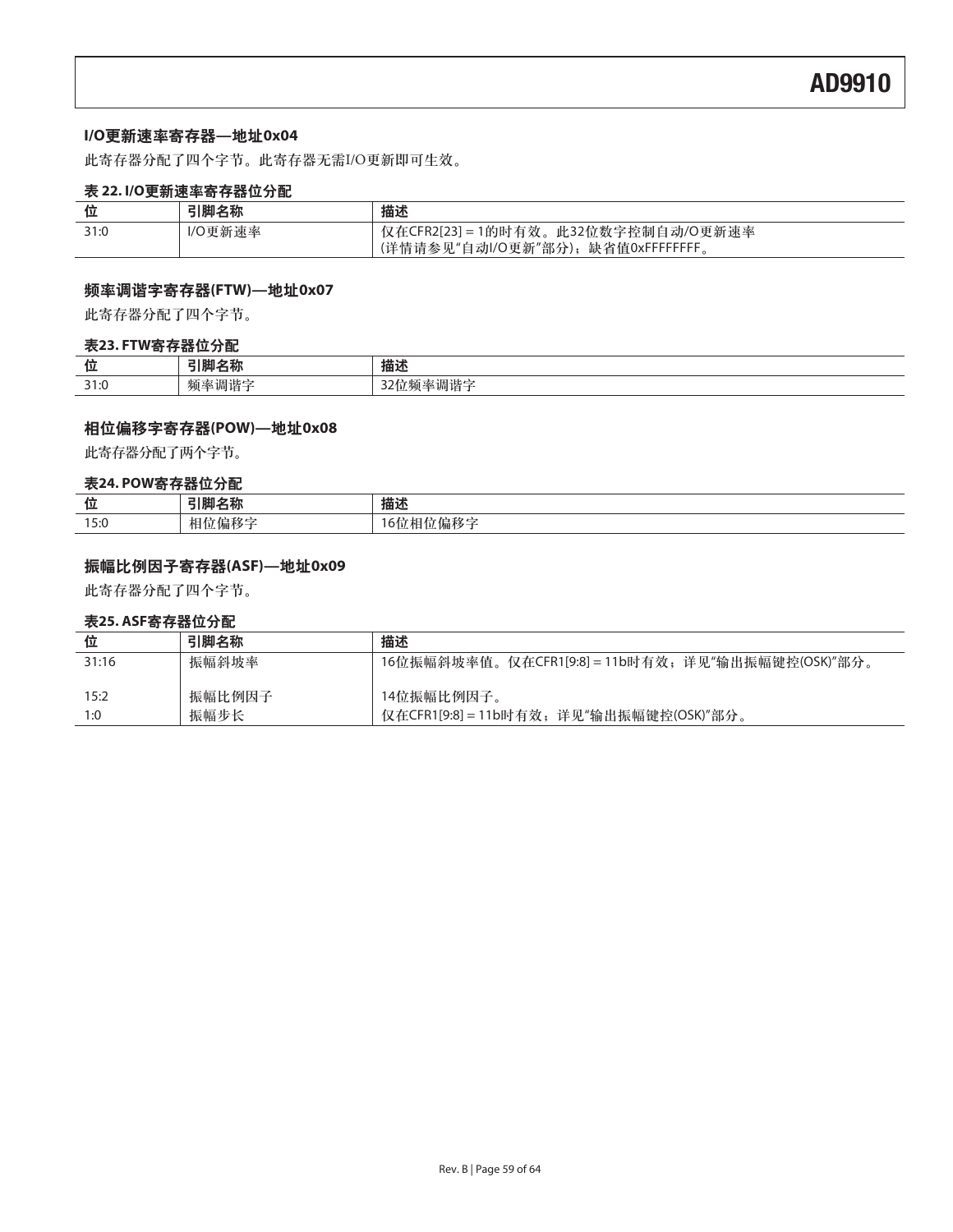### 多芯片同步寄存器—地址0x0A

此寄存器分配了四个字节。

### 表26. 多芯片同步寄存器

| 位     | 引脚名称      | 描述                                            |
|-------|-----------|-----------------------------------------------|
| 31:28 | 同步验证延迟    | 此4位数设置同步接收器中同步验证模块的SYSCLK和延迟SYNC_Inx信号之间的时序偏斜 |
|       |           | (~150 ps增量)。缺省值为0000b。                        |
| 27    | 同步接收器使能   | 0=同步模块接收器禁用(缺省)。                              |
|       |           | 1=同步时钟接收器使能。                                  |
| 26    | 同步发生器使能   | 0=同步时钟发生器禁用(缺省)。                              |
|       |           | 1=同步时钟发生器使能。                                  |
| 25    | 同步发生器极性   | 0=同步时钟发生器与SYSCLK上升沿一致(缺省)。                    |
|       |           | 1=同步时钟发生器与SYSCLK下降沿一致。                        |
| 24    | 开路        |                                               |
| 23:18 | 同步状态预设值   | 此6位数字为内部时钟发生器收到同步脉冲时假定的状态。缺省值为000000b。        |
|       |           |                                               |
| 17:16 | 开路        |                                               |
| 15:11 | 输出同步发生器延迟 | 此5位数字设置同步发生器输出延迟(按~150 ps的增量)。                |
|       |           | 缺省值为00000b。                                   |
| 10:8  | 开路        |                                               |
| 7:3   | 输入同步接收器延迟 | 此5位数字设置同步接收器输入延迟(按~150 ps的增量)。缺省值为00000b。     |
|       |           |                                               |
| 2:0   | 开路        |                                               |

### 数字斜坡限值寄存器一地址0x0B

此寄存器分配了八个字节。仅在CFR2[19] = 1时此寄存器有效。详见"数字斜坡发生器(DRG)"部分。

#### 表27. 数字斜坡限值寄存器位分配

| 位     | 引脚名称    | 描述          |
|-------|---------|-------------|
| 63:32 | 数字斜坡上限值 | 32位数字斜坡上限值。 |
| 31:0  | 数字斜坡下限值 | 32位数字斜坡下限值。 |

### 数字斜坡步长寄存器—地址0x0C

此寄存器分配了八个字节。仅在CFR2[19] = 1时此寄存器有效。详见"数字斜坡发生器(DRG)"部分。

### 表28. 数字斜坡限值步长寄存器位分配

| 位     | 引脚名称     | 描述            |
|-------|----------|---------------|
| 63:32 | 数字斜坡递减步长 | 32位数字斜坡递减步长值。 |
| 31:0  | 数字斜坡递增步长 | 32位数字斜坡递增步长值。 |

### 数字斜坡速率寄存器一地址0x0D

此寄存器分配了四个字节。仅在CFR2[19] = 1时此寄存器有效。详见"数字斜坡发生器(DRG)"部分。

### 表29. 数字斜坡速率寄存器位分配

| 位     | 引脚名称    | 描述                          |
|-------|---------|-----------------------------|
| 31:16 | 数字斜坡负斜率 | 此16位数字斜坡负斜率值定义两个递减值之间的时间间隔。 |
| 15:0  | 数字斜坡正斜率 | 此16位数字斜坡正斜率值定义两个递增值之间的时间间隔。 |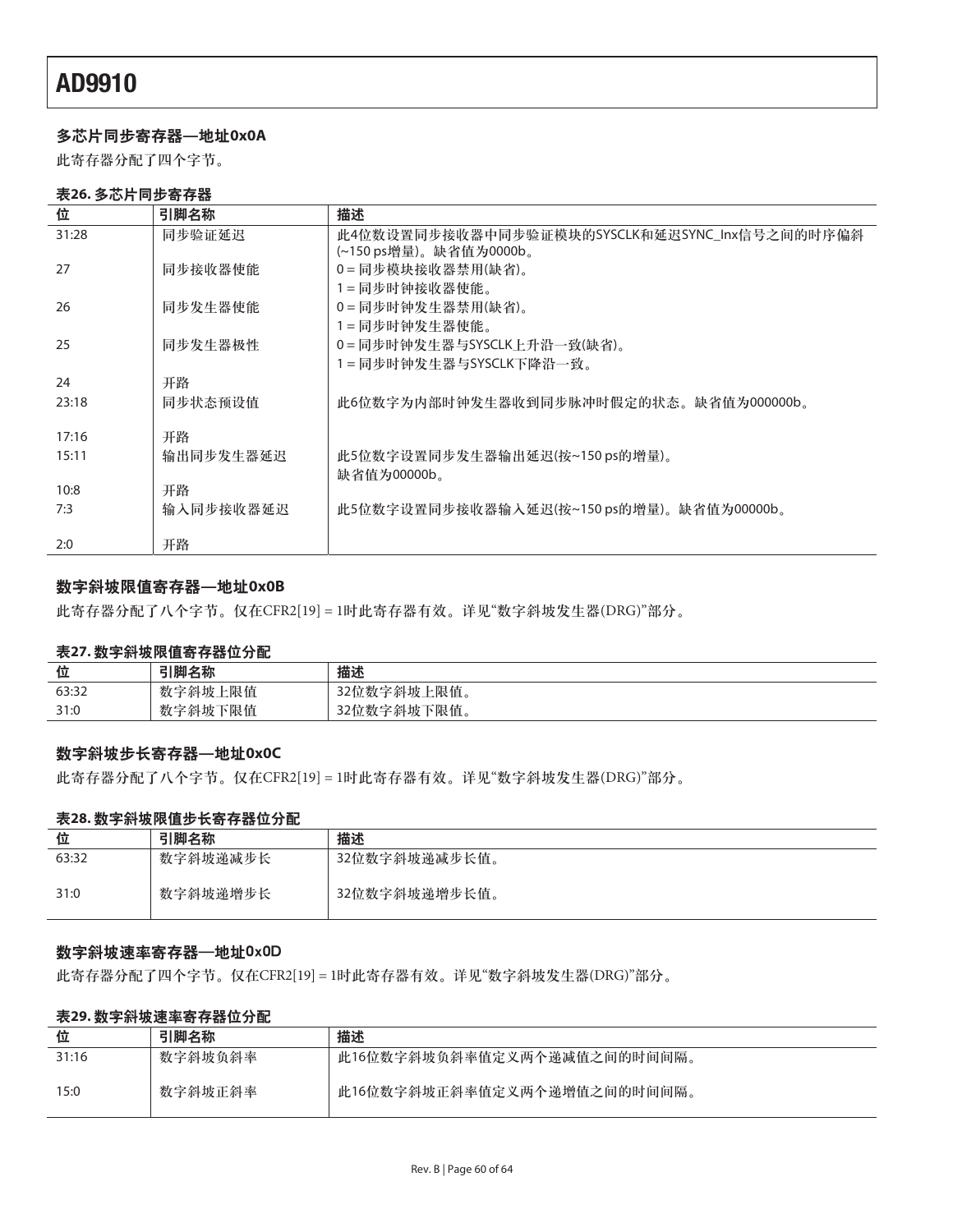### **Profile寄存器**

器件的profile共使用8个连续的串行I/O地址(地址0x0E至地 址0x015)。所有8个profile寄存器分为单频profile和RAM profile两种。当CFR1[31] = 1时RAM profile有效; 当CFR1  $[31] = 0$ , CFR2 $[19] = 0$ 以及CFR2 $[4] = 0$ 时, 单频profile有 效。

Profile 0至Profile 7, 单频寄存器—地址0x0E至地址0x15

每个寄存器分配了八个字节。

### 表30. Profile 0至Profile 7单频寄存器位分配

正常情况下, 使用外部PROFILE[2:0]引脚选择有效profile 寄存器。不过, 对于具体情况, 如果CFR1[31] = 1和CFR1  $[20:17] ≠ 0000$ b, 会自动选择有效profile(参见"RAM上斜坡内 部Profile控制模式"部分)。

| 位     | 引脚名称   | 描述              |
|-------|--------|-----------------|
| 63:62 | 开路     |                 |
| 61:48 | 振幅比例因子 | 此14位数控制DDS输出振幅。 |
| 47:32 | 相位偏移字  | 此16位数控制DDS相位偏移。 |
| 31:0  | 频率调谐字  | 此32位数控制DDS频率。   |

#### RAM Profile 0至RAM Profile 7, 控制寄存器—地址0x0E至地址0x15

每个寄存器分配了八个字节。

### **表31. Profile 0至Profile 7 RAM寄存器位分配**

| 位     | 引脚名称    | 描述                            |
|-------|---------|-------------------------------|
| 63:56 | 开路      |                               |
| 55:40 | 地址步进率   | 16位地址步进率值。                    |
| 39:30 | 波形结束地址  | 10位波形结束地址。                    |
| 29:24 | 开路      |                               |
| 23:14 | 波形起始地址  | 10位波形起始地址。                    |
| 13:6  | 开路      |                               |
| 5.    | 非驻留高位   | 仅在上斜坡RAM模式时有效。                |
|       |         | 0=当RAM状态机到达结束地址时,终止。          |
|       |         | 1 = 当RAM状态机到达结束地址时,跳至起始地址后终止。 |
|       |         |                               |
| 4     | 开路      |                               |
| 3     | 零交越     | 仅在RAM模式时有效,直接转换。              |
|       |         | 0=零交越功能禁用。                    |
|       |         | 1=零交越功能使能。                    |
| 2:0   | RAM模式控制 | 详情请参见表13。                     |

### **RAM寄存器—地址0x16**

RAM寄存器分配了四个字节。

#### 表32. RAM寄存器位分配

| 位             | 71肋 夕称<br>'石仦<br>I I 714 | 描述                                                                    |
|---------------|--------------------------|-----------------------------------------------------------------------|
| 21.0<br>ں ، ر | RAM字                     | RAM Profile 0至RAM Profile 7控制寄存器中的起始和<br>结束地址定义写入RAM寄存器的32位字(1至1024)。 |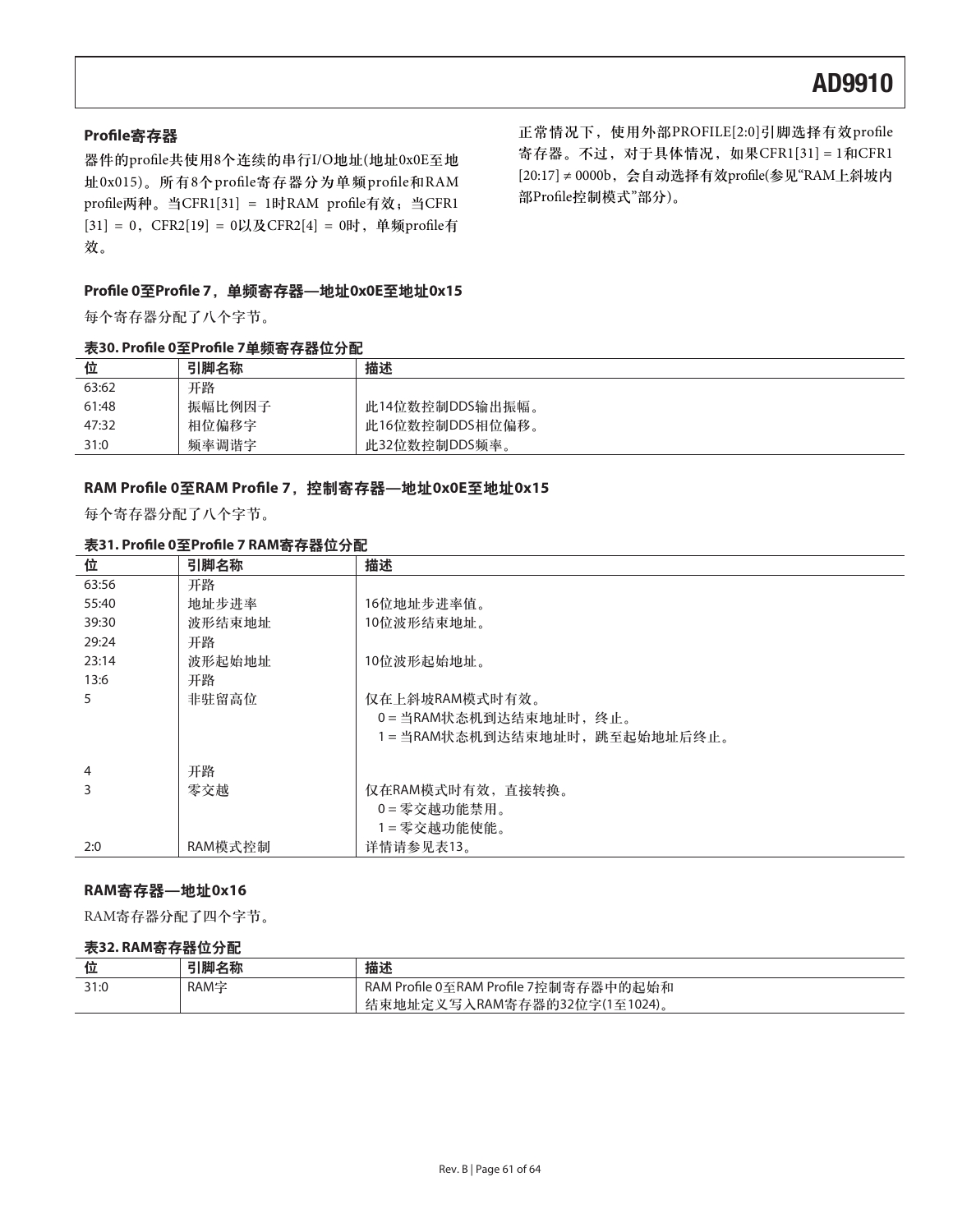

### 订购指南

| Model                   | Temperature Range | Temperature Range           | <b>Package Option</b> |
|-------------------------|-------------------|-----------------------------|-----------------------|
| AD9910BSVZ <sup>1</sup> | –40°C至+85°C       | 100引脚裸露焊盘、超薄四方扁平封装(TQFP_EP) | SV-100-4              |
| AD9910BSVZ-REEL         | –40℃至+85℃         | 100引脚裸露焊盘、超薄四方扁平封装(TQFP_EP) | SV-100-4              |
| AD9910/PCBZ             |                   | 评估板                         |                       |

1Z = RoHS兼容器件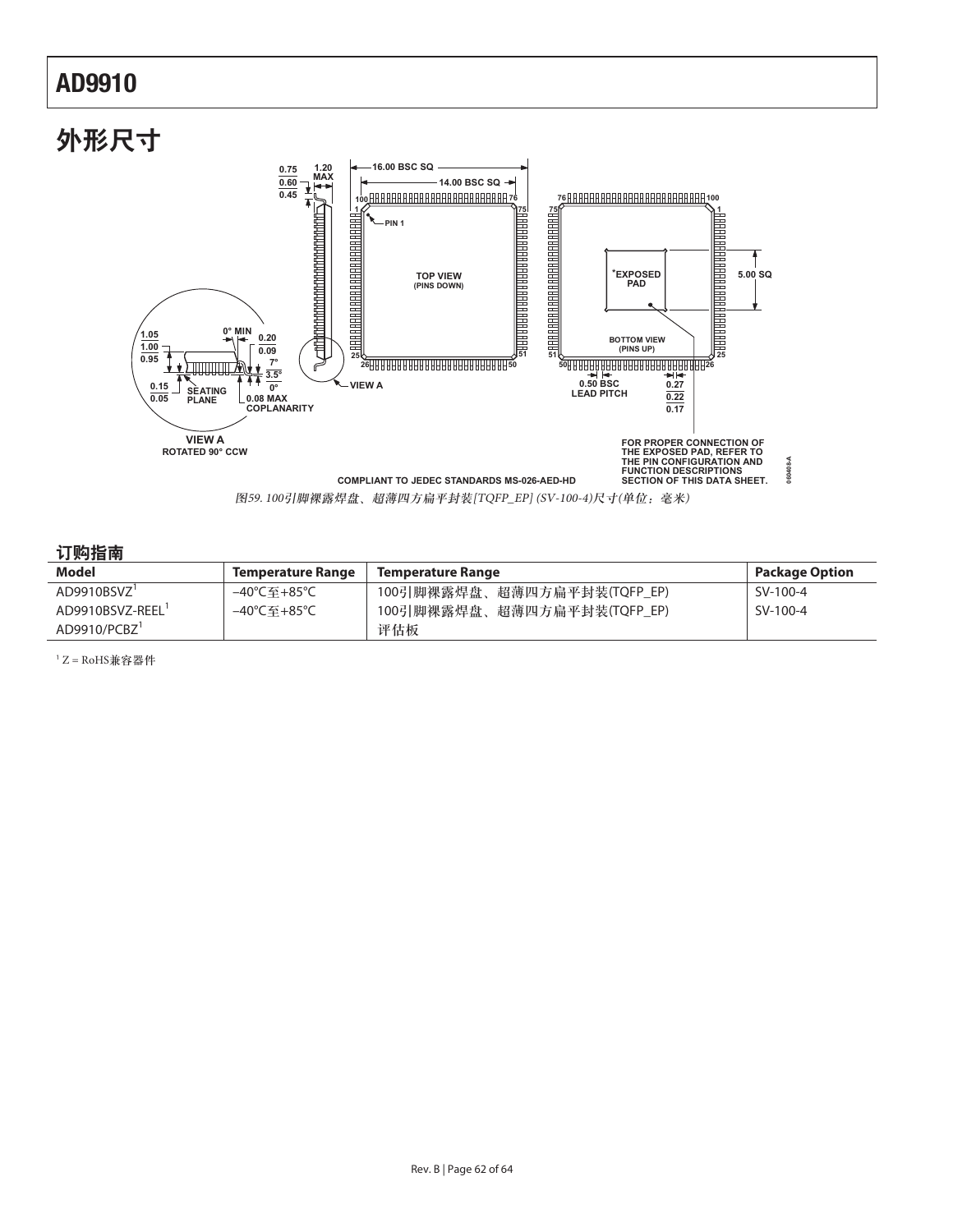# 注释